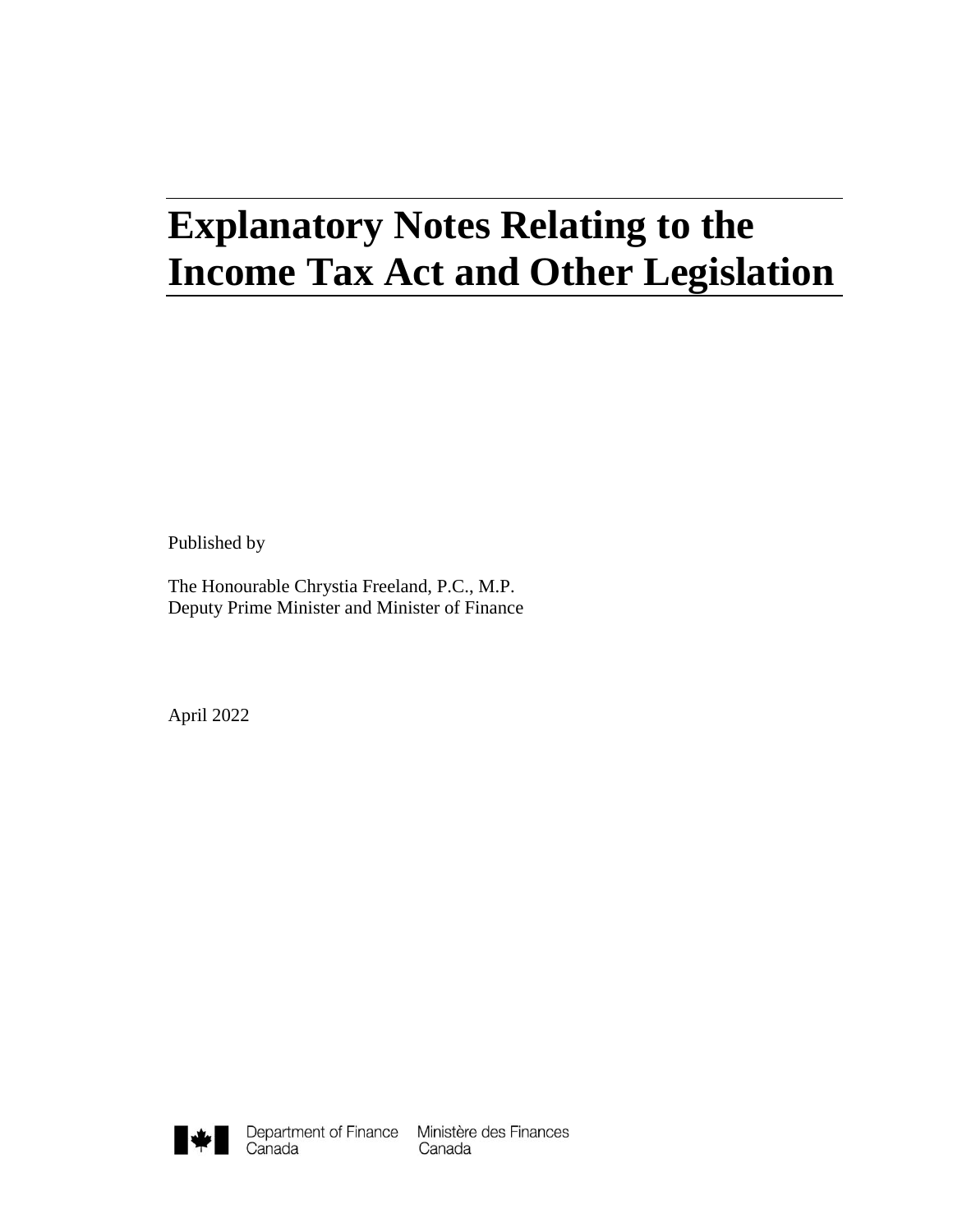#### **Preface**

These explanatory notes describe proposed amendments to the *Income Tax Act* and other legislation. These explanatory notes describe these proposed amendments, clause by clause, for the assistance of Members of Parliament, taxpayers and their professional advisors.

The Honourable Chrystia Freeland, P.C., M.P. Deputy Prime Minister and Minister of Finance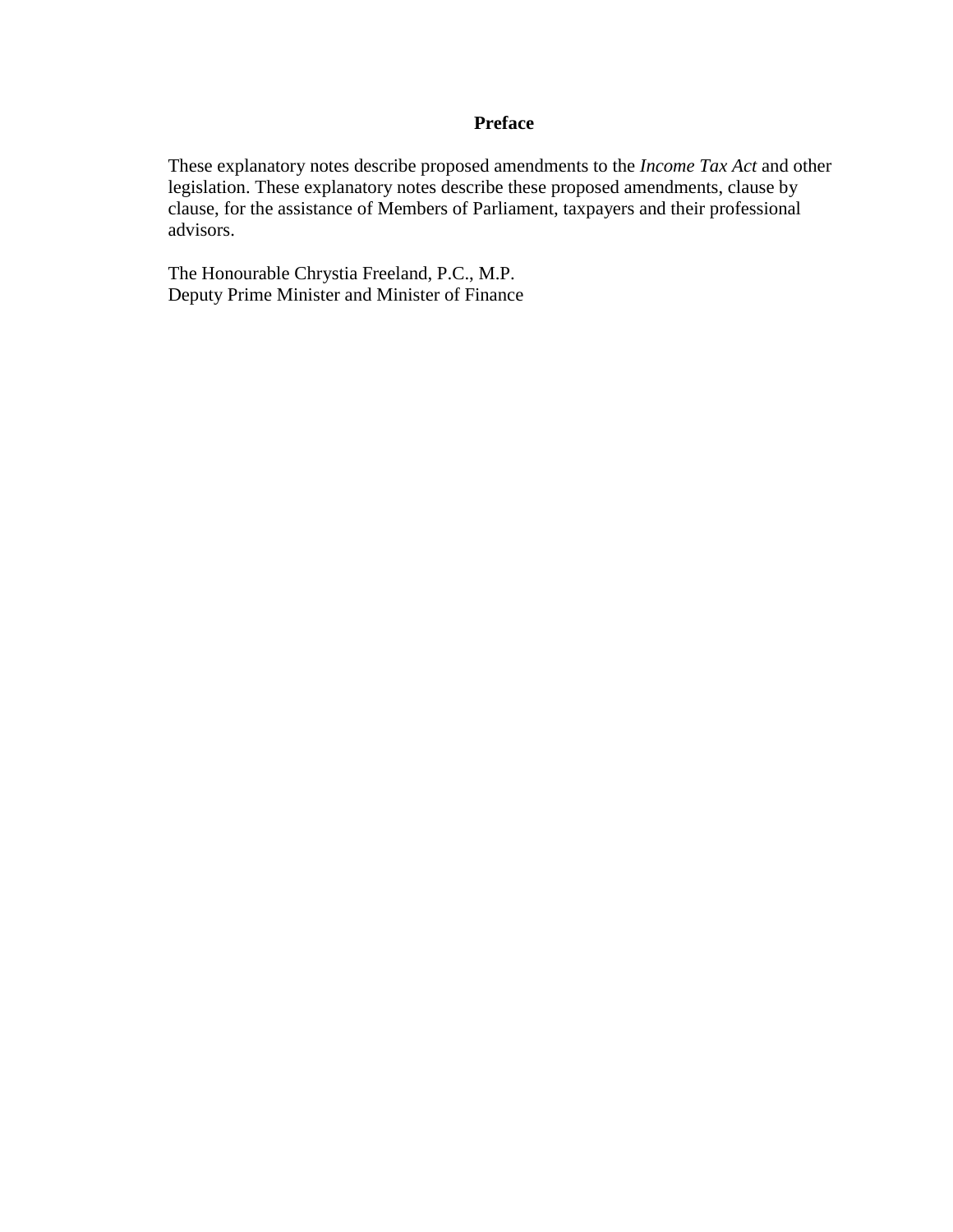These notes are intended for information purposes only and should not be construed as an official interpretation of the provisions they describe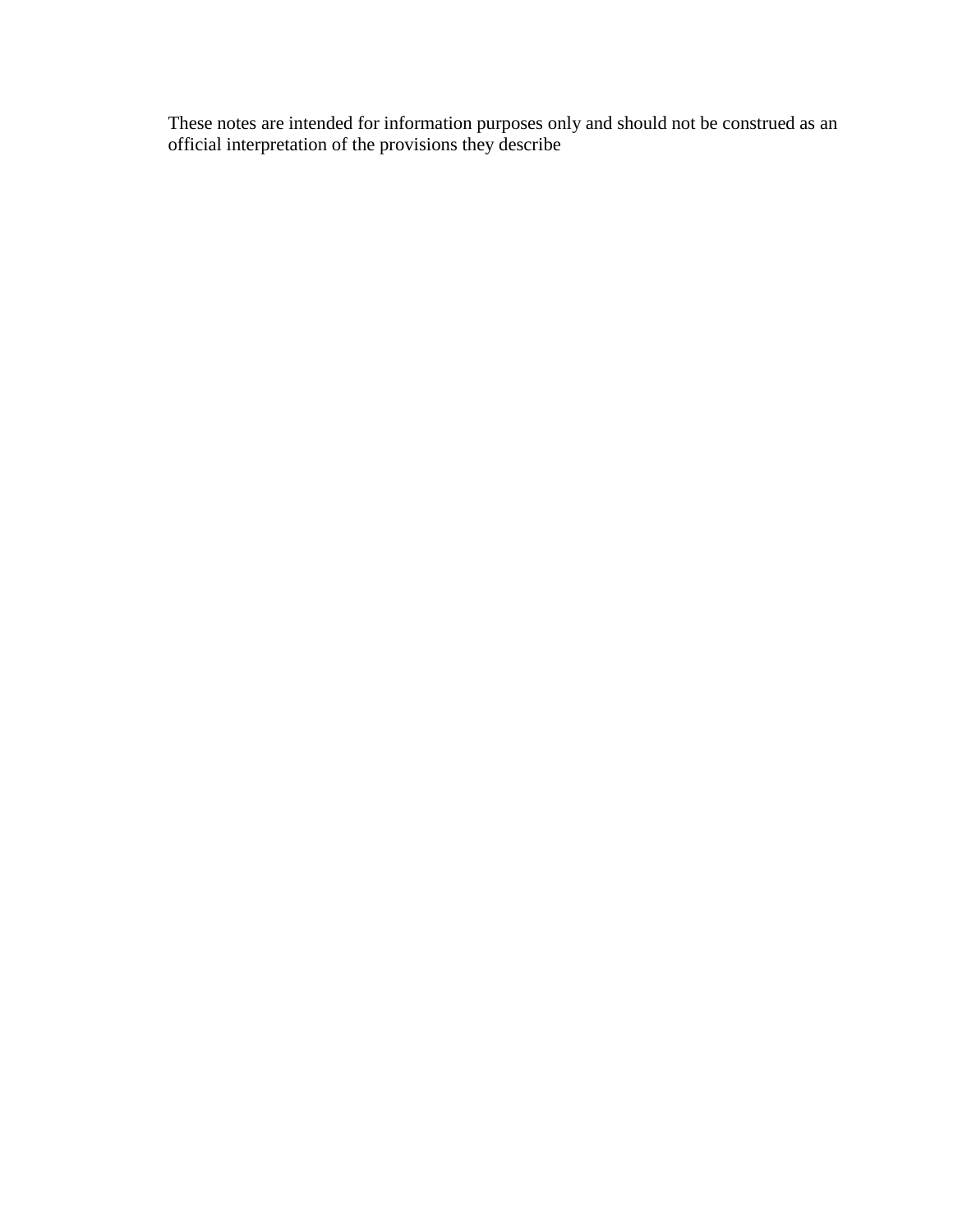## **Table of Contents**

| Clause in Section   | Topic | Page |
|---------------------|-------|------|
| Legislation Amended |       |      |

# **Part 1 – Amendments to the Income Tax Act and Other Legislation**

| <b>Income Tax Act</b>         |                                          |                                                   |    |  |  |
|-------------------------------|------------------------------------------|---------------------------------------------------|----|--|--|
| $\overline{2}$                | 8                                        | Labour mobility deduction                         | 6  |  |  |
| $\mathfrak{Z}$                | 13                                       | Recapture – Class 10.1 Passenger Vehicle          | 9  |  |  |
| $\overline{4}$                | 81                                       | <b>Social Assistance</b>                          | 10 |  |  |
| 5                             | 118.041                                  | Home Accessibility Tax Credit                     | 11 |  |  |
| 6                             | 118.3                                    | Credit for mental or physical impairment          | 12 |  |  |
| 7                             | 118.4                                    | Nature of Impairment                              | 15 |  |  |
| $8\,$                         | 122.5                                    | COVID-19 – additional deemed payment              | 16 |  |  |
| 9                             | 122.6                                    | Eligible individual                               | 17 |  |  |
| 10                            | 122.7                                    | Receipt of social assistance                      | 17 |  |  |
| 11                            | 122.8                                    | <b>Climate Action Incentive</b>                   | 18 |  |  |
| 12                            | 125.2                                    | Zero-emission technology manufacturers            | 24 |  |  |
| 13                            | 125.4                                    | $COVID-19$ – production commencement time         | 27 |  |  |
| 14                            | 125.7                                    | Extension of time by Minister                     | 28 |  |  |
| 15                            | 146                                      | <b>Earned Income</b>                              | 28 |  |  |
| 16                            | 149.1                                    | <b>Charitable Partnerships</b>                    | 29 |  |  |
| 17                            | 152                                      | Provisions Applicable                             | 35 |  |  |
| 18                            | 160.1                                    | Where excess refunded                             | 35 |  |  |
| 19                            | 163                                      | False statements or omissions                     | 37 |  |  |
| 20                            | 164                                      | Application respecting refunds – Climate Action   | 37 |  |  |
|                               |                                          | Incentive                                         |    |  |  |
| 21                            | 168                                      | Notice of intention to revoke registration        | 38 |  |  |
| 22                            | 188                                      | Winding-up period                                 | 39 |  |  |
| 23                            | 188.1                                    | Meaning of undue benefits                         | 39 |  |  |
| 24                            | 241                                      | Where taxpayer information may be disclosed       | 40 |  |  |
| <b>Excise Tax Act</b>         |                                          |                                                   |    |  |  |
| 25                            | 295                                      | Disclosure of personal information                | 41 |  |  |
|                               | <b>Children's Special Allowances Act</b> |                                                   |    |  |  |
| 26                            | 2                                        | Indigenous governing body                         | 41 |  |  |
| 27                            | 3                                        | Monthly special allowance                         | 42 |  |  |
| 28                            | 4                                        | Application for special allowance                 | 42 |  |  |
| 29                            | 5, 6                                     | Recipient of special allowance, Report to be made | 43 |  |  |
| 30                            | 9                                        | Return of special allowance                       | 44 |  |  |
| 31                            | 11                                       | Agreements for exchange of information            | 45 |  |  |
| 32                            | 13                                       | Regulations                                       | 46 |  |  |
| Excise Act, 2001              |                                          |                                                   |    |  |  |
| 33                            | 211                                      | Disclosure of personal information                | 46 |  |  |
| <b>Income Tax Regulations</b> |                                          |                                                   |    |  |  |
| 34                            | 1100                                     | Capital cost allowance                            | 47 |  |  |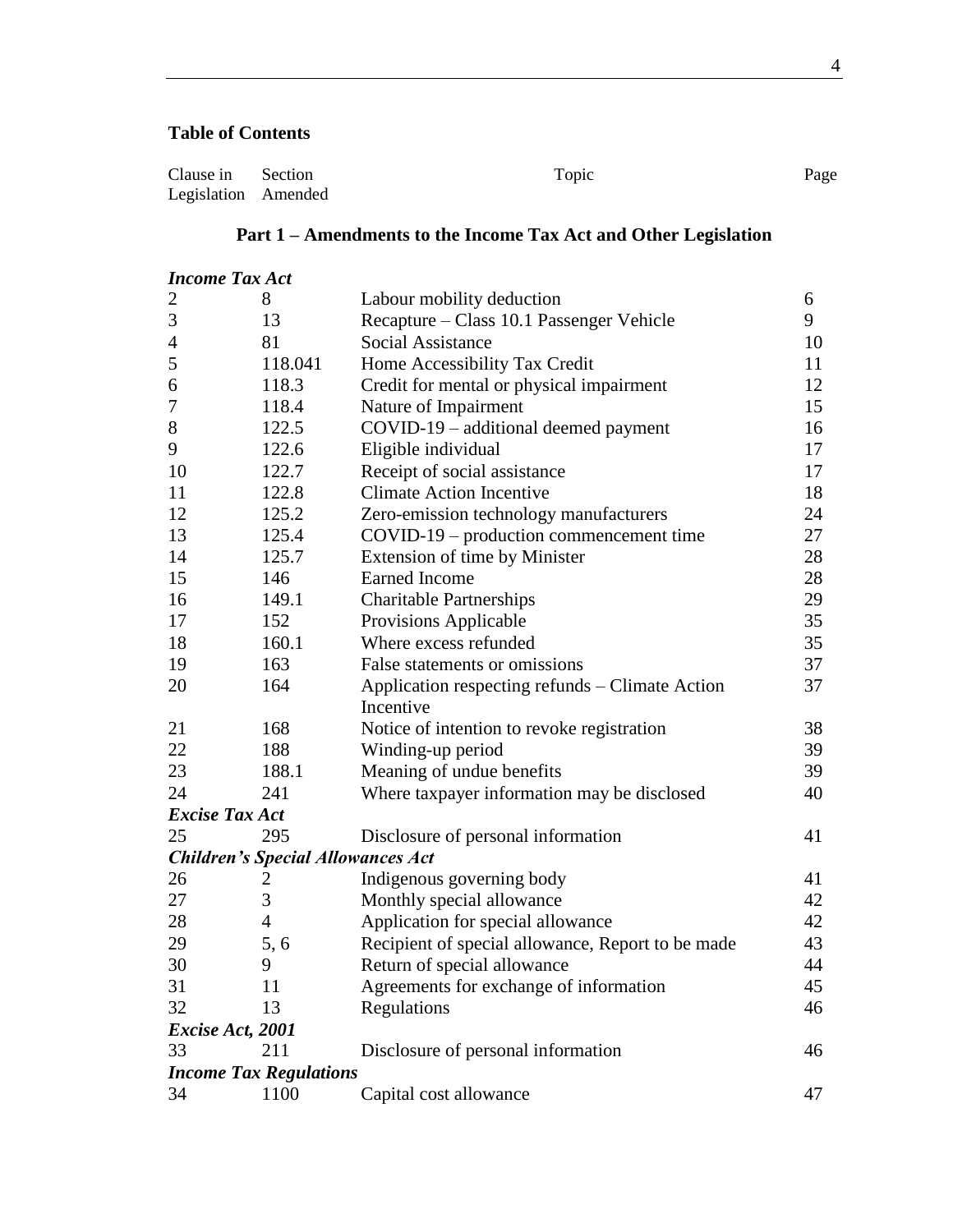| 35 | 1102                           | Anti-avoidance                                           | 54 |
|----|--------------------------------|----------------------------------------------------------|----|
| 36 | 1104                           | Interpretation                                           | 54 |
| 37 | 1104                           | Classes 43.1 and 43.2—energy conservation property       | 60 |
| 38 | 1104                           | <b>Environmental laws</b>                                | 63 |
| 39 | 1106                           | Certificates issued by the Minister of Canadian Heritage | 63 |
| 40 | 3703,                          | Qualifying disbursement – grantee organization,          | 65 |
|    | 3704                           | Information returns                                      |    |
| 41 | 5202                           | Interpretation                                           | 66 |
| 42 | 5204                           | Partnerships                                             | 69 |
| 43 | 9300                           | COVID-19 – accredited production                         | 70 |
| 44 | Schedule                       | <b>Capital Cost Allowances</b>                           | 71 |
|    | II, Class                      |                                                          |    |
|    | 43.1                           |                                                          |    |
| 45 | Schedule                       | <b>Capital Cost Allowances</b>                           | 77 |
|    | II, Class                      |                                                          |    |
|    | 43.2                           |                                                          |    |
|    |                                | <b>Children's Special Allowance Regulations</b>          |    |
| 46 | 2                              | Applicant                                                | 77 |
| 47 |                                | Communication of Information                             | 78 |
| 48 | 9                              | Maintenance of Child                                     | 78 |
|    | <b>Coordinating Amendments</b> |                                                          |    |
| 49 |                                | <b>Bill C-222</b>                                        | 79 |
| 50 |                                | <b>Bill C-241</b>                                        | 79 |
| 51 |                                | <b>Bill S-216</b>                                        | 79 |
|    |                                |                                                          |    |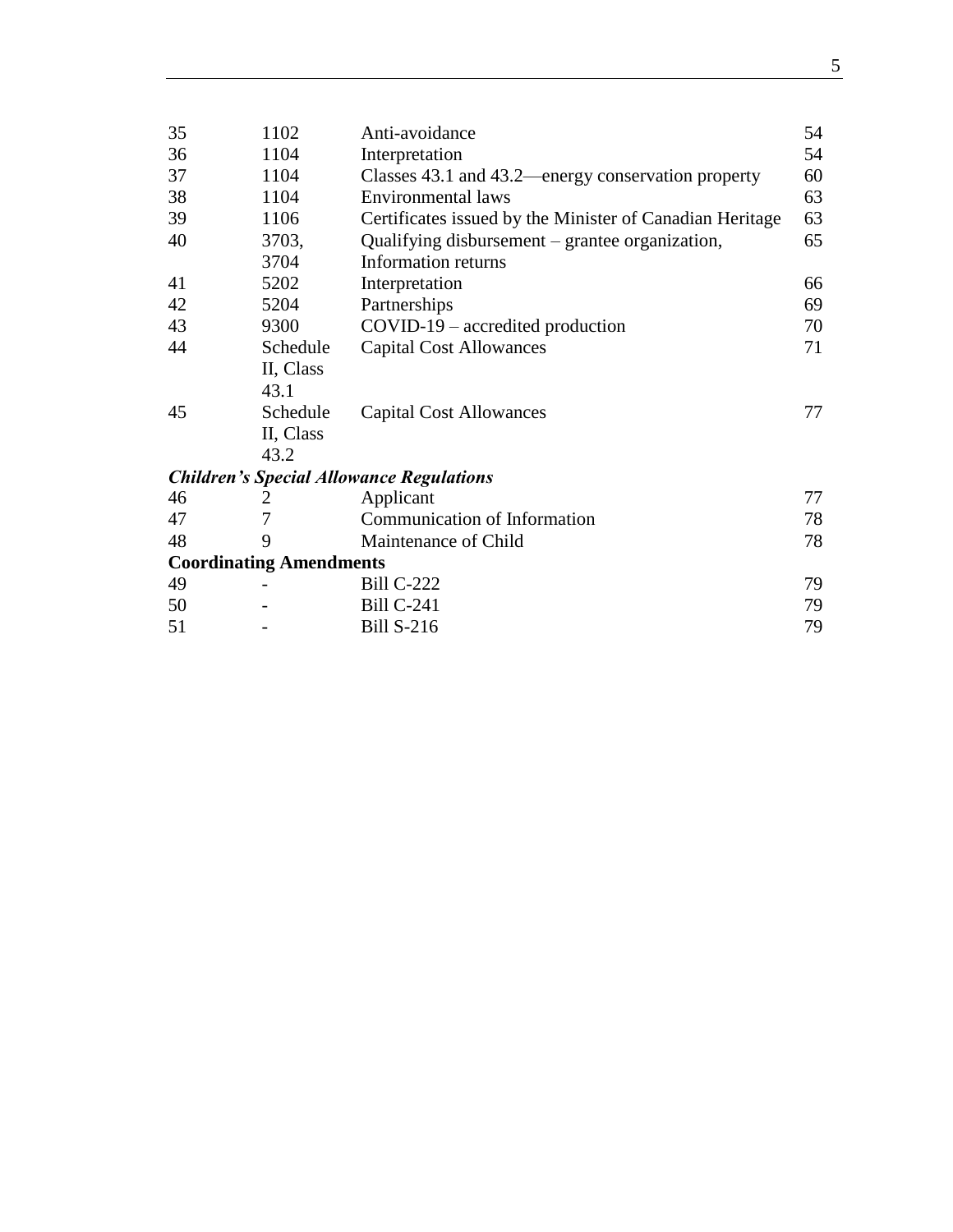# **Part 1 – Amendments to Income Tax Act and Other Legislation**

**Amendments to the** *Income Tax Act* **(the "Act" or "ITA")**

<span id="page-5-0"></span>*Clause 2*

## **Labour mobility deduction**

ITA  $8(1)(t)$ 

Section 8 of the Act sets out a number of rules in respect of amounts that may be deducted from income from an office or employment of a taxpayer.

New paragraph 8(1)(t) introduces the Labour Mobility Deduction (LMD), which provides a tradesperson or apprentice with a deduction for certain transportation, meals and temporary lodging expenses incurred for travelling significant distances to earn income from temporary employment in construction. Subject to additional rules in subsection 8(14), the deduction in relation to a taxpayer's temporary relocation in the year is limited to 50% of the employment income earned by the taxpayer in the year in respect of the temporary relocation. In addition, the total amount deductible under the LMD, considering all temporary relocations in the year, is limited to \$4,000 per year.

This amendment applies to the 2022 and subsequent taxation years.

## **Labour mobility deduction – interpretation**

ITA 8(14)

New subsection 8(14) provides additional rules that are relevant for the application of the Labour Mobility Deduction (LMD) in paragraph  $8(1)(t)$ .

Paragraph 8(14)(a) describes an eligible tradesperson in a taxation year for purposes of the LMD as a taxpayer that has income from employment as a tradesperson or apprentice and that performs their duties of employment in construction activities described in subsection 238(1) of the *Income Tax Regulations*. A taxpayer must qualify as an eligible tradesperson to claim the LMD in paragraph  $8(1)(t)$ .

Paragraph 8(14)(b) describes a "temporary work location" of a taxpayer for purposes of the LMD as a location in Canada that is:

• outside of the locality where the taxpayer is ordinarily employed or carrying on business; and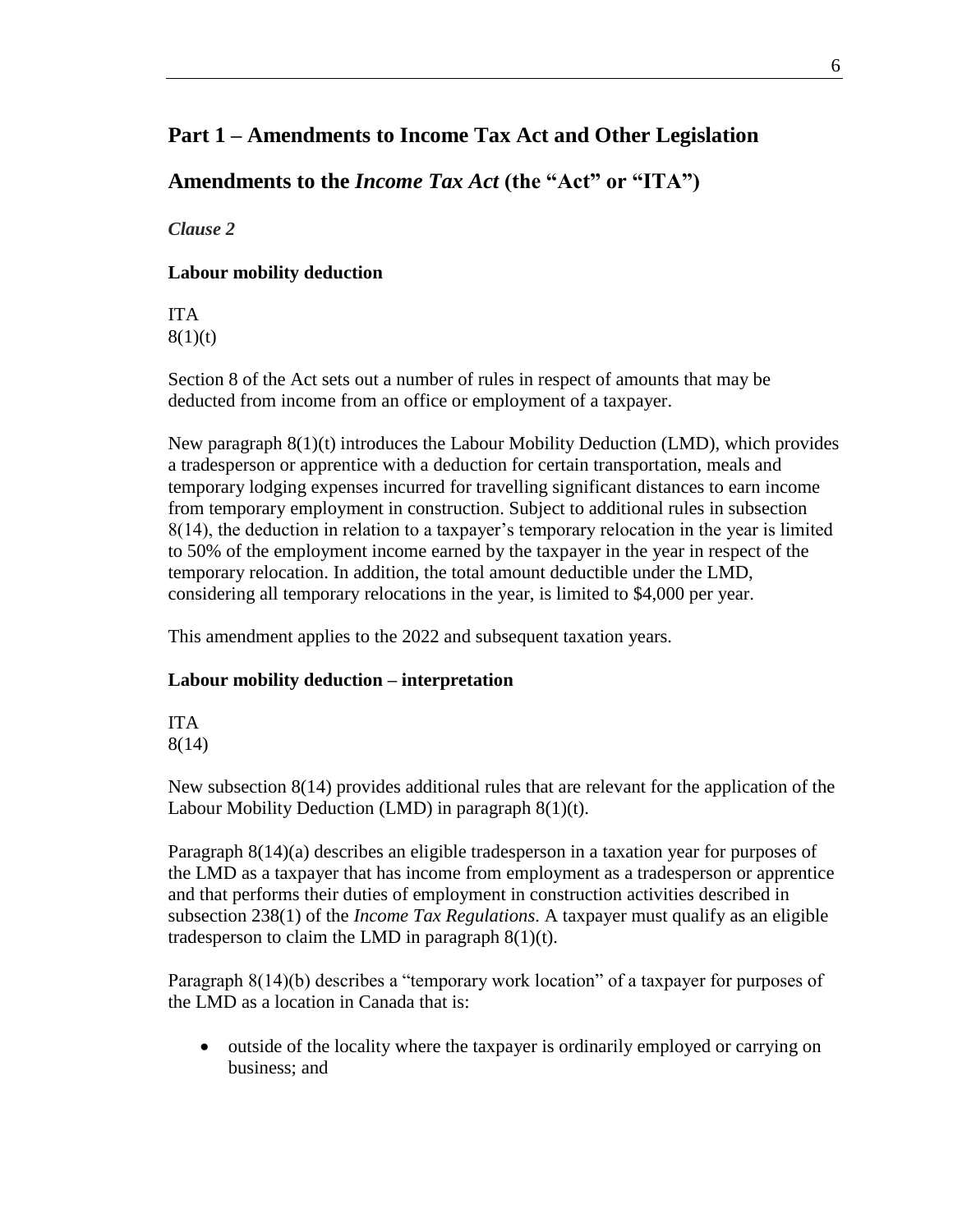where the taxpayer performs their duties of employment under a temporary employment contract.

A temporary work location is relevant to the determination of an eligible temporary relocation under paragraph 8(14)(c).

Paragraph 8(14)(c) provides a number of conditions that are required for a relocation of a taxpayer to qualify as an "eligible temporary relocation" for purposes of the LMD. To qualify, the taxpayer's relocation must be a temporary move that is undertaken to enable the taxpayer to perform their duties of employment as an eligible tradesperson at one or more temporary work locations situated in the same locality. Prior to the relocation, the taxpayer must have ordinarily resided at a residence in Canada. The taxpayer must have been required by their employment at the temporary work location to be away from their ordinary residence for at least 36 hours. During this period, the taxpayer must have taken up temporary lodging in Canada. Lastly, the distance between the ordinary residence and each of the taxpayer's temporary work locations must be at least 150 kilometres greater than the distance between each temporary lodging and each temporary work location.

*Example : John is a tradesperson that ordinarily works and resides in Toronto. John accepts a 3-week employment contract with a new employer that will require him to work on a construction site in Montreal. The distance between John's ordinary residence in Toronto and the work location in Montreal is 550 kilometers. John rents a short-term apartment in Montreal that is 10 kilometres away from the work location. John's ordinary residence in Toronto is more than 150 kilometres further from the work site than the temporary lodging in Montreal is from the work site. On the basis of this distance, the relocation will qualify as an eligible temporary relocation for purposes of the LMD.*

If the taxpayer has more than one temporary lodging during the course of a temporary relocation (for example, the taxpayer stays at two different hotels), the 150 kilometer-test described above will need to be satisfied in respect of each temporary lodging. Similarly, the test will need to be satisfied for each temporary work location, if the taxpayer works at multiple temporary work locations during the temporary relocation.

Subject to paragraph 8(14)(e), paragraph (d) provides that an "eligible temporary relocation expense" is a reasonable expense incurred by the taxpayer during the taxation year, the previous taxation year or prior to February 1 of the following taxation year, that is:

- transportation for one round trip between the ordinary residence and the temporary lodging in respect of each eligible temporary relocation;
- meals consumed by the taxpayer during the round trip described above; and
- temporary lodgings, provided that throughout the eligible temporary relocation, the taxpayer maintains their ordinary residence as their principal place of residence, available for their occupancy and not rented to any other person.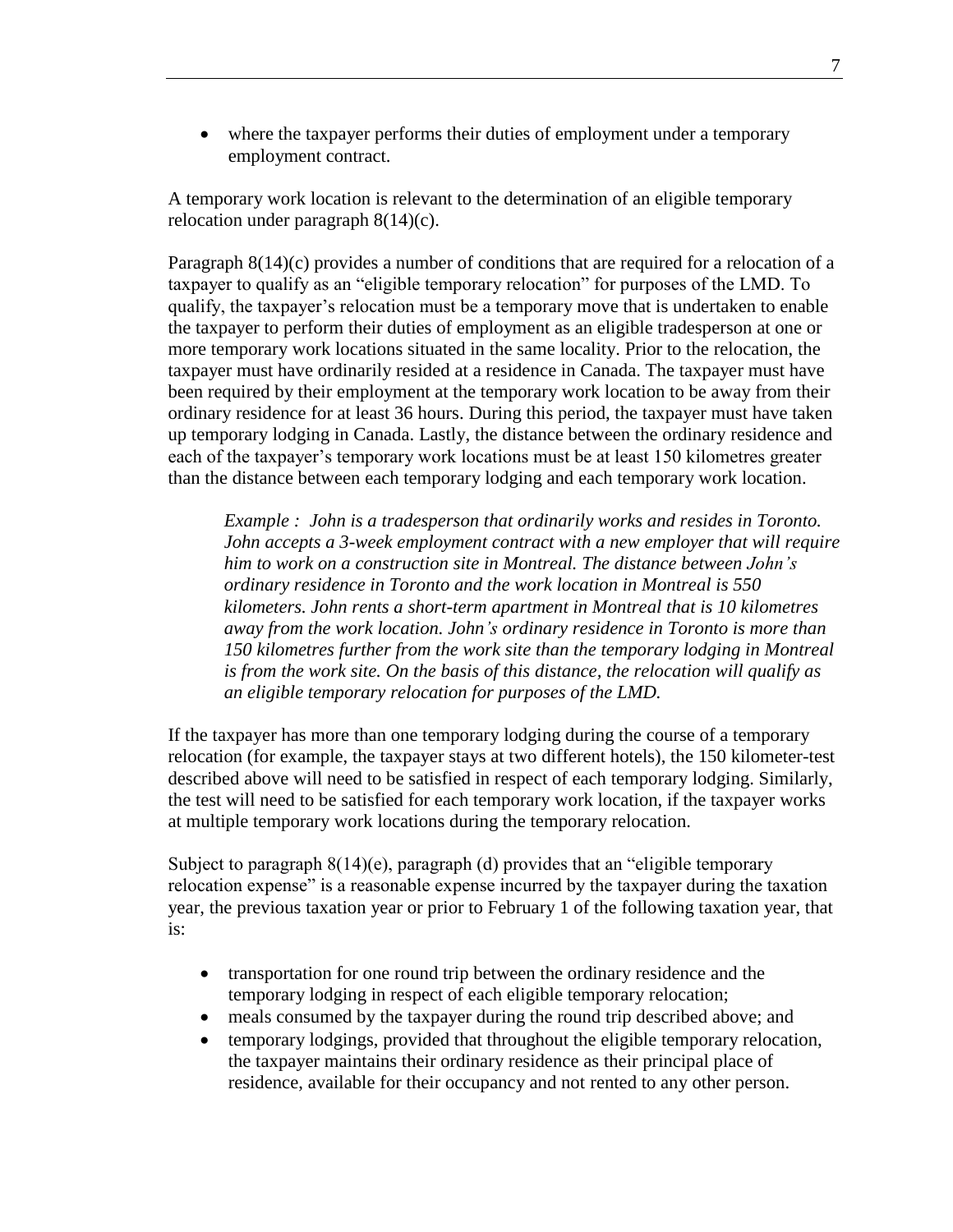Paragraph 8(14)(e) provides restrictions in relation to an eligible temporary relocation expense described in paragraph  $8(14)(d)$ . To be eligible, subparagraph  $8(14)(e)(i)$ requires that the expense must not otherwise be deducted by the taxpayer in any taxation year, other than for purposes of the LMD. For example, this would preclude an expense that has been deducted as a travel expense under paragraph  $8(1)(h)$  or a moving expense under section 62.

The description of an eligible temporary relocation expense at paragraph (d) allows an expense to be claimed in a taxation year if the expense is incurred by the taxpayer in the preceding year, the current year or prior to February 1 of the subsequent year. This is intended to provide flexibility for relocations that span multiple taxation years.

However, subparagraph  $8(14)(e)(ii)$  specifies that an expense incurred in a preceding year is not eligible for deduction in the current year to the extent that it could have been deducted for purposes of the LMD in that preceding year. Accordingly, a taxpayer will need to claim deductions under the LMD in the first taxation year during which those expenses are eligible to be claimed.

There may be situations where a taxpayer incurs eligible temporary relocation expenses that cannot be deducted under paragraph  $8(1)(t)$  in the year because the taxpayer does not have sufficient income from the temporary relocation in the year (see subparagraph (f)(ii)) or because the taxpayer has exceeded the \$4,000 annual cap in paragraph  $8(1)(t)$ . In those situations, eligible temporary relocation expenses could potentially be claimed in the following taxation year.

*Example: Sarah begins an eligible temporary relocation on December 28, 2022. She incurs expenses in December for a flight to the temporary work location, as well as expenses for meals during her travel time and temporary housing near the temporary work location. Sarah does not receive any employment income related to the temporary work location until January, 2023. Sarah would not be able to deduct the expenses in 2022 because she has no employment income in 2022 related to the temporary relocation. (The amount computed under paragraph (f)(ii) would be nil, meaning her temporary relocation deduction for 2022 in relation to the temporary relocation would be nil.) She could instead include the 2022 expenses in computing her temporary relocation deduction for 2023, and therefore could deduct the expenses in 2023 (subject to the limits and conditions discussed throughout these notes).* 

In addition, subparagraph  $8(14)(e)(iii)$  precludes an expense from being an eligible temporary relocation expense under paragraph (d) to the extent that:

- the taxpayer is entitled to receive a reimbursement, allowance or any form of assistance in respect of the expense; and
- the reimbursement, allowance or assistance is not included in the taxpayer's income (or, if it is included in the taxpayer's income, it is deductible in calculating the taxpayer's income).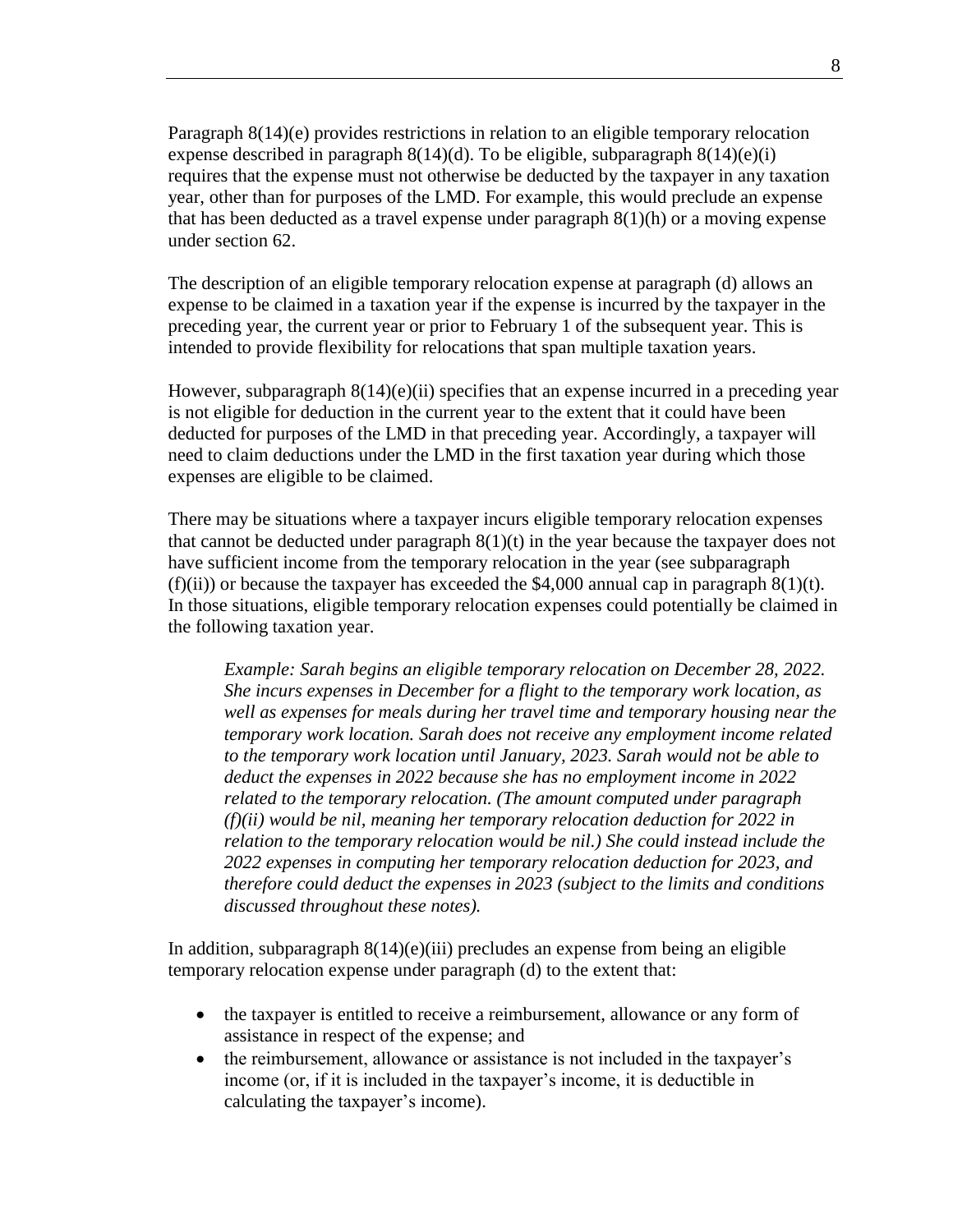Paragraph 8(14)(f) provides for the calculation of a taxpayer's "temporary relocation deduction" for a taxation year for purposes of the LMD under paragraph 8(1)(t). The temporary relocation deduction is calculated in respect of each eligible temporary relocation of the taxpayer, meaning a taxpayer may have multiple temporary relocation deductions for a single taxation year where the taxpayer has multiple temporary relocations in the year.

The rule in paragraph (f) provides that, in respect of an eligible temporary relocation, the deduction equals the total of eligible temporary relocation expenses incurred by the taxpayer in the year, not to exceed 50% of the taxpayer's total income for the year from their employment as an eligible tradesperson at the temporary work locations (calculated before taking into account any deductions available under section 8). Accordingly, for each eligible temporary relocation of a taxpayer, the taxpayer will need to determine the amount of their eligible temporary relocation expenses and employment income that relate to each temporary relocation. The taxpayer will be limited to deducting the lesser of those eligible expenses and half of the taxpayer's employment income related to the relocation. As discussed with respect to paragraph  $8(1)(t)$ , there is also a total limit of \$4,000 per taxation year that applies across all temporary relocations.

This amendment applies to the 2022 and subsequent taxation years.

<span id="page-8-0"></span>*Clause 3*

#### **Recapture – Class 10.1 Passenger Vehicle**

ITA 13(2)

Subsection 13(2) provides that depreciation recapture in respect of a passenger vehicle is not required to be included in income under subsection 13(1) if the vehicle has a cost in excess of \$20,000 or such other amount as may be prescribed. The excess amount is deemed to have been included in the taxpayer's income to prevent recapture at a subsequent time of that excess.

Subsection 13(2) is amended, consequential on the introduction of the immediate expensing measure announced in Budget 2021 permitting the immediate depreciation of the cost of a passenger vehicle (among other properties). Subsection 13(2) excludes a passenger vehicle that was, at any time, "designated immediate expensing property" as defined in subsection 1104(3.1) of the Regulations from the exception this provision provides in respect of subsection 13(1). Consequently, unlike a passenger vehicle that has never been "designated immediate expensing property", depreciation recapture in respect of a passenger vehicle that was, at any time, "designated immediate expensing property" will be required to be included in the taxpayer's income for the year. This is consistent with the current recapture rules applicable to zero-emission vehicles, which are also eligible for immediate depreciation.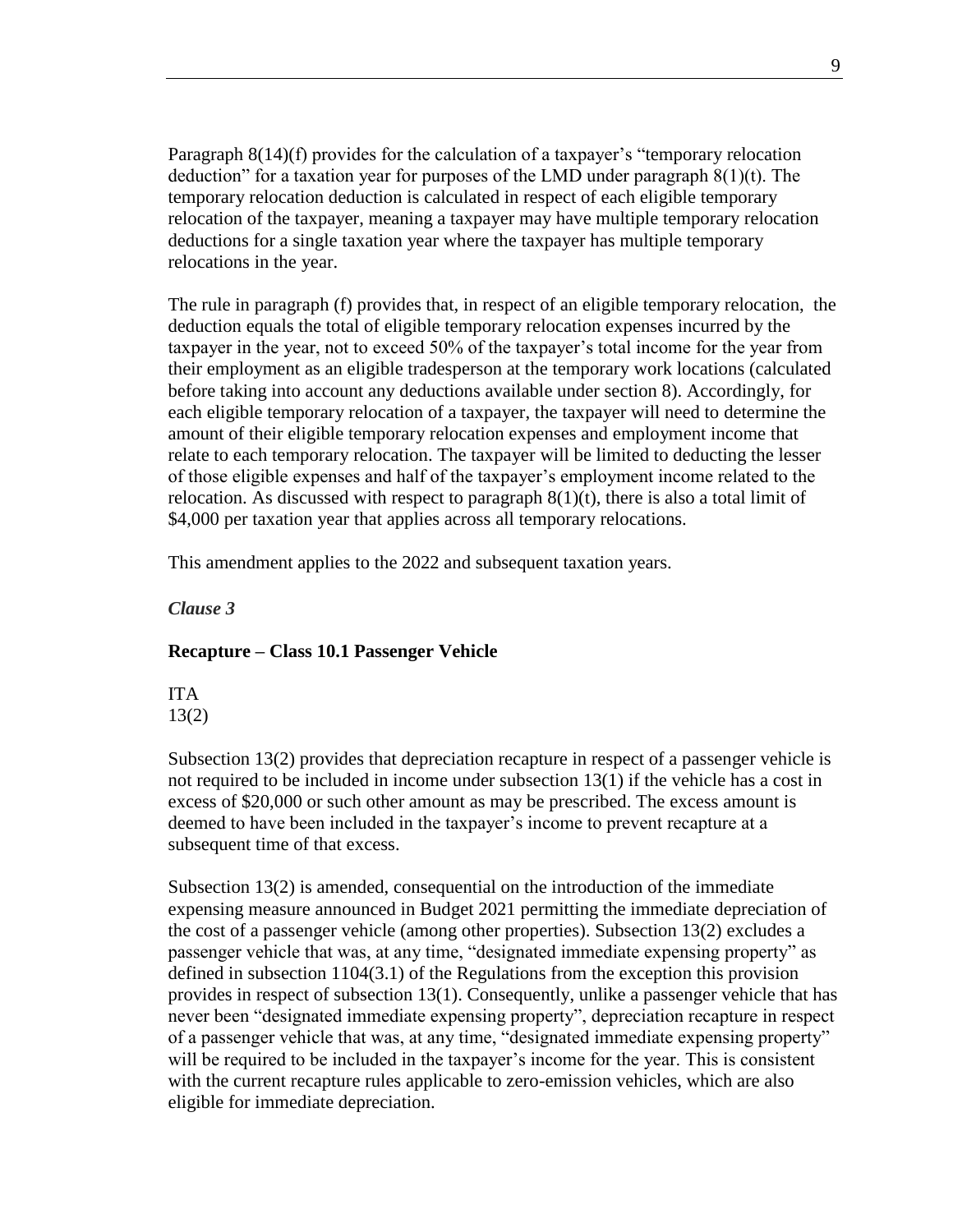This amendment applies to taxation years ending on or after April 19, 2021.

## ITA  $13(7)(i)$

Paragraph 13(7)(i) provides rules relating to the capital cost and proceeds of disposition of a taxpayer's depreciable property that is a "zero-emission passenger vehicle", the cost of which exceeds the prescribed amount.

Consequential on the introduction of the immediate expensing measure announced in Budget 2021 permitting the immediate depreciation of the cost of a passenger vehicle (among other properties), paragraph  $13(7)(i)$  is amended so that it also applies these rules (relating to the deemed capital cost and proceeds of disposition) to a passenger vehicle

- with a cost in excess of \$20,000 or the prescribed amount; and
- that was, at any time, "designated immediate expensing property" as defined in subsection 1104(3.1) of the Regulations.

This ensures consistent capital cost and proceeds of disposition rules apply to both "zeroemission passenger vehicles" and "passenger vehicles" that were, at any time, "designated immediate expensing property" where the cost of such property exceeds the prescribed amount.

This amendment applies to taxation years ending on or after April 19, 2021.

## <span id="page-9-0"></span>*Clause 4*

## **Social Assistance**

ITA  $81(1)(h)$ 

Paragraph 81(1)(h) specifically exempts from income social assistance payments made to an individual for the benefit of a foster person (child or adult) under the individual's care where the individual and the foster person reside together in the individual's principal place of residence. To qualify for this exemption, the payments must be made under a program provided for by an Act of Parliament or the law of a province.

Consequential on amendments to the *Children's Special Allowances Act* that recognize Indigenous governing bodies and their laws for the purposes of the Children's Special Allowance, paragraph  $81(1)(h)$  is amended to extend the exemption to include payments made under programs provided for by the laws of an Indigenous governing body (as defined in the *Children's Special Allowances Act*).

This measure applies as of January 1, 2020.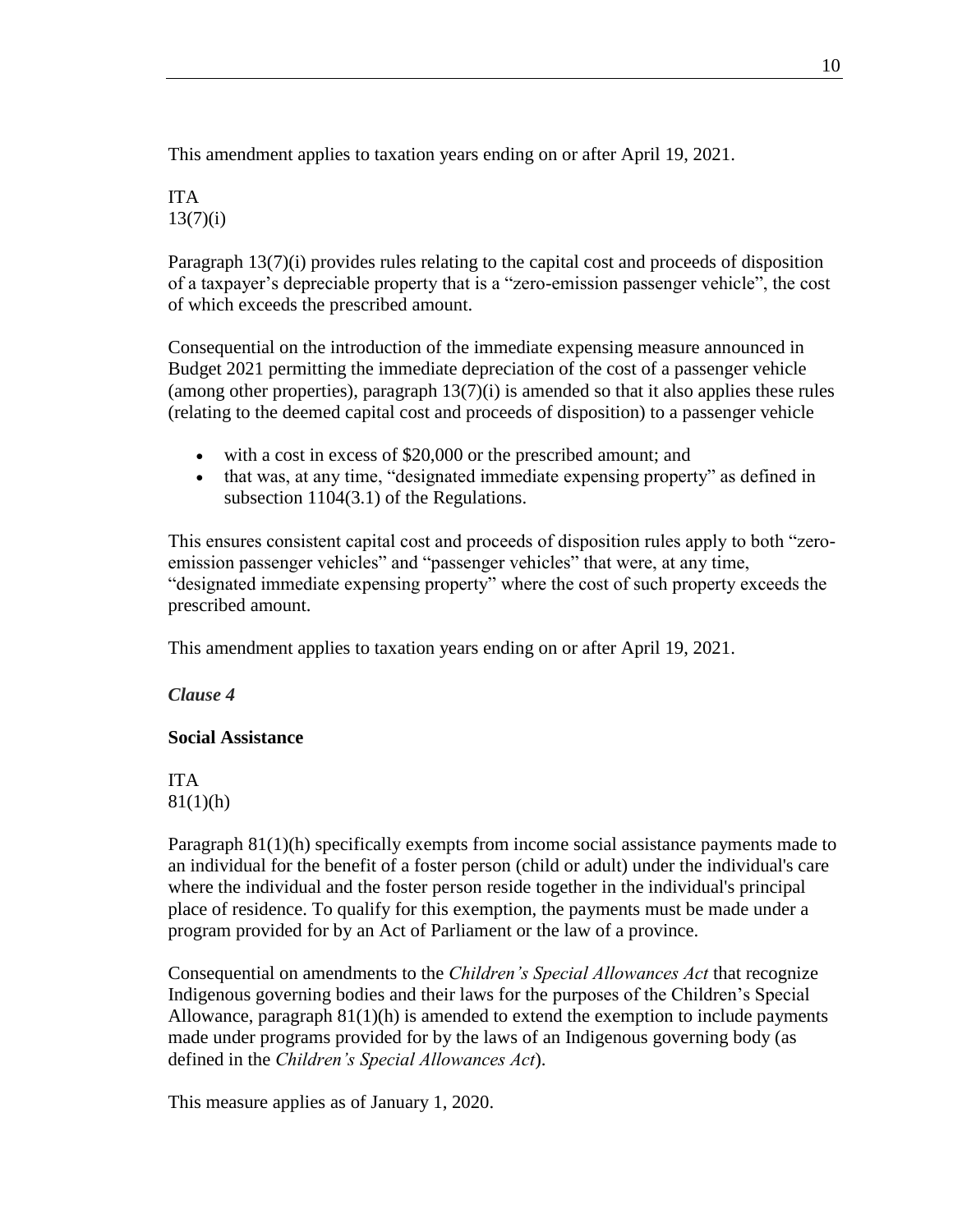#### **Social Assistance for Informal Care programs**

ITA 81(1)(h.1)

Paragraph 81(1)(h.1) specifically exempts from an individual's income social assistance payments received as part of a means, needs or income test under a program of the Government of Canada or a provincial government for the care and upbringing, on a temporary basis, of a child in need of protection (generally known as kinship programs). Paragraph 81(1)(h.1) applies only in respect of payments received by individuals that are parents (or who would be considered parents if they did not receive the payments) under the extended definition in section 252 solely because the child is wholly dependent on that individual and is a child of whom the individual has, in law or in fact, custody and control. This provision does not apply to payments made in respect of a foster person (which are exempt from income under paragraph  $81(1)(h)$ ).

Consequential on amendments to the *Children's Special Allowances Act* that recognize Indigenous governing bodies and their laws for the purposes of the Children's Special Allowance, paragraph  $81(1)(h.1)$  is amended to extend the exemption to include payments under a program of an Indigenous governing body (as defined in the *Children's Special Allowances Act*).

This measure applies as of January 1, 2020.

<span id="page-10-0"></span>*Clause 5*

## **Home Accessibility Tax Credit**

ITA 118.041(3)

Subsection 118.041(3) provides a formula for the calculation of the non-refundable Home Accessibility Tax Credit. The credit is determined as the appropriate percentage (as defined in subsection 248(1)), which is currently 15%, of qualifying expenditures to a maximum amount of \$10,000.

Paragraph (a) of element B of the formula is amended to increase the maximum amount of qualifying expenditures in respect of an eligible dwelling for a taxation year to \$20,000.

This amendment applies to the 2022 and subsequent taxation years.

#### **Limits**

ITA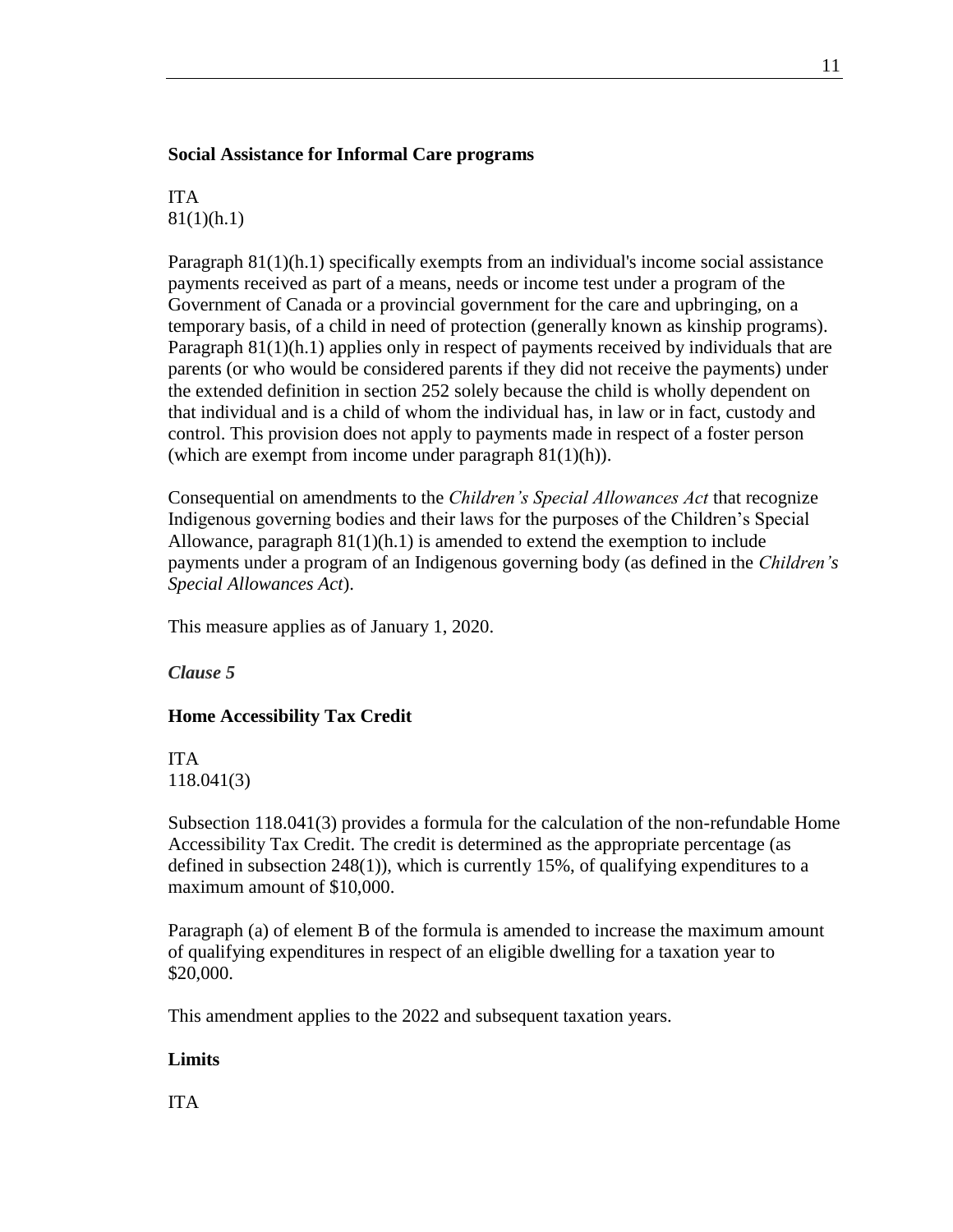#### 118.041(5)

Subsection 118.041(5) is relevant to the refundable Home Accessibility Tax Credit. This subsection provides that if one or more qualifying individuals or eligible individuals make a claim in respect of an eligible dwelling, the total of all amounts claimed by the qualifying individual(s) and eligible individual(s) for the year in respect of the eligible dwelling must not exceed \$10,000.

Consequential on the increase of the maximum amount of qualifying expenditures allowed in respect of an eligible dwelling for a taxation year under subsection (3), subsection (5) is amended to provide that the total eligible expenditures to be shared by the qualifying individual(s) and eligible individual(s) for the year in respect of the eligible dwelling must not exceed \$20,000.

This amendment applies to the 2022 and subsequent taxation years.

## <span id="page-11-0"></span>*Clause 6*

## **Credit for mental or physical impairment**

ITA 118.3(1)(a.1)

Subsection 118.3(1) provides the disability tax credit, which is a 15% non-refundable tax credit that recognizes the impact of non-itemizable disability-related costs on an individual's ability to pay tax.

To be eligible for the disability tax credit, an individual must have a severe and prolonged impairment in physical or mental functions. The effects of the impairment must be such that, even with appropriate therapy, the individual is:

- markedly restricted in their ability to perform a basic activity of daily living, due to the effects of one or more severe and prolonged impairments in mental or physical functions;
- significantly restricted in their ability to perform more than one basic activity of daily living if the cumulative effect of the restrictions is equivalent to having a single marked restriction in the ability to perform a basic activity of daily living; or
- would be markedly restricted were it not for extensive life sustaining therapy occurring at least three times a week for an average of at least 14 hours per week in total.

The basic activities of daily living are defined as walking; feeding or dressing oneself; mental functions necessary for everyday life; speaking; hearing; and eliminating bodily waste.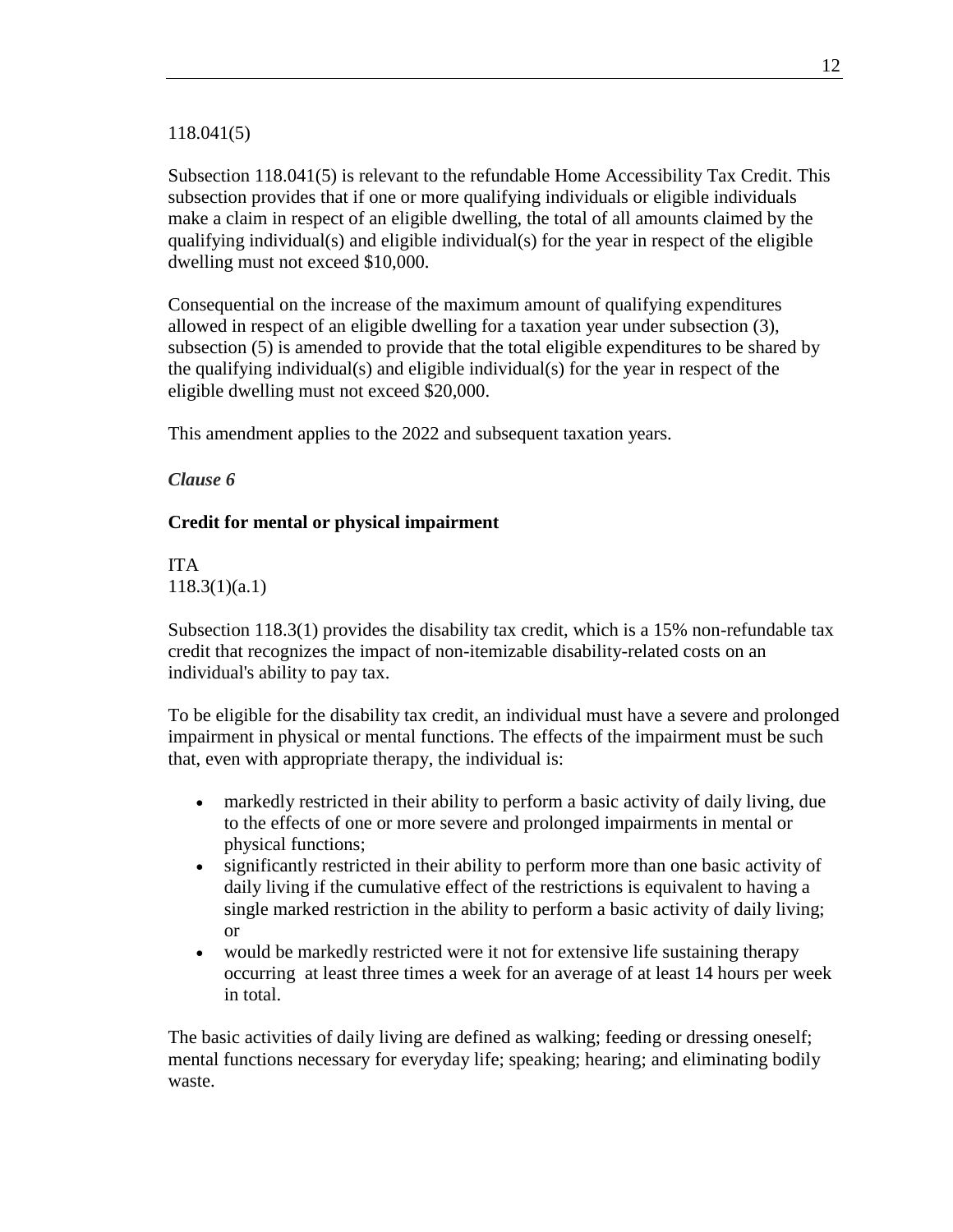Paragraph 118.3(1)(a.1) provides certain conditions related to disability tax credit eligibility. Paragraph (a.1) includes the extension of eligibility for the disability tax credit to individuals who would be markedly restricted in their ability to perform a basic activity of daily living, but for certain therapy. In particular, the therapy must be administered to them at least three times each week, for a total duration averaging not less than 14 hours per week, in order to sustain one of their vital functions.

Paragraph  $118.3(1)(a.1)$  is amended to provide that the requirement that therapy be administered at least three times each week is reduced to at least two times each week. The requirement that therapy be of a duration averaging not less than 14 hours a week remains.

This amendment applies to the 2021 and subsequent taxation years in respect of certificates described in paragraphs  $118.3(1)(a.2)$  or  $(a.3)$  of the Act that are filed with the Minister of National Revenue after royal assent to this amendment.

#### **Time spent on therapy**

ITA 118.3(1.1)

Subsection 118.3(1.1) is relevant for the purpose of paragraph  $118.3(1)(a.1)$ , which, as noted above, extends eligibility for the disability tax credit to individuals who would be markedly restricted in their ability to perform a basic activity of daily living, but for certain therapy.

Subsection 118.3(1.1) defines the activities that will be included in determining time spent by an individual receiving therapy for the purpose of paragraph 118.3(1)(a.1).

Consequential on the amendment to paragraph  $118.3(1)(a.1)$ , the reference to the required frequency of therapy is reduced from at least three times each week to at least two times each week. The requirement that therapy be of a duration averaging not less than 14 hours a week remains.

This amendment applies to the 2021 and subsequent taxation years in respect of certificates described in paragraphs  $118.3(1)(a.2)$  or  $(a.3)$  of the Act that are filed with the Minister of National Revenue after royal assent to this amendment.

ITA  $118.3(1.1)(b)$ , (c) and (d)

Subsection 118.3(1.1) defines the activities that are included in determining time spent receiving therapy for the purpose of paragraph  $118.3(1)(a.1)$ . Subsection  $118.3(1.1)$ currently specifies that the time spent on administering therapy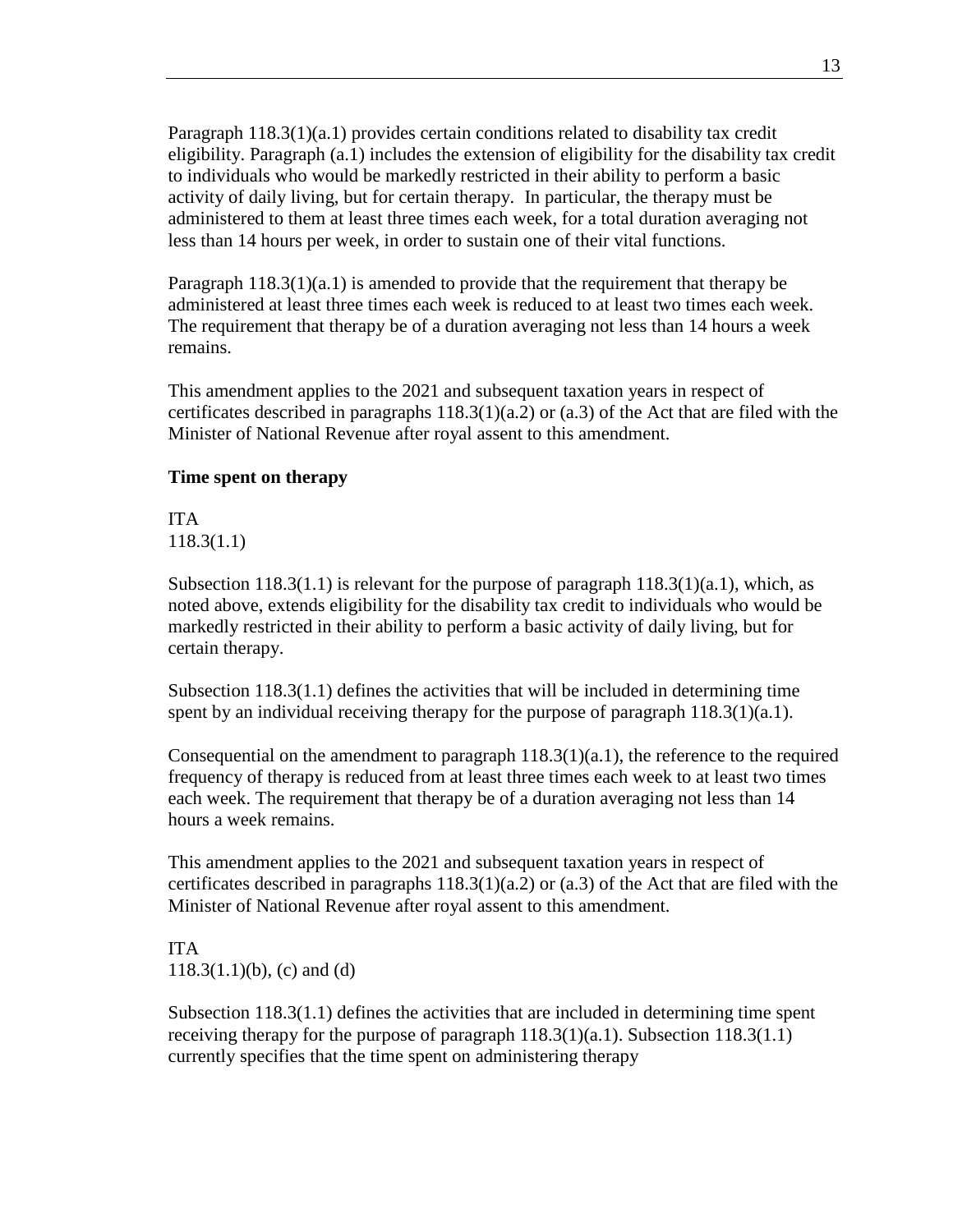- includes only time dedicated to the therapy that is, the individual has to take time away from normal, everyday activities in order to receive the therapy,
- includes, in the case of therapy that requires a regular dosage of medication that needs to be adjusted on a daily basis, the activities directly involved in determining the appropriate dosage, but does not include time spent on activities related to dietary or exercise restrictions or regimes (even if these restrictions or regimes are a factor in determining the daily dosage of medication), and
- includes, in the case of a child who is unable to perform the activities related to the therapy as a result of the child's age, the time spent by the child's primary caregivers (usually the parents) in performing or supervising these activities for the child but
- does not include travel time, medical appointments, shopping for medication or recuperation after therapy.

Paragraph 118.3(1.1)(b) is amended to include two new subparagraphs related to the time spent determining certain dosages. Consistent with the language in existing paragraph (b), new subparagraph (b)(i) provides that time spent on administering therapy includes, in the case of therapy that requires a regular dosage of medication that needs to be adjusted on a daily basis, the activities directly involved in determining the appropriate dosage. New subparagraph  $118.3(1.1)(b)(ii)$  relates to therapy that requires the daily consumption of a medical food or medical formula to limit intake of a particular compound to levels required for the proper development or functioning of the body. It is added to provide that time spent on administering such therapy includes the time spent on activities that are directly related to the determination of the amount of the compound that can be safely consumed.

In conjunction with the amendments to paragraph  $118.3(1.1)(d)$  (described below), the existing rule that time spent administering therapy does not include time spent on activities related to a dietary or exercise restrictions or regime (even if these restrictions or regimes are a factor in determining the daily dosage of medication) will no longer be applicable in relation to therapy described in subparagraph (b)(ii).

Paragraph 118.3(1.1)(c) is amended to include two new subparagraphs.

New subparagraph  $118.3(1.1)(c)(i)$  provides that, in the case of a child who is unable to independently perform the activities related to the administration of the therapy as a result of the child's age, the time spent on administering therapy includes the time spent by another person to perform or supervise those activities for the child. New subparagraph  $118.3(1.1)(c)(ii)$  is added to provide that time spent on administering therapy, in the case of an individual who is unable to perform the activities related to the administration of the therapy because of the effects of an impairment or impairments in physical or mental functions, includes the time required to be spent by another person to assist the individual in performing those activities.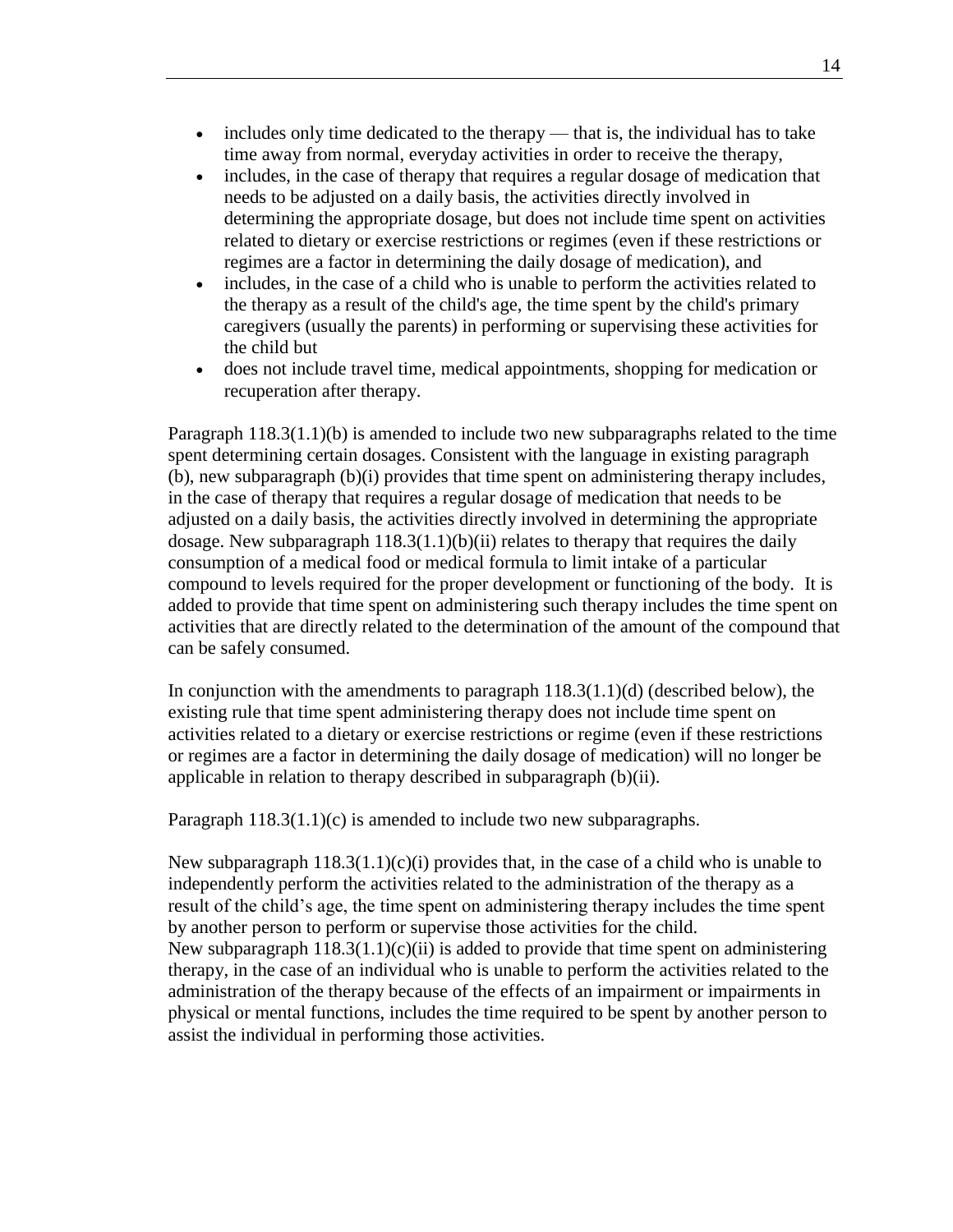Paragraph 118.2(1.1)(d) provides a list of exclusions for time spent on certain activities that are not counted as time spent on administering therapy. Paragraph 118.3(1.1)(d) is amended to include five new subparagraphs.

New subparagraph  $118.3(1.1)(d)(i)$  provides that time spent on administering therapy does not generally include time spent on activities related to dietary or exercise restrictions or regimes. This proscription does not extend to time spent on activities related to dietary or exercise restrictions or regimes that are directly related to the determination of the dosage of medication under new subparagraph  $118.3(1.1)(b)(i)$ , or the determination of the amount of the compound that can be safely consumed under new subparagraph  $118.3(1.1)(b)(ii)$ .

Consistent with the proscription in existing paragraph (d), new subparagraph 118.3(1.1)(d)(ii) provides that time spent on administering therapy does not include travel time.

New subparagraph  $118.3(1.1)(d)(iii)$  provides that time spent on administering therapy does not generally include medical appointments. This proscription does not apply to time spent on medical appointments to receive therapy or to determine the daily dosage of medication, medical food or medical formula.

Consistent with the proscription in existing paragraph (d), new subparagraph 118.3(1.1)(d)(iv) provides that time spent on administering therapy does not include time spent on shopping for medication.

New subparagraph  $118.3(1.1)(d)(v)$  provides that time spent on administering therapy does not generally include recuperation after therapy. This proscription does not apply to medically required recuperation.

The amendments to subsection 118.3(1.1) apply to the 2021 and subsequent taxation years in respect of certificates described in paragraphs  $118.3(1)(a.2)$  or  $(a.3)$  of the Act that are filed with the Minister of National Revenue after royal assent to these amendments.

#### <span id="page-14-0"></span>*Clause 7*

ITA 118.4(1)(c.1)

#### **Nature of Impairment**

Section 118.4 sets out circumstances in which an individual is considered to have a severe and prolonged impairment for the purposes of the disability tax credit under 118.3(1).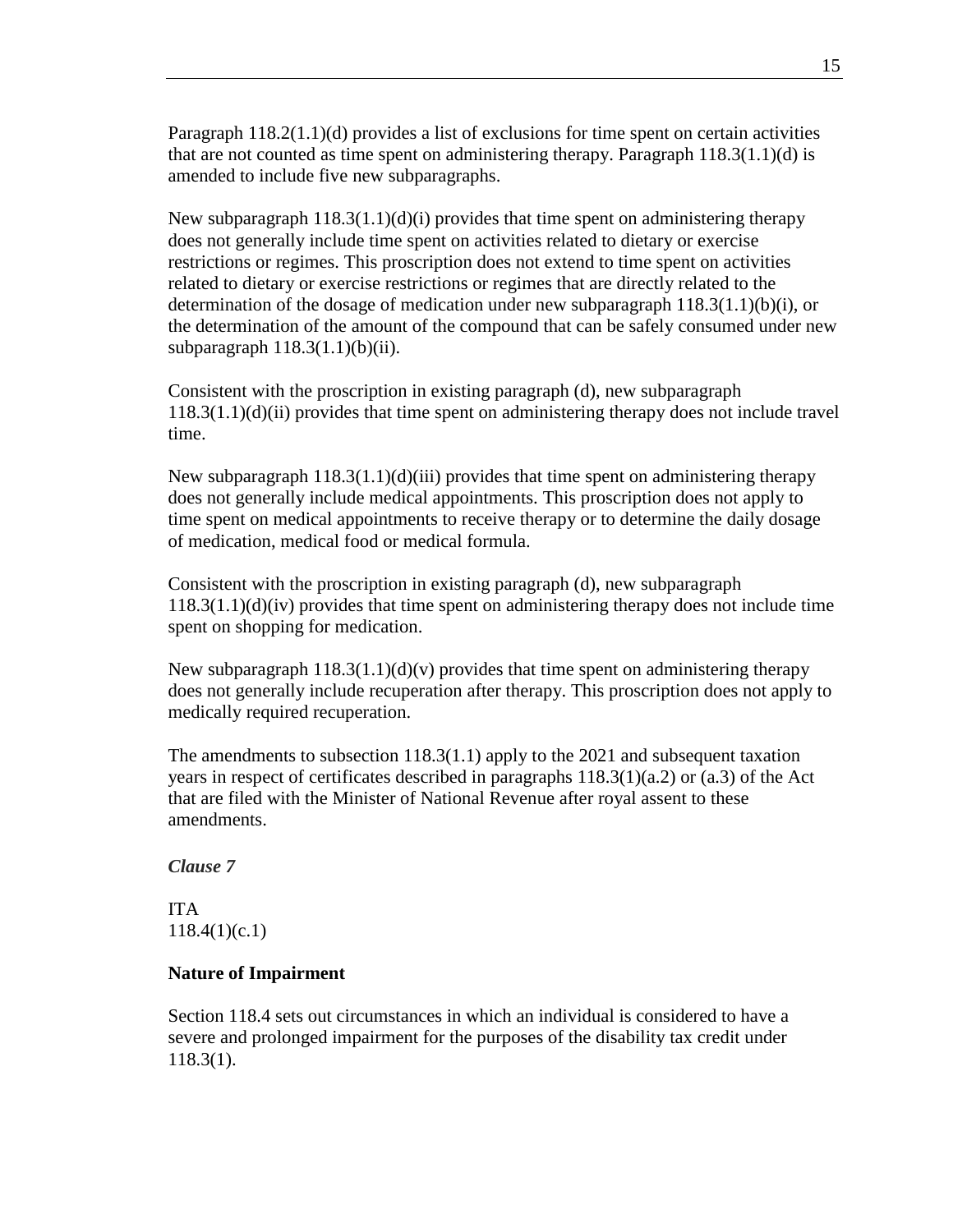To be eligible for the disability tax credit, an individual must have a severe and prolonged impairment in physical or mental functions. For more detail, please see the commentary on subsection 118.3(1) above.

For the purpose of determining an individual's eligibility for the disability tax credit, paragraph 118.4(1)(c) provides the meaning of the concept of a "basic activity of daily living" in relation to an individual, including "mental functions necessary for everyday life" at subparagraph (i).

- Paragraph  $118.4(1)(c.1)$  currently provides a list of mental functions necessary for everyday life: memory — which refers to the ability to remember the following: simple instructions; basic personal information such as name and address; or material of importance or interest,
- problem solving, goal-setting and judgement (taken together) which refers to the ability to solve problems, set and keep goals, and make appropriate decisions and judgements, and
- adaptive functioning which refers to refers to abilities related to self-care, health and safety, social skills and common, simple transactions.

Paragraph 118.4(1)(c.1) is amended to expand the list of mental functions necessary for everyday life to include

- attention.
- concentration.
- memory,
- judgement,
- perception of reality,
- problem solving,
- goal setting,
- regulation of behaviour and emotions,
- verbal and non-verbal comprehension, and
- adaptive functioning.

This amendment (including the separate consideration of problem solving, goal setting and judgement, which were previously required to be considered together) is intended to ensure that the eligibility criteria for the disability tax credit better articulate the range of functions necessary for everyday life. Consistent with the concept of a basic activity of daily living, the reference to goal setting is intended to capture short-term, daily goals rather than longer term life planning.

This amendment applies to the 2021 and subsequent taxation years in respect of certificates described in paragraphs  $118.3(1)(a.2)$  or  $(a.3)$  of the Act that are filed with the Minister of National Revenue after royal assent to this amendment.

## <span id="page-15-0"></span>*Clause 8*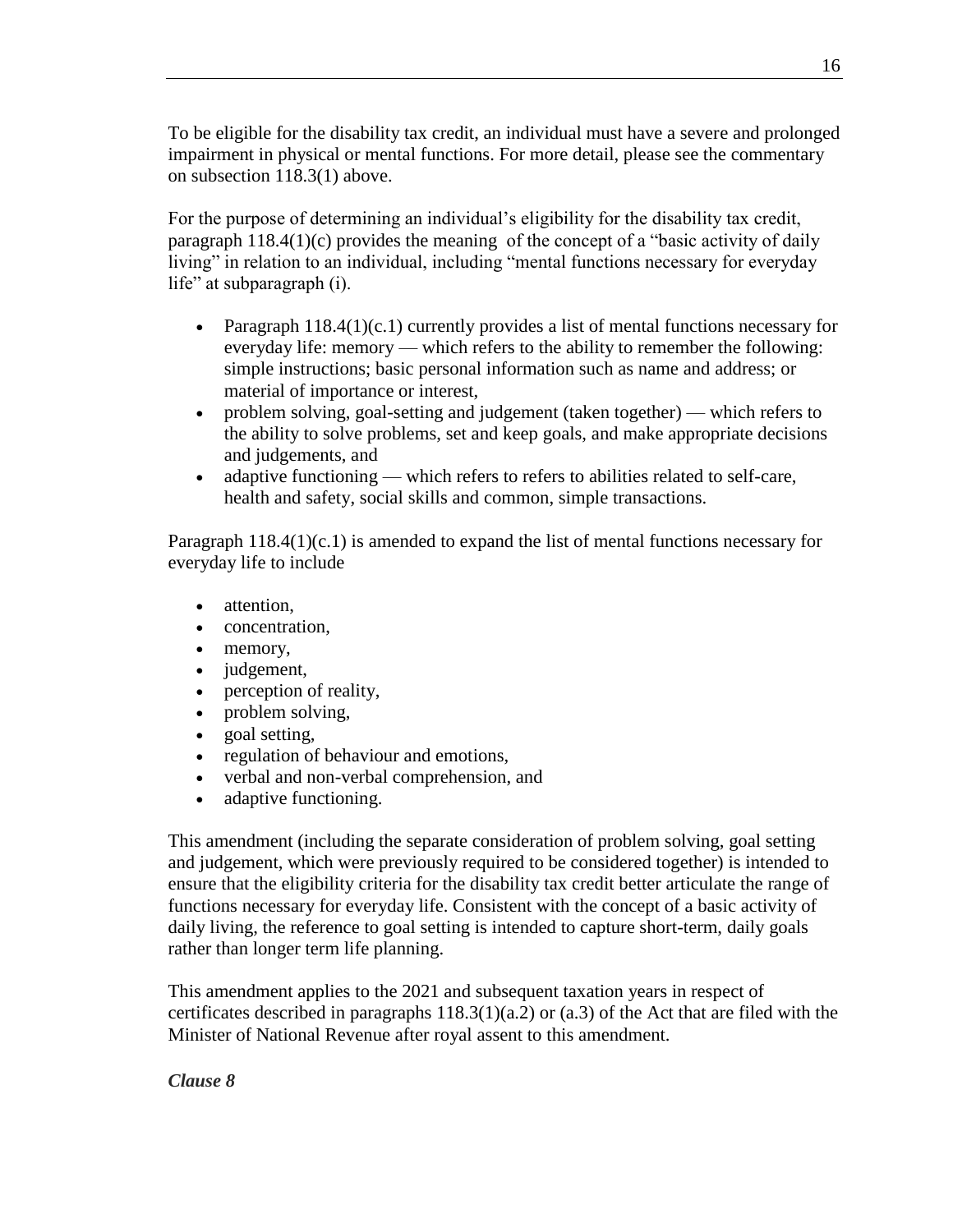#### **COVID-19 – additional deemed payment**

ITA 122.5(3.001)

Subsection 122.5(3.001) provides assistance in relation to the COVID-19 pandemic for certain individuals and families through a special top-up payment under the Goods and Services Tax (GST) credit. This subsection is amended to address a technical issue in the provision.

This amendment is deemed to have come into effect on March 25, 2020.

<span id="page-16-0"></span>*Clause 9*

#### **Eligible individual**

ITA 122.6

The definition "eligible individual" in section 122.6 describes certain requirements for an individual to be eligible for the Canada Child Benefit.

Paragraph (b) of this definition sets out the requirement that an individual be a parent of a qualified dependant. Paragraph (i) of this definition provides that an individual shall not fail to qualify as a parent solely because of the receipt of a social assistance payment made in respect of a child under a program of the Government of Canada or a government of a province. An individual will still have to meet all other eligibility requirements under section 122.6 in order to be eligible for the Canada Child Benefit.

Consequential on amendments to the *Children's Special Allowances Act* that recognize Indigenous governing bodies and their laws for the purposes of the Children's Special Allowance amounts, paragraph (i) is amended to provide that an individual shall not fail to qualify as a parent solely because of the receipt of a social assistance payment made in respect of a child under a program of an Indigenous governing body (as defined in the *Children's Special Allowances Act*).

This measure applies as of January 1, 2020.

<span id="page-16-1"></span>*Clause 10*

## **Receipt of social assistance**

ITA 122.7(1.2)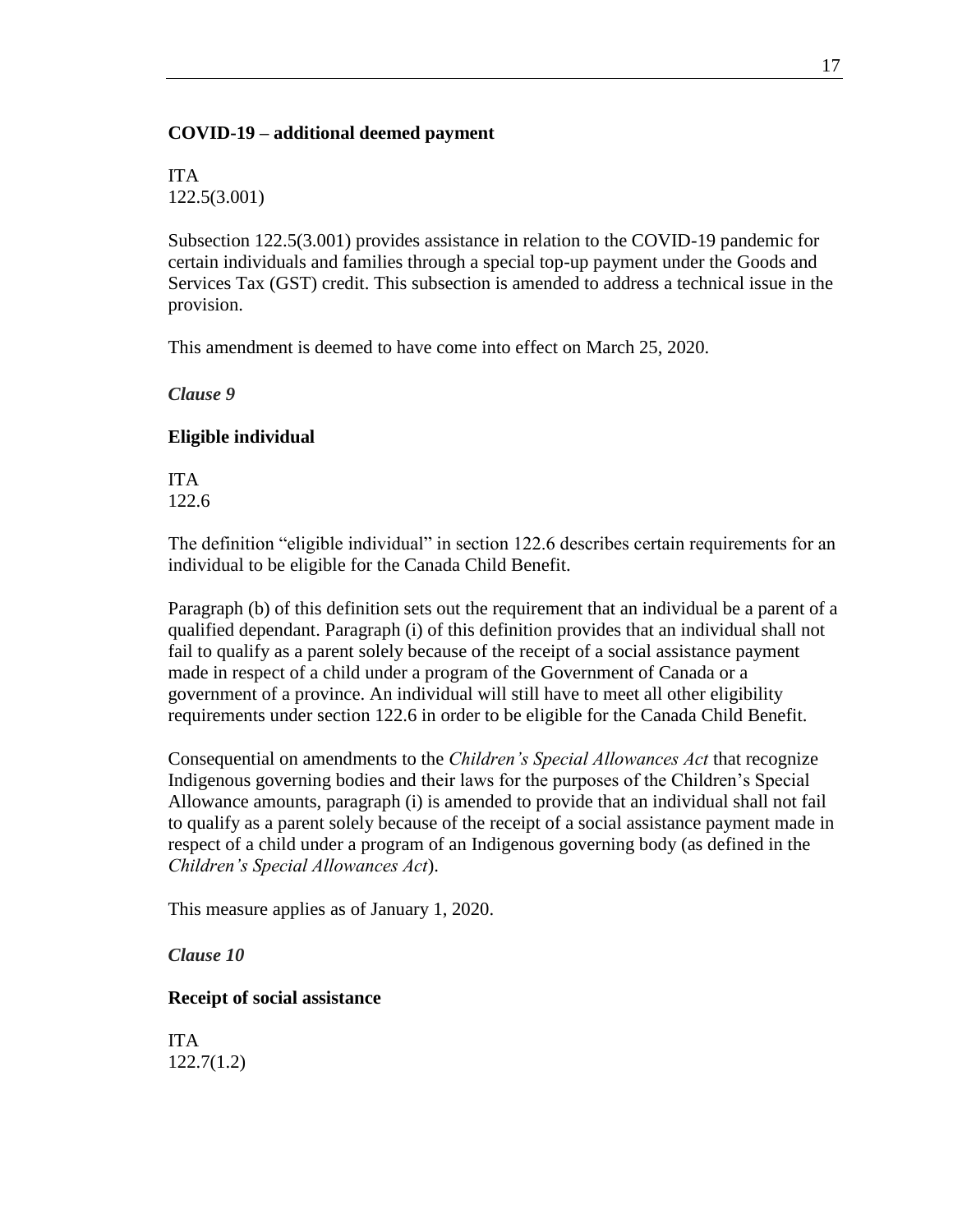The definition "eligible individual" in subsection 122.7(1) is relevant in determining if an individual may claim the Canada Workers Benefit in a taxation year. The definition "eligible dependant" in that subsection is relevant in determining if a single individual may be eligible for the family Canada Workers Benefit amount.

An eligible individual includes an individual resident in Canada who was a parent of a child with whom the individual resides. An eligible dependant must be a child of an individual.

Subsection 122.7(1.2) provides that for the purposes of the definitions "eligible individual" and "eligible dependant" in subsection (1), an individual shall not fail to qualify as a parent solely because of the receipt of a social assistance payment made in respect of another individual under a program of the Government of Canada or a government of a province. This subsection does not apply if the amount is a special allowance under the *Children's Special Allowances Act* received in respect of a foster person.

Consequential on amendments to the *Children's Special Allowances Act* that recognize Indigenous governing bodies and their laws for the purposes of the Children's Special Allowance amounts, this subsection is amended to provide that an individual shall not fail to qualify as a parent solely because of the receipt of a social assistance payment made in respect of another individual under a program of an Indigenous governing body (as defined in the *Children's Special Allowances Act*).

This measure applies as of January 1, 2020.

<span id="page-17-0"></span>*Clause 11*

#### **Climate Action Incentive**

ITA 122.8

Section 122.8 provides the Climate Action Incentive (CAI) credit, which is a refundable tax credit for individuals in respect of certain amounts specified by the Minister of Finance for a province for a taxation year.

Section 122.8 is amended to change the delivery of CAI payments from a refundable credit claimed annually on personal income tax returns to quarterly payments made through the benefit system.

#### **Definitions**

ITA 122.8(1)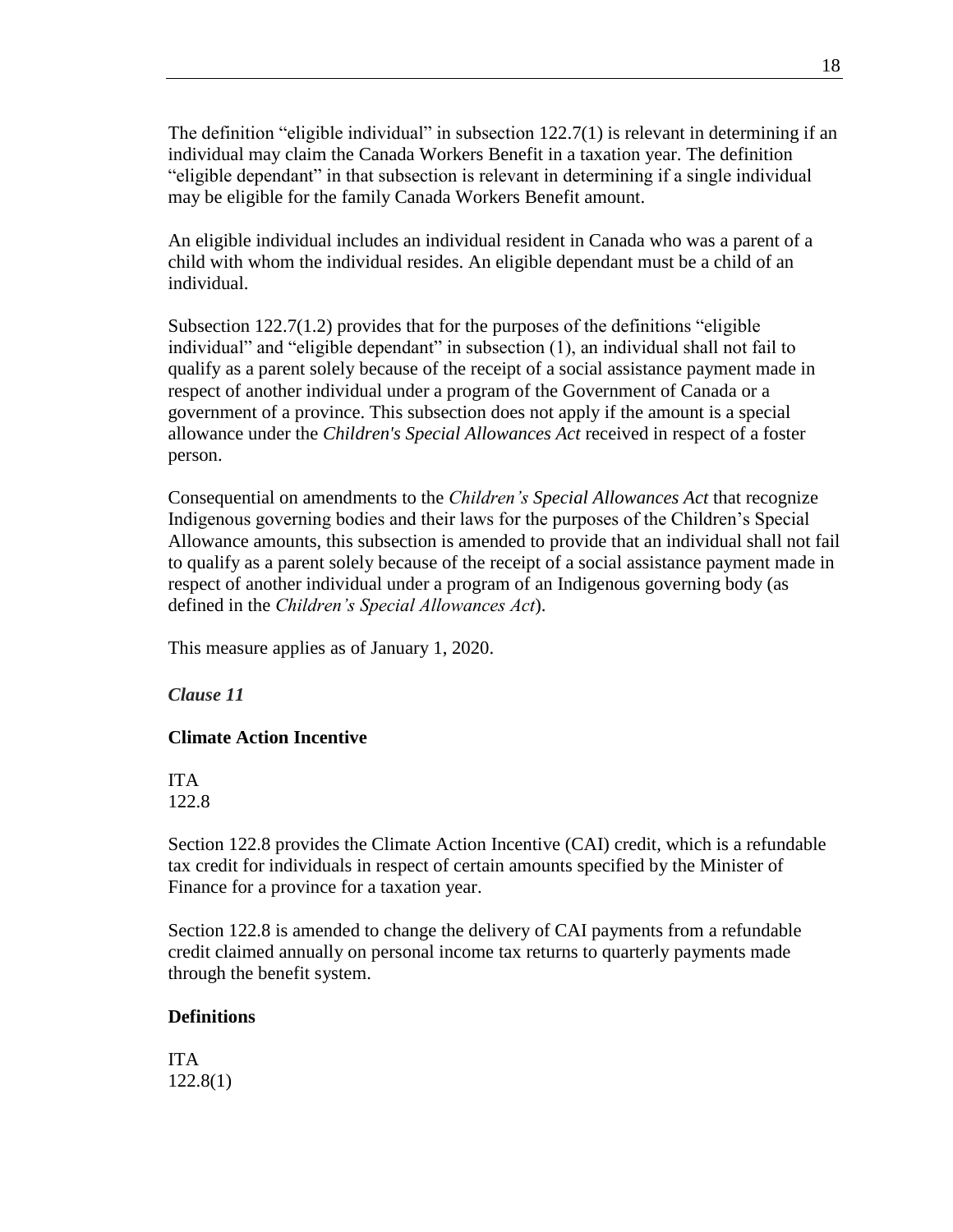#### *"eligible individual"*

Currently, an "eligible individual" is an individual (other than a trust) who can claim the CAI credit in a taxation year under subsection (4) if certain conditions are met at the end of the taxation year.

To support the delivery of CAI payments quarterly through the benefit system, this definition is amended to provide that the determination of an individual's status as an eligible individual in relation to a month specified in subsection (4.2) for a taxation year is to be made before the specified month. This definition is also amended to increase the minimum age requirement under the rule to at least 19 years of age.

This amendment applies to payments made after June, 2022, in respect of the 2021 and subsequent taxation years.

## *"qualified dependant"*

The definition of qualified dependant of an individual for a taxation year is relevant to the descriptions of B, C and D in the CAI credit formula in subsection (4). Status as a qualified dependant for a taxation year is currently determined as of the end of the taxation year.

To support the delivery of CAI payments quarterly through the benefit system, this definition is amended to provide that the determination of a person's status as a qualified dependant in relation to a month specified in subsection (4.2) for a taxation year is to be made at the beginning of the specified month. This definition is also amended to increase the maximum age restriction for qualified dependants to persons under the age of 19 years.

This amendment applies to payments made after June, 2022, in respect of the 2021 and subsequent taxation years.

#### *"qualified relation"*

A "qualified relation" of an individual for a taxation year is the person, if any, who, at the end of the taxation year, is the individual's cohabiting spouse or common-law partner. Qualified relations factor into the CAI credit formula in subsection (4) in the description of B.

To support the delivery of CAI payments quarterly through the benefit system, this definition is amended to provide that the determination of a person's status as a qualified relation of an individual in relation to a month specified in subsection (4.2) for a taxation year is to be made at the beginning of the specified month.

This amendment applies to payments made after June, 2022, in respect of the 2021 and subsequent taxation years.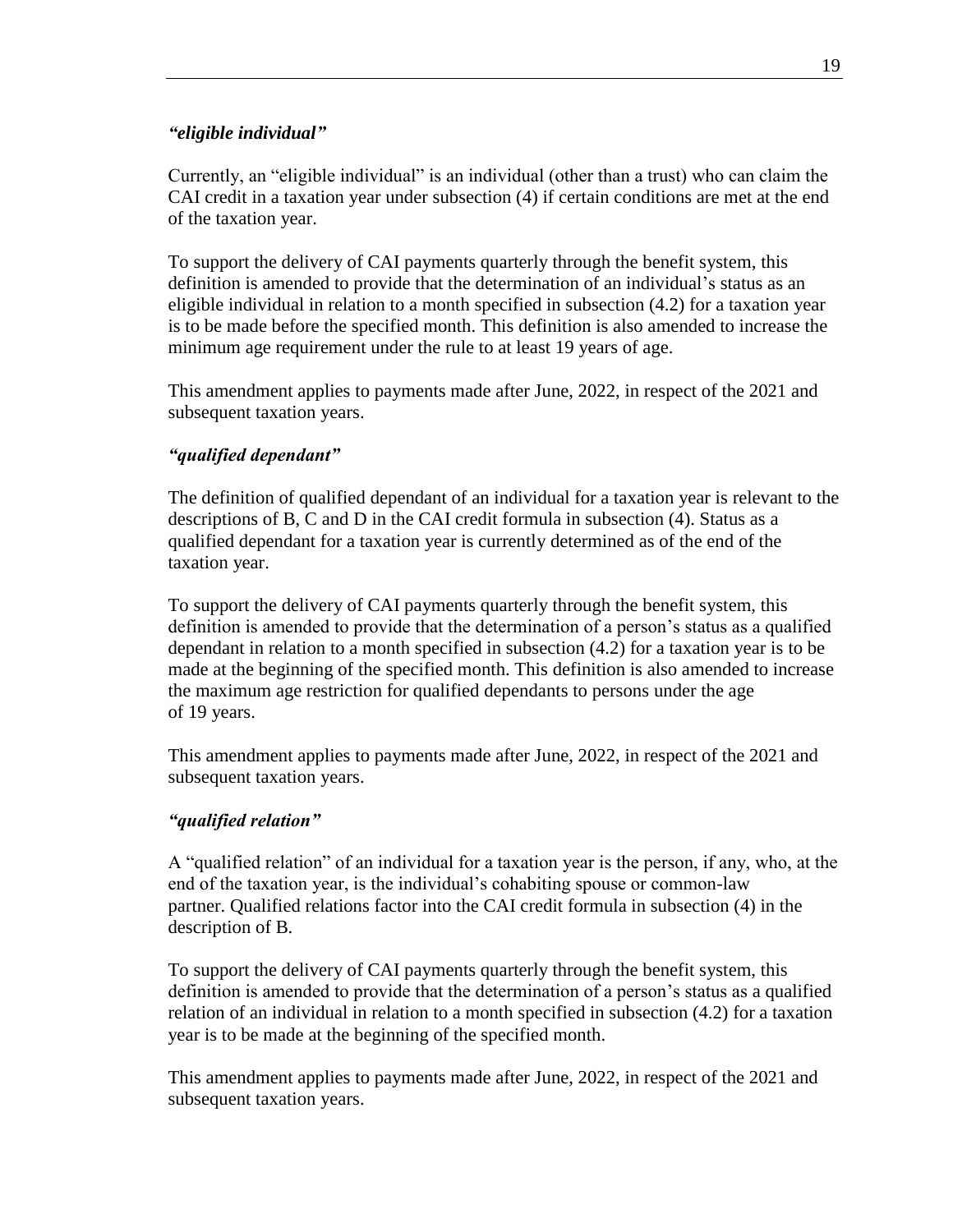#### **Persons not eligible or qualified**

ITA 122.8(2)

Subsection 122.8(2) currently provides that the CAI credit is not available in respect of certain individuals in relation to a taxation year. Subsection (2) is relevant for the definitions of "eligible individual", "qualified dependant" and "qualified relation" in subsection  $(1)$ .

To support the delivery of CAI payments quarterly through the benefit system, subsection (2) is amended to provide that the list of precluded individuals will be applied in relation to a month specified in subsection (4.2) for a taxation year. In addition, the rule that precludes a non-resident of Canada from accessing the CAI credit is amended to exclude a cohabiting spouse or common-law partner of a person deemed to be resident in Canada under subsection 250(1) throughout the taxation year that includes the first day of the specified month, if the spouse or partner was resident in Canada at any time before the specified month.

This amendment applies to payments made after June, 2022, in respect of the 2021 and subsequent taxation years.

## **Deemed payment on account of tax**

ITA 122.8(4)

Subsection 122.8(4) currently provides for the calculation of the CAI credit for a taxation year. The amount of an individual's credit is determined by the formula in this subsection.

To support the delivery of CAI payments quarterly through the benefit system, subsection (4) is amended to stipulate that an amount determined under the formula will be deemed to have been paid during a month specified under subsection (4.2) for a taxation year. This subsection is also amended consequential on the changes to the definitions of "eligible individual", "qualified dependant" and "qualified relation" in subsection (1), and to update the reference to residence in a census metropolitan area, which involve determinations which will also be made in relation to the specified month.

This amendment applies to payments made after June, 2022, in respect of the 2021 and subsequent taxation years.

## **Shared-custody parent**

ITA 122.8(4.1)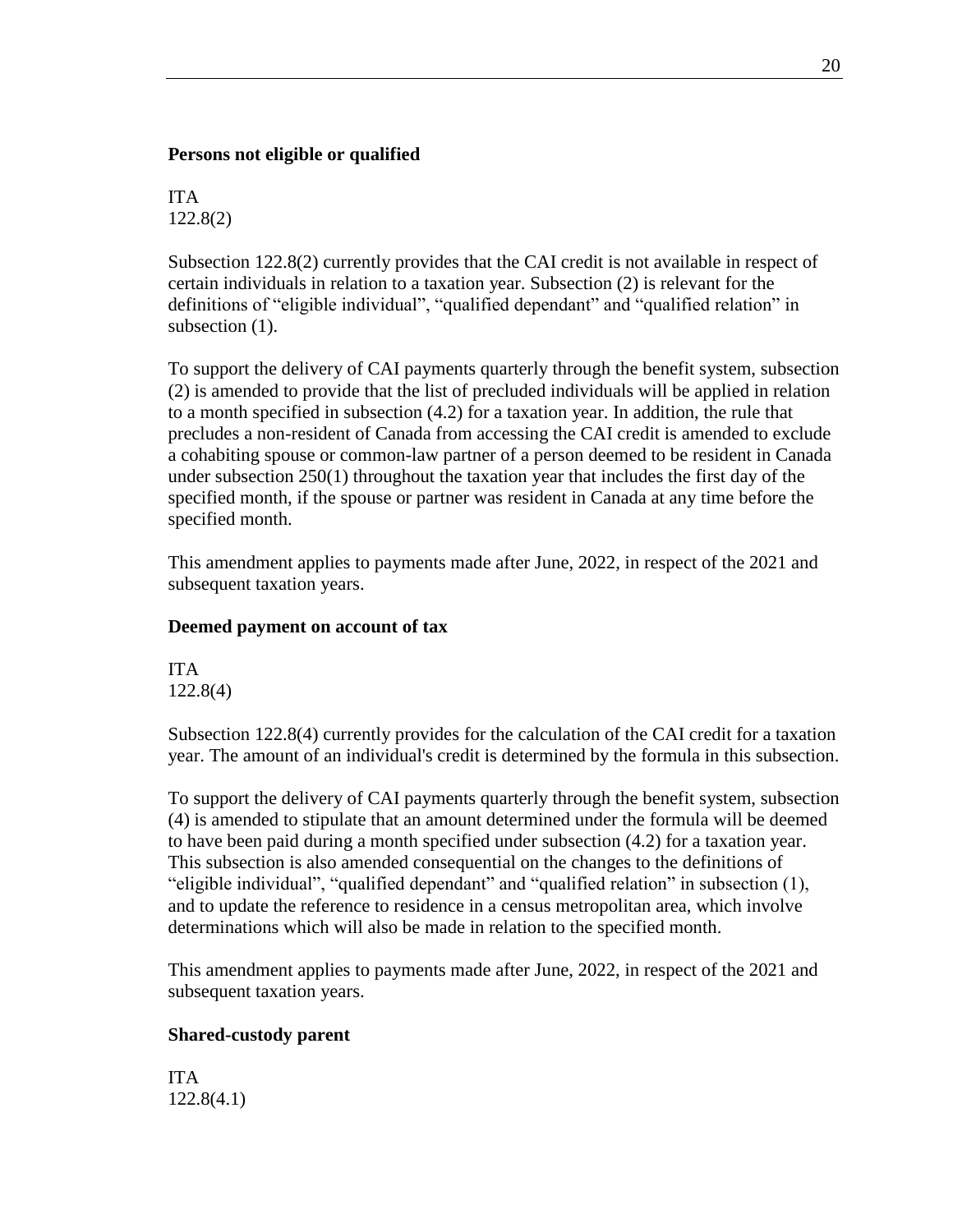Subsection 122.8(4) provides for the calculation of the CAI credit. To improve the distribution of the CAI for parents who share custody of a child, new subsection 122.8(4.1) modifies the calculation of the benefit for shared-custody parents such that both may be entitled to the benefit in the same month with respect to the same qualified dependant.

In this regard, new subsection 122.8(4.1) provides a formula for the computation of the credit if an eligible individual is a "shared-custody parent", as that term is defined in section 122.6 (but with the words "qualified dependant" in that section having the meaning assigned by subsection 122.8(1)). If an eligible individual is a shared-custody parent of a qualified dependant at the beginning of a month specified under subsection 122.8(4.2), that parent will be entitled to one-half of the CAI credit with respect to that qualified dependant that the parent would have received if the parent were the only eligible individual of that qualified dependant.

Variable A in the formula in new subsection 122.8(4.1) represents the amount that the parent would be entitled to receive if the parent were the only eligible individual with respect to all of the qualified dependants of whom the parent is a shared-custody parent. Subparagraph (b)(ii) of the definition "eligible individual" in section 122.6 provides that a shared-custody parent of a qualified dependant can be an eligible individual in respect of the qualified dependant.

Variable B in the formula in new subsection 122.8(4.1) represents the amount that the parent would be entitled to receive if the parent were not an eligible individual with respect to any of the qualified dependants of whom the parent is a shared-custody parent. By determining the amount in variable B without reference to subparagraph (b)(ii) of the definition "eligible individual" in section 122.6, a shared-custody parent will not meet the definition of eligible individual in section 122.6 in respect of a qualified dependant of whom they are a shared-custody parent and, as a result, will not be an eligible individual in respect of the qualified dependant for the purposes of variable B.

This new subsection applies to payments made after June, 2022, in respect of the 2021 and subsequent taxation years.

#### **Months specified**

ITA 122.8(4.2)

New subsection 122.8(4.2) specifies the months in which the CAI credit is paid to an eligible individual for a year. To support the delivery of CAI payments quarterly through the benefit system, new subsection (4.2) stipulates that the months specified for a particular taxation year are April, July and October of the immediately following year, and January of the second following year.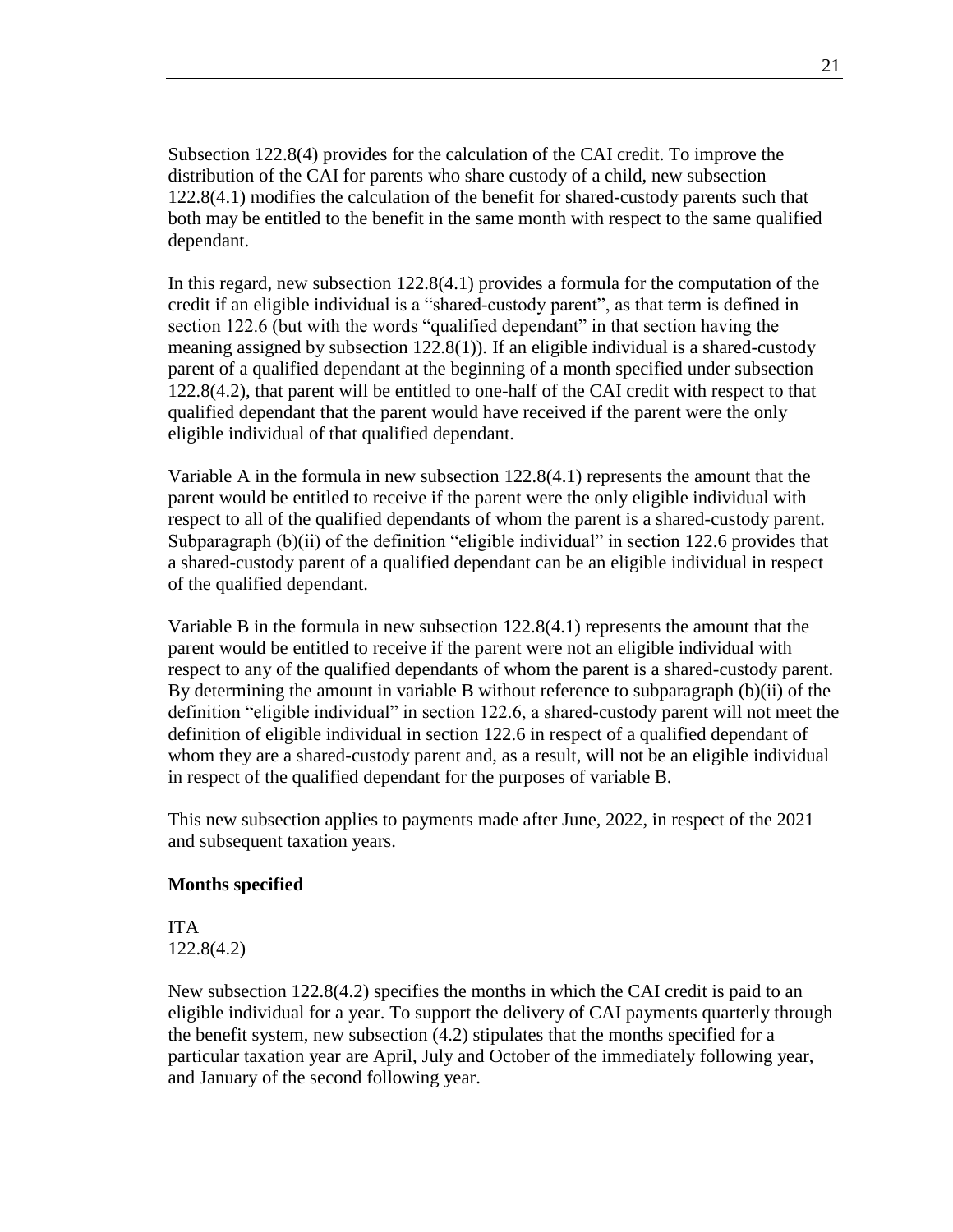This new subsection applies to payments made after June, 2022, in respect of the 2021 and subsequent taxation years.

## **Authority to specify amounts**

ITA 122.8(5)

Subsection 122.8(5) provides the Minister of Finance with the authority to specify the amounts for a province for an eligible individual, a qualified relation and a qualified dependant.

To support the delivery of CAI payments quarterly through the benefit system, subsection (5) provides that the Minister of Finance may specify amounts for a province in relation to a month specified under subsection (4.2) for a taxation year.

Also, if the Minister of Finance does not specify a particular amount that is relevant for the purposes of this section, that particular amount is deemed to be nil for the purpose of applying this section. Therefore, if the Minister does not specify amounts in relation to a month specified for a taxation year for a particular province, then individuals in that province will not qualify for a CAI credit in respect of that month.

This amendment applies to payments made after June, 2022, in respect of the 2021 and subsequent taxation years.

## **Deemed rebate in respect of fuel charges**

ITA 122.8(6)

Subsection 122.8(6) currently provides that the amount deemed by section 122.8 to have been paid on account of tax payable for a taxation year is deemed to have been paid in the year following the taxation year as a rebate in respect of charges levied under Part 1 of the *Greenhouse Gas Pollution Pricing Act*.

To support the delivery of CAI payments quarterly through the benefit system, subsection 122.8(6) is amended to stipulate that the amount deemed by subsection 122.8(4) to have been paid on account of tax payable during a month specified under subsection (4.2) for a taxation year will be deemed to have been paid during the specified month as a rebate in respect of charges levied under Part 1 of the *[Greenhouse Gas Pollution Pricing Act](https://laws-lois.justice.gc.ca/eng/acts/G-11.55)* in respect of the relevant province.

This amendment applies to payments made after June, 2022, in respect of the 2021 and subsequent taxation years.

## **Only one eligible individual**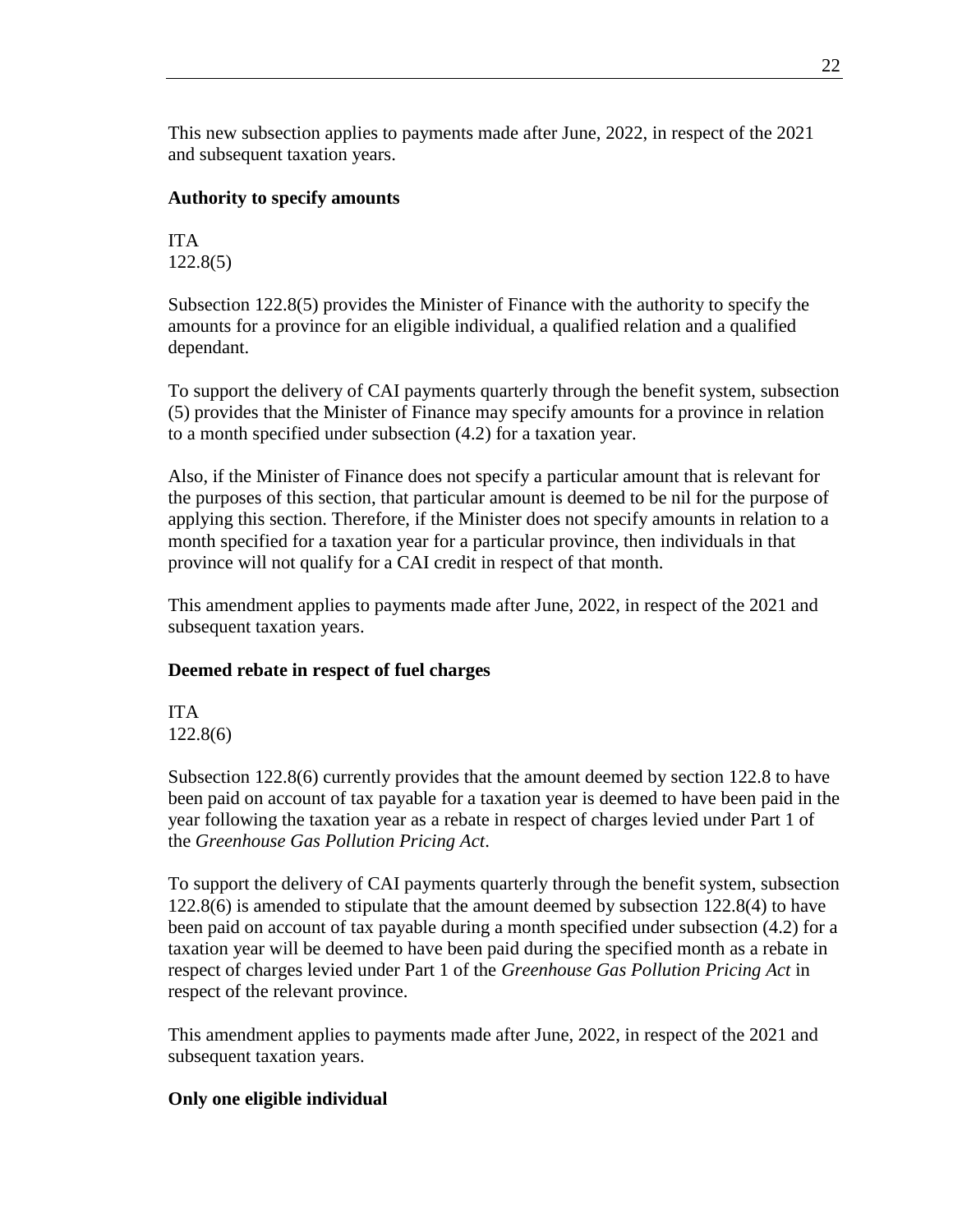ITA 122.8(7)

Subsection 122.8(7) provides that, where an individual is a qualified relation of another individual for a taxation year, only one individual may claim the CAI credit in respect of the individual for a taxation year.

Subsection (7) is amended to support the delivery of CAI payments quarterly through the benefit system. Specifically, if an individual is a qualified relation of another individual in relation to a month specified under subsection (4.2) for a taxation year, and both of those individuals would be, but for this subsection, eligible individuals in relation to the specified month, only the individual that the Minister designates is an eligible individual in relation to the specified month. This ensures that an individual and their cohabiting spouse or common-law partner cannot both receive the CAI credit in respect of a specified month.

This amendment applies to payments made after June, 2022, in respect of the 2021 and subsequent taxation years.

#### **Exception — qualified dependant**

ITA 122.8(8)

Subsection 122.8(8) stipulates who is eligible to receive the CAI credit in respect of a qualified dependant if more than one person would otherwise be eligible. Paragraph (a) allows those persons to agree as to which of them can receive the credit. If they do not agree, paragraph (b) permits the Minister of National Revenue to designate who is eligible to receive the credit.

Subsection (8) is amended concurrent with changes to the definition of "qualified dependant" in subsection (1) to support the delivery of CAI payments quarterly through the benefit system. Paragraph (a) is updated to allow persons to agree as to which of them can receive the credit in relation to a month specified under subsection (4.2).

Paragraph (b) is amended to provide that two parents may be eligible to collect a credit in respect of a qualified dependant in relation to a specified month if they are both eligible individuals of the qualified dependant at the beginning of the specified month. For the purposes of paragraph (b), eligible individual has the meaning assigned by section 122.6, except that the words "qualified dependant" in that definition have the meaning assigned by subsection 122.8(1). Therefore, two parents will be eligible individuals with respect to the qualified dependant in relation to a month only if both of the individuals are sharedcustody parents of the qualified dependant.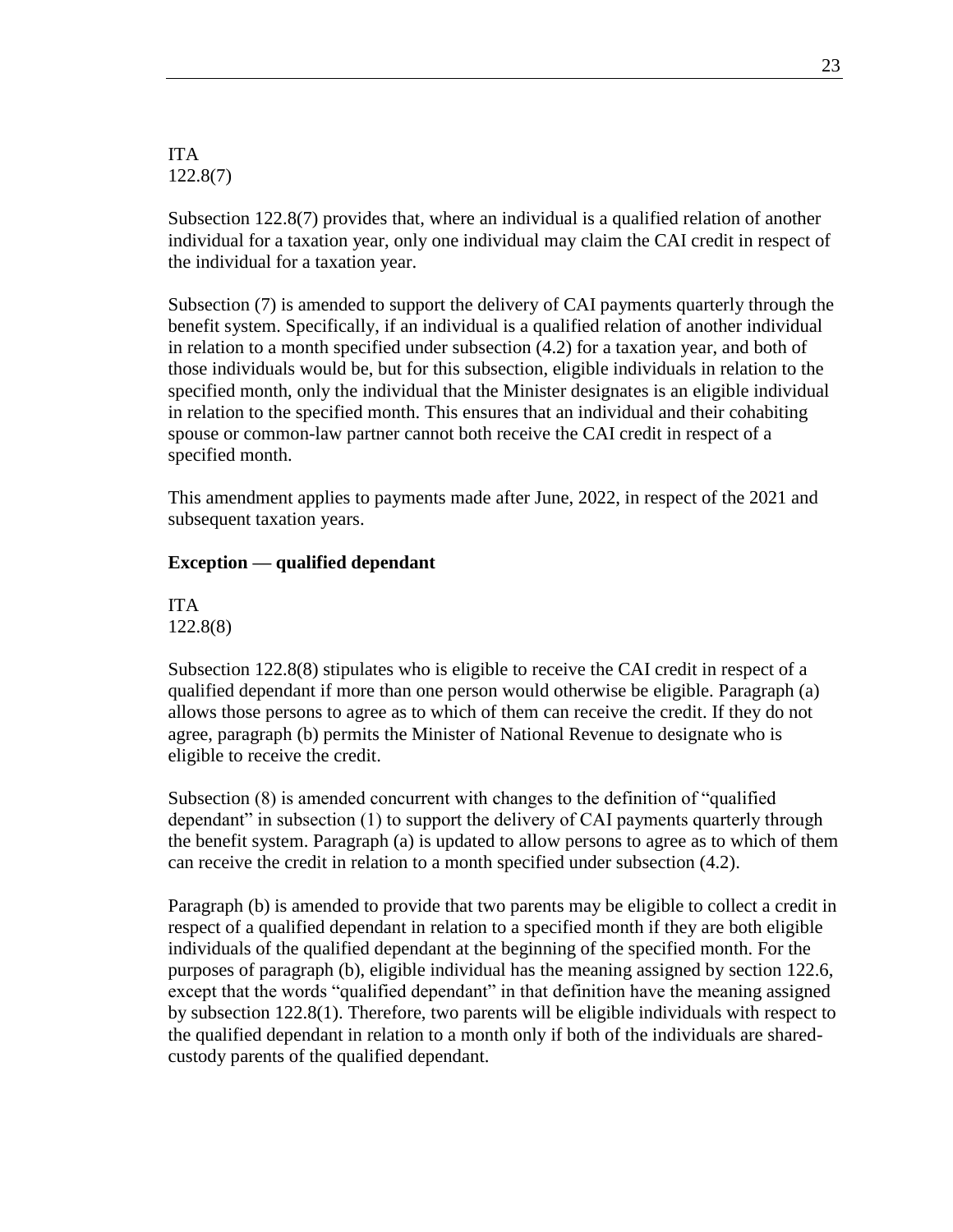In any other case, paragraph (c) permits the Minister of National Revenue to designate who is eligible to receive the credit.

This amendment applies to payments made after June, 2022, in respect of the 2021 and subsequent taxation years.

## **Notification to Minister**

ITA 122.8(8.1)

Concurrent with changes to the definitions in subsection (1) to support the delivery of CAI payments quarterly through the benefit system, new subsection 122.8(8.1) requires that if a person ceases to be an eligible individual, the qualified relation of an eligible individual or an eligible individual's qualified dependant (otherwise than because of attaining the age of 19 years), the person must notify the Minister of National Revenue of that fact before the end of the month following the month in which the event occurred.

<span id="page-23-0"></span>*Clause 12*

ITA 125.2

New section 125.2 introduces the zero-emission technology manufacturing deduction, which provides a corporate tax rate reduction applicable to zero-emission technology manufacturing profits (as defined in new subsection 125.2(1)) for taxation years that begin after 2021 and before 2032. The low rate is provided in the form of a deduction from tax otherwise payable by the corporation.

## **Definitions**

ITA 125.2(1)

New subsection (1) provides definitions. These defined terms are mostly relevant for computing the zero-emission technology manufacturing profits of a corporation for a taxation year (also defined under this section) and have the same meaning as in Part LII of the Regulations.

## **"zero-emission technology manufacturing profits"**

Subsection (1) defines "zero-emission technology manufacturing profits" of a corporation for a taxation year as the amount determined by the formula:

 $A \times B \times C$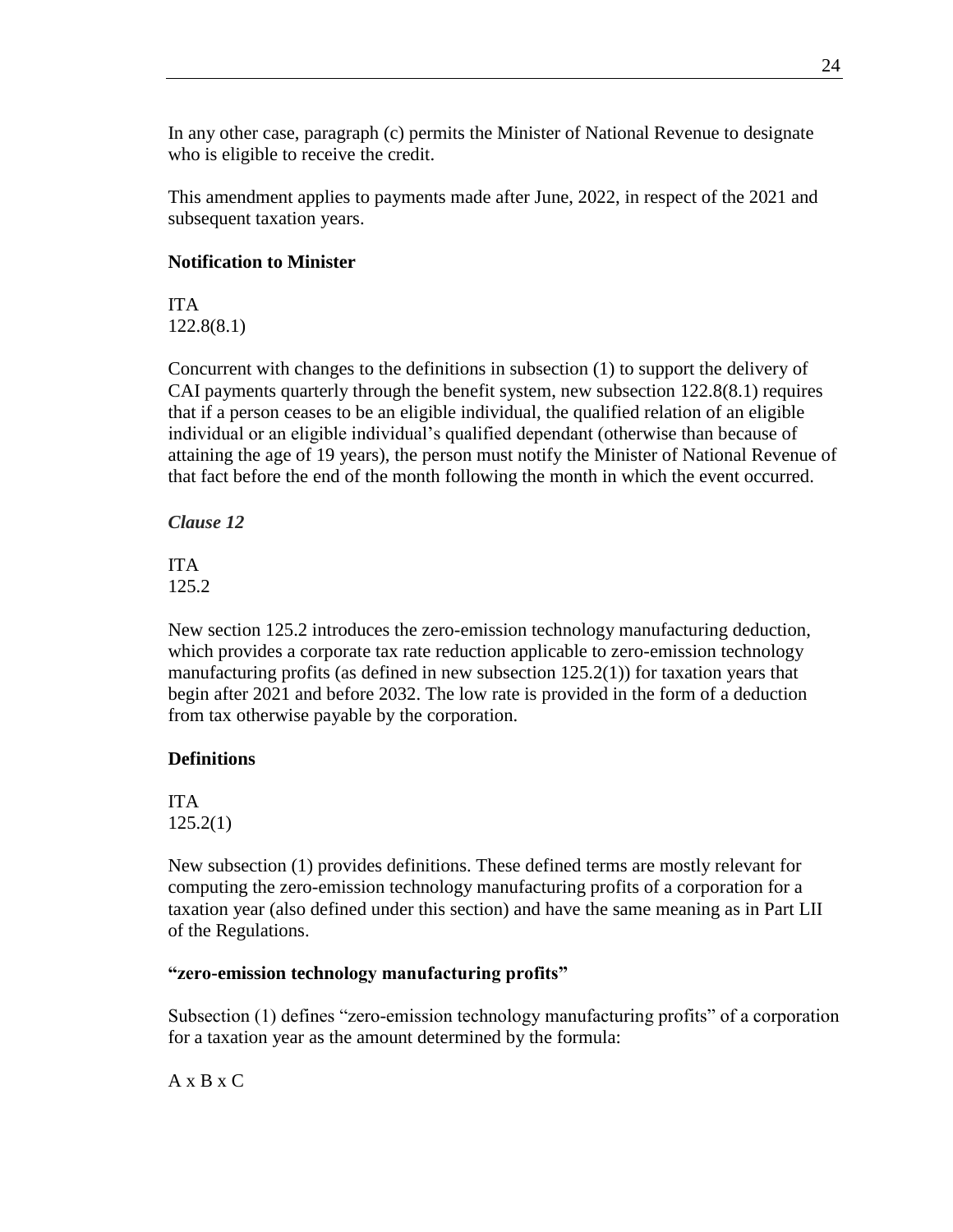Element A is the corporation's adjusted business income for the taxation year (which is defined in sections 5202 and 5203 of Part LII of the Regulations as, in general terms, the aggregate net income of the corporation for the year from all active businesses carried on in Canada, subject to a potential adjustment related to "resource profits").

In order to arrive at a corporation's zero-emission technology manufacturing profits for a taxation year, its adjusted business income (element A) is multiplied by element B, which is the proportion of the corporation's total labour and capital costs for the taxation year that is incurred in qualified zero-emission technology manufacturing activities. This proportion is obtained by dividing element D (which is the aggregate of its ZETM cost of capital and ZETM cost of labour (as defined in Part LII of the Regulations)) by element E (which is the total of its cost of capital and cost of labour (as defined in Part LII of the Regulations)).

Element C in effect reverses the proration in the formula if 90% or more of the corporation's total labour and capital costs for a taxation year is used in qualified zeroemission technology manufacturing activities. In this case, the corporation's zeroemission technology manufacturing profits for the taxation year is, in effect, deemed to equal its adjusted business income for the taxation year.

#### **Zero-emission technology manufacturing**

ITA 125.2(2)

New subsection (2) provides the formula for determining the amount of a corporation's zero-emission technology manufacturing deduction from tax otherwise payable for a taxation year.

The formula has two main parts. The first, represented by element A multiplied by element B, provides a rate reduction of 7.5 percentage points for zero-emission technology manufacturing profits that would otherwise be taxed at the 15% general corporate rate, reducing the rate by one half. This rate reduction (element A) applies in full for taxation years beginning after 2021 and before 2029. The amount of the rate reduction is gradually phased-out for taxation years after 2028.

Element B determines the amount of income that would otherwise be subject to the general corporate rate eligible for the rate reduction under this section.

This is the least of the amounts determined in paragraphs (a) to (c).

• Paragraph (a) of element B is the corporation's zero-emission technology manufacturing profits for the taxation year (as defined in subsection (1)). This paragraph ensures that the amount of general rate income for the taxation year eligible for the rate reduction does not exceed the amount of the corporation's zero-emission technology manufacturing profits for the taxation year.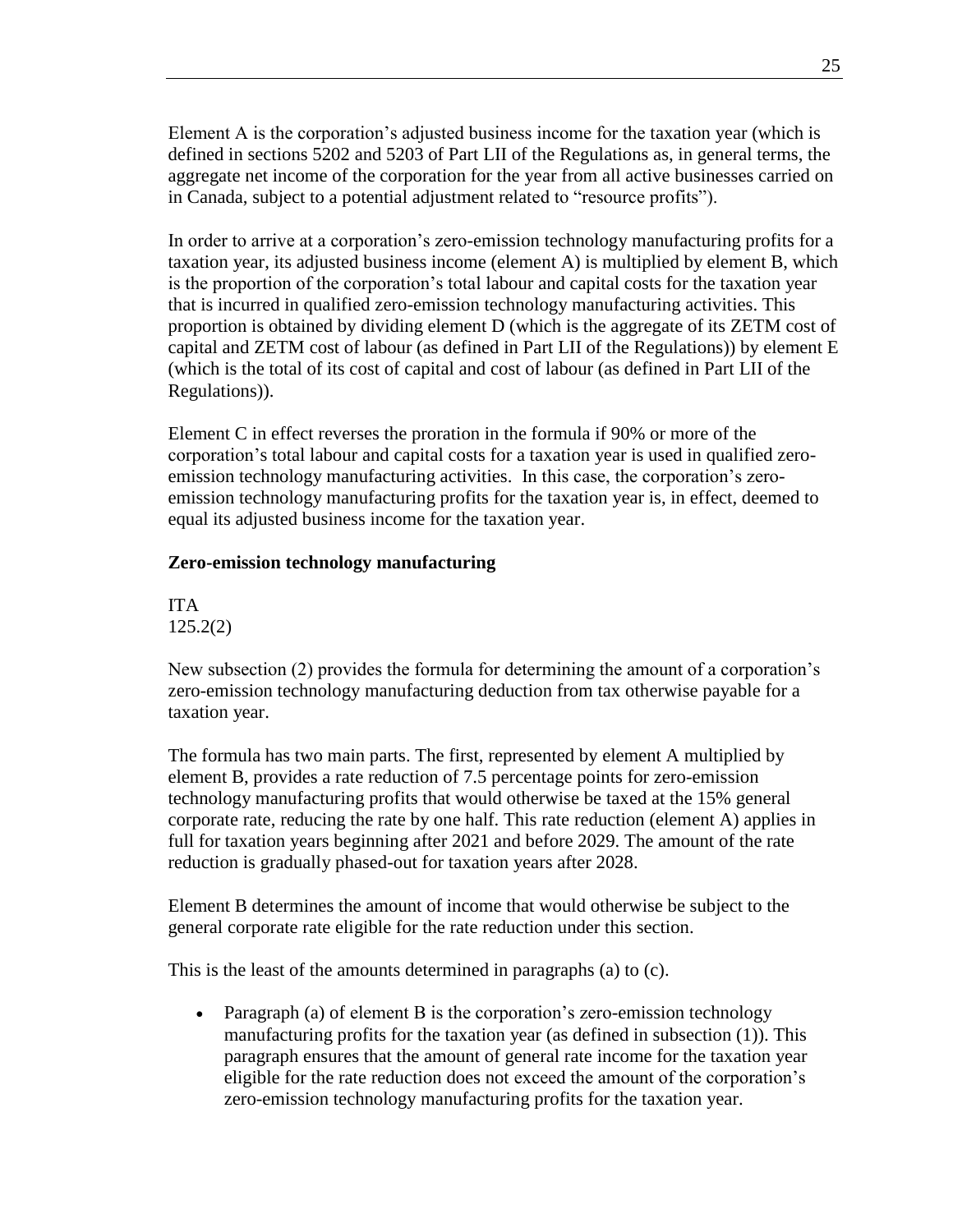- Paragraph (b) computes the maximum amount of general rate income eligible for the rate reduction. This is the amount by which the corporation's income, in excess of losses, from active businesses carried on in Canada for the taxation year, exceeds the amount of income of the corporation for that year that is subject to the small business rate. This net active business income determination is obtained by referencing the corporation's adjusted business income for the taxation year as defined in section 5202 in Part LII of the *Income Tax Regulations*. For the purpose of paragraph (b) only, any resource income-related adjustments under section 5203 of the *Income Tax Regulations* are disregarded when calculating adjusted business income.
- Paragraph (c) ensures that general rate income eligible for this rate reduction does not exceed the corporation's taxable income (incorporating certain carve-outs) for the taxation year. Specifically, taxable income for the taxation year for the purpose of this restriction excludes income for the year that is aggregate investment income, or that is active business income if a foreign tax credit is available in relation to foreign taxes on that income. In addition, if the corporation is a CCPC throughout the taxation year, income for the year subject to the small business deduction rate is also excluded.

The second part of the formula, represented by C multiplied by D, provides for a rate reduction of 4.5 percentage points for zero-emission technology manufacturing profits which would otherwise be taxed at the 9% small business deduction rate, reducing the rate by one-half.

Element C provides the amount of the rate reduction for income of a corporation for a taxation year that is subject to the small business deduction rate. For taxation years beginning after 2021 and before 2029, the reduction is 4.5 percentage points. The amount of this rate reduction is also phased-out for taxation years after 2028.

Element D determines the amount of income of a corporation for a taxation year subject to the small business deduction rate that is eligible for the rate reduction under this section. If the corporation is a Canadian-controlled private corporation throughout that year, this is the lesser of the amount determined in subparagraphs (a)(i) and (ii).

- Subparagraph (i) ensures that the amount of zero-emission technology manufacturing profits for the taxation year eligible for the small business income rate reduction of 4.5% does not exceed the amount of income for the year subject to the small business deduction rate.
- Subparagraph (ii) provides that the amount of income subject to the small business income rate reduction of 4.5% cannot exceed the corporation's zeroemission technology manufacturing profits for the taxation year, reduced to the extent that those profits have already been included in element B for purposes of computing the rate reduction for income otherwise subject to the general rate.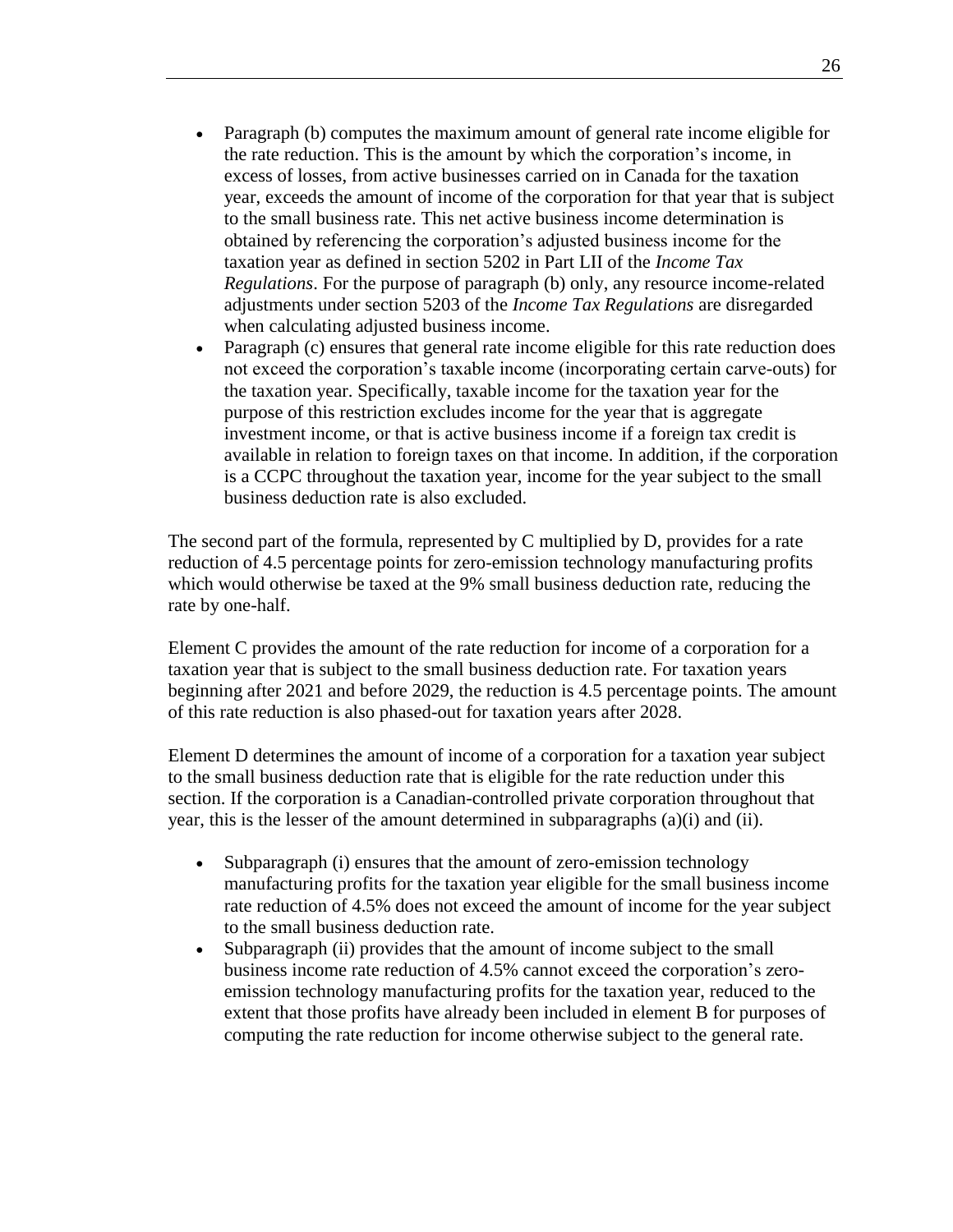For corporations ineligible for the small business deduction (i.e., corporations that are not Canadian-controlled private corporations throughout the taxation year), paragraph (b) provides that element D is nil.

For the purposes of element D, it is unnecessary to limit the amount of income subject to the small business deduction rate by the corporation's taxable income for the taxation year given such a restriction exists in paragraph 125(1)(b) of the Act.

The combined application of elements B and D result in a corporation's zero-emission technology manufacturing profits for the taxation year being first applied to reduce the rate of a corporation's general rate income and then, to the extent of any remaining amount, being applied to reduce the rate of the corporation's small business rate income for that year. For any given amount of small business deduction claimed, this ordering provides the more advantageous tax result where the taxpayer has a non-ZETM source of active business income that may benefit from the small business deduction.

These amendments come into force on January 1, 2022.

<span id="page-26-0"></span>*Clause 13*

## **COVID-19 — production commencement time**

ITA 125.4 (1.1)

Section 125.4 sets out the rules that apply for the purpose of computing the Canadian film or video production tax credit ("CPTC"). Generally, this tax credit is available at a rate of 25% of qualified labour expenditures incurred by a qualified corporation for a production certified by the Minister of Canadian Heritage to be a Canadian film or video production.

For the purpose of the definition "labour expenditure" in subsection 125.4(1), in order to be eligible for the CPTC, expenditures in respect of a film or video production must be incurred by a qualified corporation after the production commencement time. The definition "production commencement time" describes the time that is the latest of the following:

- The time at which a qualified corporation or its parent company first incurs development labour costs for the development of property of the corporation that is script material on which a Canadian film or video production is based.
- The first time at which the qualified corporation or its parent company acquires a right in respect of the story that is the basis of the final script. Such rights might include a published literary work, play or screenplay.
- Two years before the date on which principal photography of the production begins.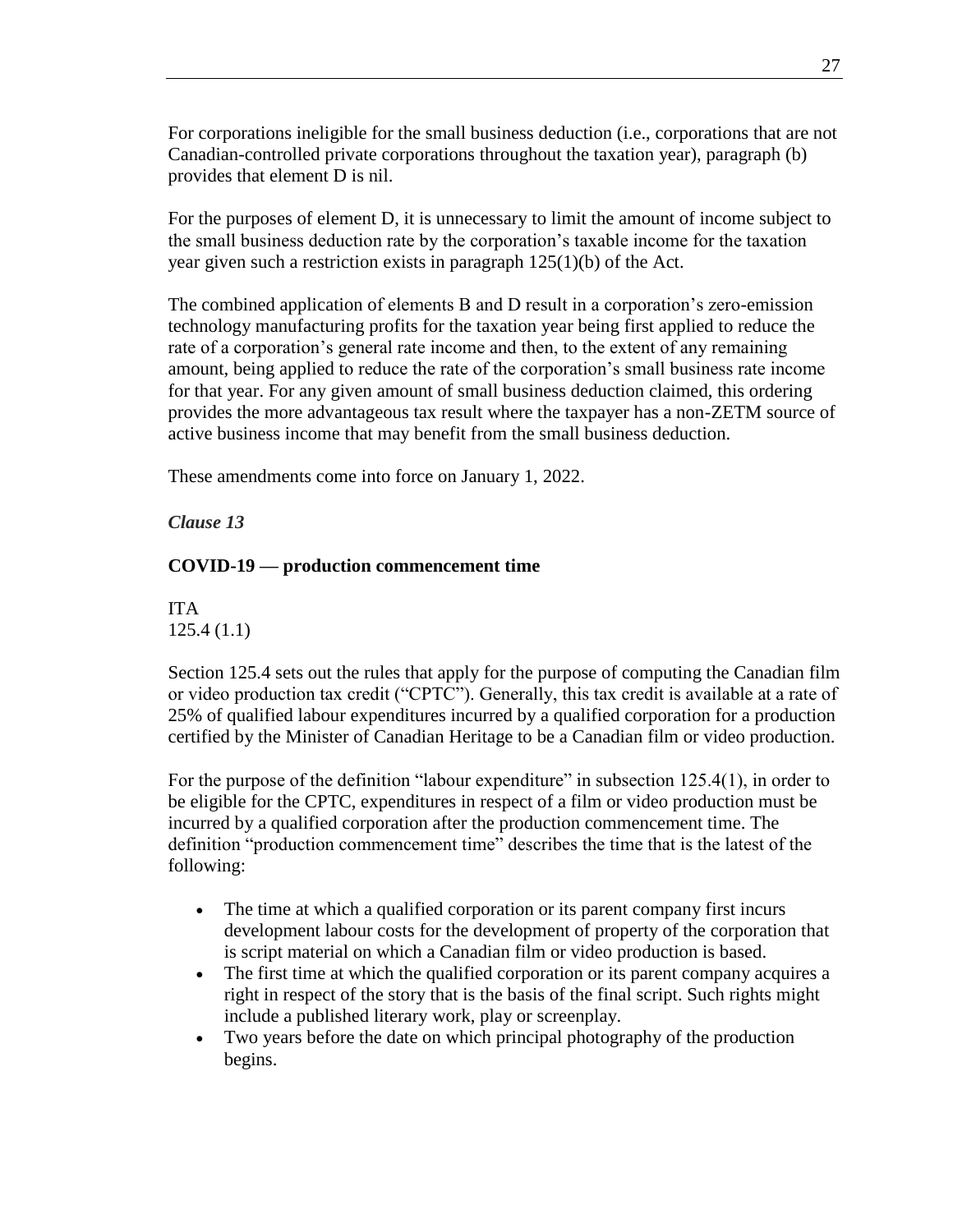In response to the COVID-19 pandemic, new subsection 125.4(1.1) extends the two-year period that precedes the date on which principal photography of the production begins, in the definition of "production commencement time", to a three-year period.

This extension applies to corporations in respect of film or video productions that incurred labour expenditure in taxation years ending in 2020 or 2021.

#### <span id="page-27-0"></span>*Clause 14*

#### **Extension of time by Minister**

ITA 125.7(16)

Since the inception of the Canada Emergency Wage Subsidy, Canada Emergency Rent Subsidy and Canada Recovery Hiring Program, applications under these programs have been subject to fixed a deadline. The fixed deadline was instituted in recognition that these subsidies were to provide emergency financial support to businesses in the face of the COVID-19 pandemic.

New subsection 125.7(16) would provide the Canada Revenue Agency with the specific discretion to accept late filed subsidy applications on a case-by-case basis in exceptional circumstances, consistent with the more general existing fairness rules.

These changes will apply retroactively to April 11, 2020, to coincide with the initial commencement date for the Canada Emergency Wage Subsidy (being the first of the three subsidy programs to be introduced).

## <span id="page-27-1"></span>*Clause 15*

#### **Earned Income**

ITA 146(1)

Section 146 provides rules relating to registered retirement savings plans (RRSPs) and subsection 146(1) defines a number of terms that apply for the purposes of these rules. The definition "earned income" is relevant in determining the maximum tax-deductible contributions that an individual may make to their RRSP for a year (i.e., the individual's contribution limit).

New paragraph (b.01) is added to the definition "earned income" to allow income received in connection with a program that consists primarily of research and does not lead to a college diploma or university degree (and thus does not qualify for the scholarship exemption) to be treated as earned income. As a result, postdoctoral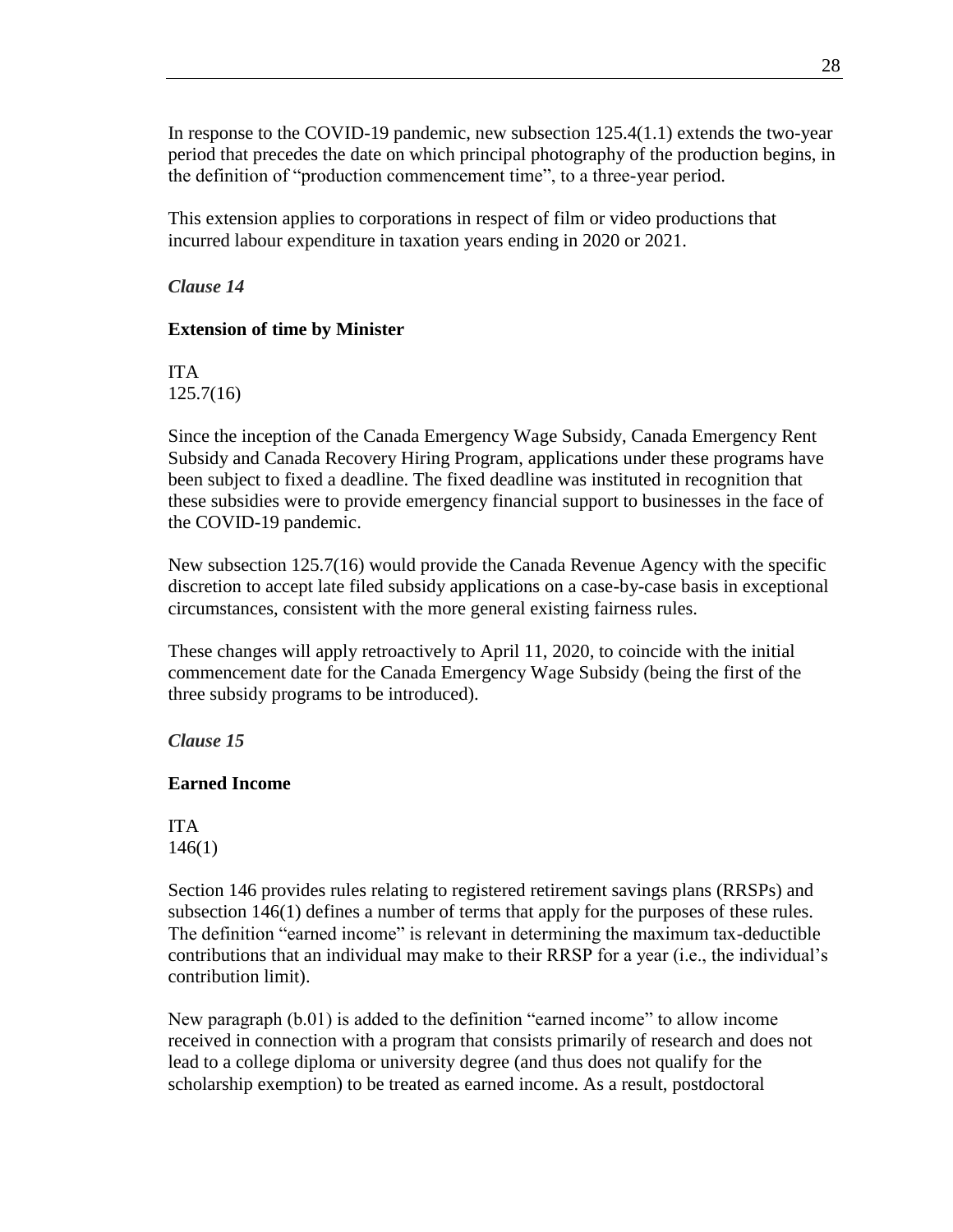fellowship income will qualify as earned income for the purpose of determining the amount that an individual may contribute to their RRSP.

This amendment applies to 2021 and subsequent taxation years. For example, postdoctoral fellowship income received in 2021 will be included in earned income for the individual's 2021 taxation year, which will be relevant in the determination of the individual's RRSP contribution limit for 2022.

The amendment also applies to postdoctoral fellowship income received in the 2011 to 2020 taxation years if, before 2026, the individual files an election with the Minister of National Revenue for an adjustment to their "earned income". The additional earned income will increase the individual's RRSP contribution limit after the date that the election is filed.

<span id="page-28-0"></span>*Clause 16*

#### **Definitions**

ITA 149.1(1)

Section 149.1 provides the rules that must be met for charities to obtain and keep registered status. Subsection 149.1(1) contains definitions that are relevant for the purposes of sections 149.1 and 149.2 and Part V of the Act.

Subsection 149.1(1) of the Act is amended to add the new definitions "grantee organization" and "qualifying disbursement", with consequential amendments to the definitions "charitable organization" and "charitable purpose".

#### **"charitable organization"**

The definition "charitable organization" sets out the conditions that must be met for an organization to be a charitable organization. Paragraph (a.1) of the definition requires that a charitable organization must devote all of its resources to charitable activities carried on by the organization itself. This paragraph is amended to permit a charitable organization to devote resources to the making of disbursements to grantee organizations (i.e. entities or natural persons other than qualified donees) in circumstances which satisfy the conditions outlined in subparagraphs  $(b)(i)$  to (iii) of the new definition "qualifying disbursement". This amendment also continues to allow charitable organizations to make gifts to qualifying donees (subject to the limit outlined in subsection 149.1(6.001)), which was previously permitted due to subsection 149.1(6). See the commentary on the amendments to subsection 149.1(6).

#### **"charitable purposes"**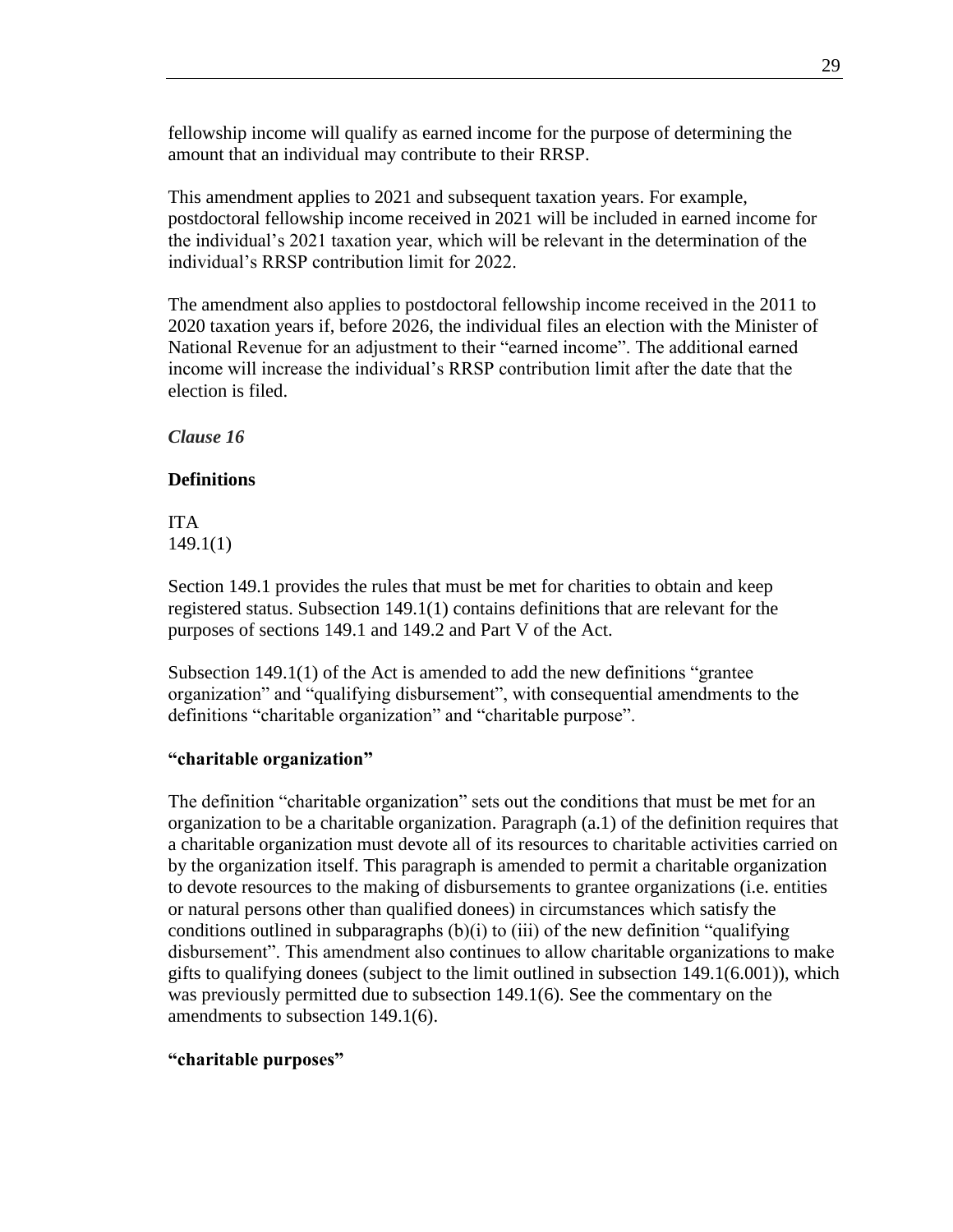The definition "charitable purposes" provides that charitable purposes include the disbursement of funds to qualified donees. The definition is amended to provide that charitable purposes includes making qualifying disbursements. This amendment expands the list of charitable purposes to include disbursements to grantee organizations (i.e. entities and natural persons other than qualified donees) in circumstances which satisfy the conditions outlined in subparagraphs  $(b)(i)$  to (iii) of the new definition "qualifying disbursement".

#### **"grantee organization"**

New definition "grantee organization" is a natural person or entity, other than a qualified donee. Registered charities are permitted to make disbursements to grantee organizations in circumstances which satisfy the conditions outlined in subparagraphs  $(b)(i)$  to (iii) of the new definition "qualifying disbursement".

## **"qualifying disbursement"**

Subject to certain restrictions, charities are generally permitted under the Act to make disbursements to qualified donees. New definition "qualifying disbursement" and related amendments permit charities to make disbursements to grantee organizations (i.e. entities and natural persons other than qualified donees) if certain conditions are satisfied.

For the purposes of this definition, any provision of resources of the charity is a disbursement, including by way of gift or otherwise making resources available. This allows charities to provide resources or support to grantee organizations through means other than solely making monetary gifts. For example, a charity may use its employees to support of a grantee organization or provide office space at no charge.

Paragraph (a) of the definition "qualifying disbursement" provides that disbursements to qualified donees are generally qualifying disbursements. Together with new subsection (6.001) (see commentary on that subsection), paragraph (a) of the definition continues the existing treatment of disbursements to qualified donees. Charitable organizations are generally restricted from disbursing more than 50% of their income to qualified donees.

Paragraph (b) of the definition provides that disbursements to a grantee organization are qualifying disbursements if they are in furtherance of a charitable purpose (determined without reference to the definition of charitable purposes in subsection (1)) of the charity, the charity ensures that the disbursements are exclusively used to advance charitable activities in furtherance of a charitable purpose of the charity and the disbursement meets prescribed conditions. (See commentary on new section 3703 of the *Income Tax Regulations.*)

These definitions come into force on Royal Assent.

#### **Revocation of registration of charitable organization**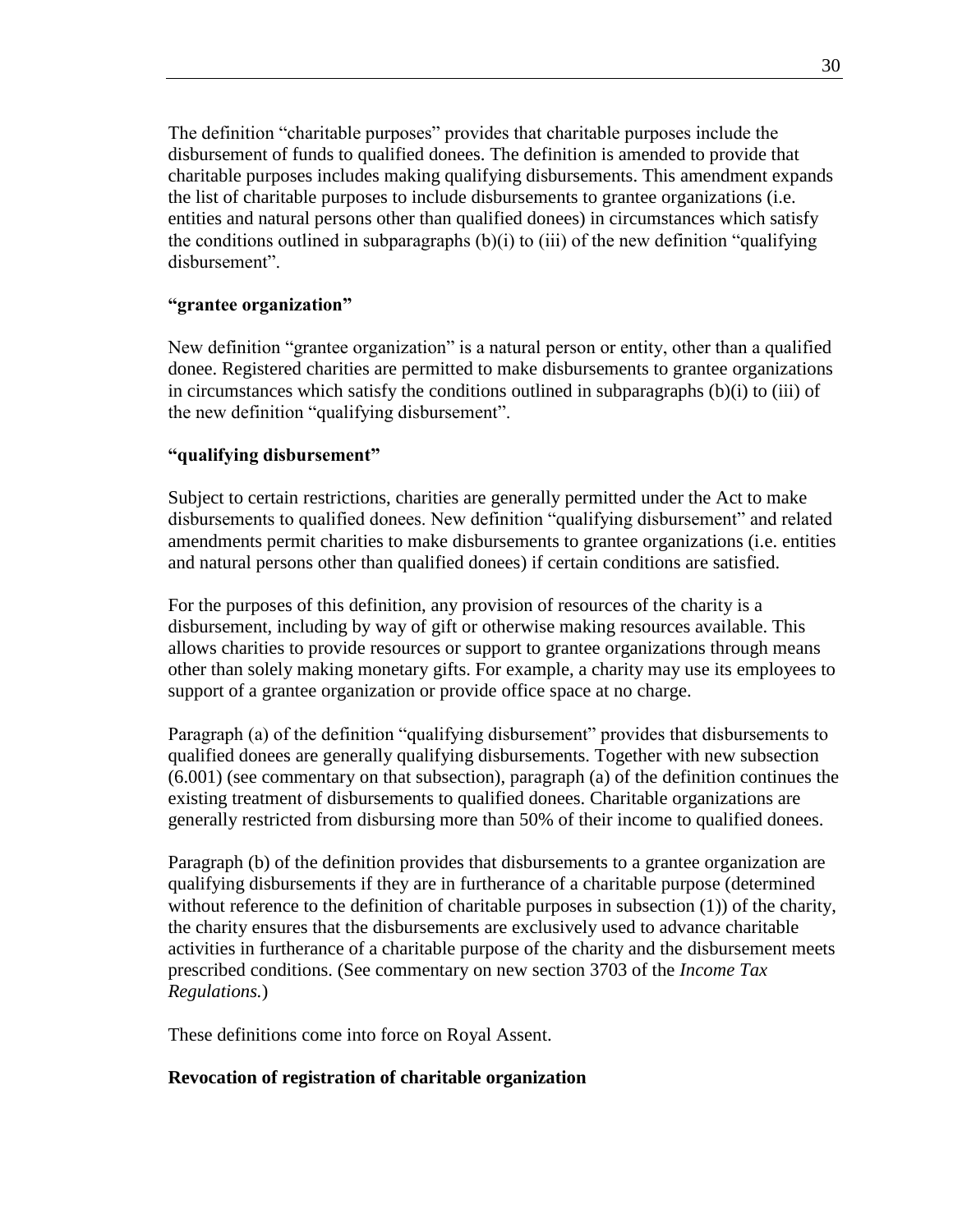#### ITA 149.1(2)

Subsection 149.1(2) describes reasons for which the Minister of National Revenue may revoke the registration of a charitable organization.

Paragraph (2)(b) provides that such registration may be revoked where the organization fails to expend in a year an amount equal to its disbursement quota on its charitable activities or gifts to qualified donees. Paragraph  $(2)(b)$  is amended, concurrently with the introduction of the definition "qualifying disbursement" in subsection (1) (see commentary in that subsection). When the circumstances outlined in subparagraphs  $(b)(i)$ to (iii) of that definition are met, gifts that are qualifying disbursements to grantee organizations (i.e. entities or natural persons other than qualified donees) are included in consideration of a charity's status in meeting its disbursement quota for the year. Paragraph (2)(c) provides for the revocation of a charitable organization's registration if it makes gifts (other than gifts made in the course of its charitable activities) to persons or entities that are not qualified donees. Paragraph  $(2)(c)$  is amended to allow charitable organizations to make disbursements to grantee organizations in circumstances which satisfy the conditions outlined in subparagraphs  $(b)(i)$  to (iii) of the definition "qualifying disbursement" in subsection (1) (see commentary in that subsection).

These amendments come into force on Royal Assent.

#### **Revocation of registration of public foundation**

ITA 149.1(3)

Subsection 149.1(3) describes reasons for which the Minister of National Revenue may revoke the registration of a public foundation.

Paragraph (3)(b) provides that such registration may be revoked where the foundation fails to expend an amount equal to its disbursement quota on charitable activities or gifts to qualified donees. Paragraph (3)(b) is amended, concurrently with the introduction of the definition "qualifying disbursement" in subsection (1) (see commentary in that subsection). When the circumstances outlined in subparagraphs  $(b)(i)$  to  $(iii)$  of that definition are met, gifts that are qualifying disbursements to grantee organizations (i.e. entities or natural persons other than qualified donees) are included in consideration of a charity's status in meeting its disbursement quota for the year. Paragraph (3)(b.1) provides for the revocation of a public foundation's registration if it makes gifts (other than gifts made in the course of its charitable activities) to persons or entities that are not qualified donees. Paragraph  $(3)(b.1)$  is amended to allow public foundations to make disbursements to grantee organizations in circumstances which satisfy the conditions outlined in subparagraphs  $(b)(i)$  to (iii) of the definition "qualifying disbursement" in subsection (1) (see commentary in that subsection).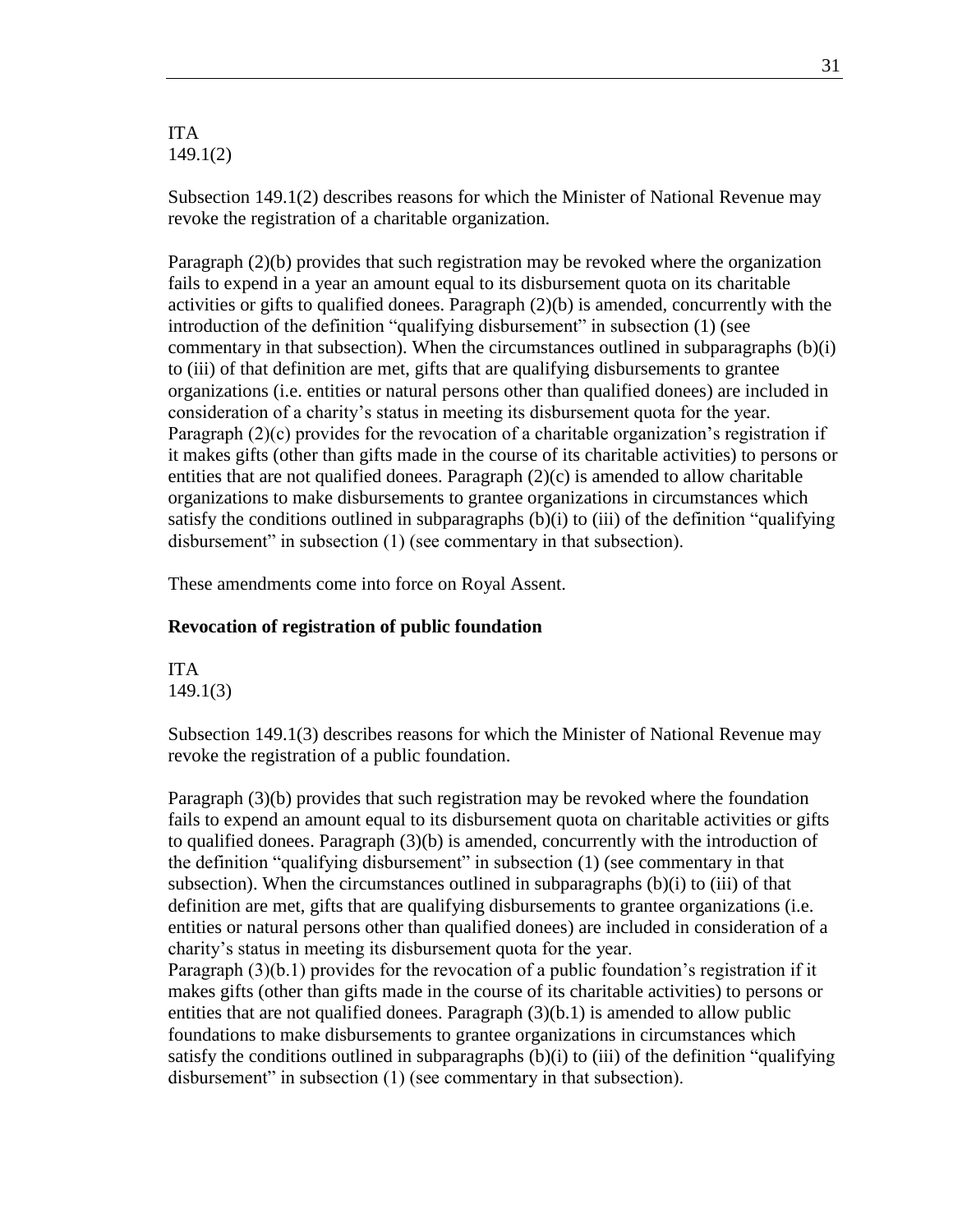These amendments come into force on Royal Assent.

#### **Revocation of registration of private foundation**

ITA 149.1(4)

Subsection 149.1(4) describes reasons for which the Minister of National Revenue may revoke the registration of a private foundation.

Paragraph (4)(b) provides that such registration may be revoked where the foundation fails to expend an amount equal to its disbursement quota on charitable activities or gifts to qualified donees. Paragraph (4)(b) is amended, concurrently with the introduction of the definition "qualifying disbursement" in subsection (1) (see commentary in that subsection). When the circumstances outlined in subparagraphs  $(b)(i)$  to (iii) of that definition are met, gifts that are qualifying disbursements to grantee organizations (i.e. entities or natural persons other than qualified donees) are included in consideration of a charity's status in meeting its disbursement quota for the year. Paragraph (4)(b.1) provides for the revocation of a private foundation's registration if it makes gifts (other than gifts made in the course of its charitable activities) to persons or entities that are not qualified donees. Paragraph (4)(b.1) is amended to allow private foundations to make disbursements to grantee organizations in circumstances which satisfy the conditions outlined in subparagraphs (b)(i) to (iii) of the definition "qualifying disbursement" in subsection (1) (see commentary in that subsection).

These amendments come into force on Royal Assent.

#### **Revocation of registration of registered charity**

ITA 149.1(4.1)(d)

Subsection 149.1(4.1) allows the Minister of National Revenue to revoke the registration of a registered charity in certain circumstances.

Paragraph 149.1(4.1)(d) may apply where an amount is transferred by way of gift between registered charities who do not deal at arm's length, unless the donor charity has indicated in its annual information return that the gift is a "designated gift", as defined in subsection 149.1(1). Paragraph (d) provides that the Minister may revoke the recipient charity's registration if it does not spend, in the taxation year in which the gift was received or in the subsequent taxation year, the full amount transferred. That amount must be expended, in addition to the recipient charity's disbursement quota for those two years, on its own charitable activities or by way of gifts to qualified donees with which it deals at arm's length.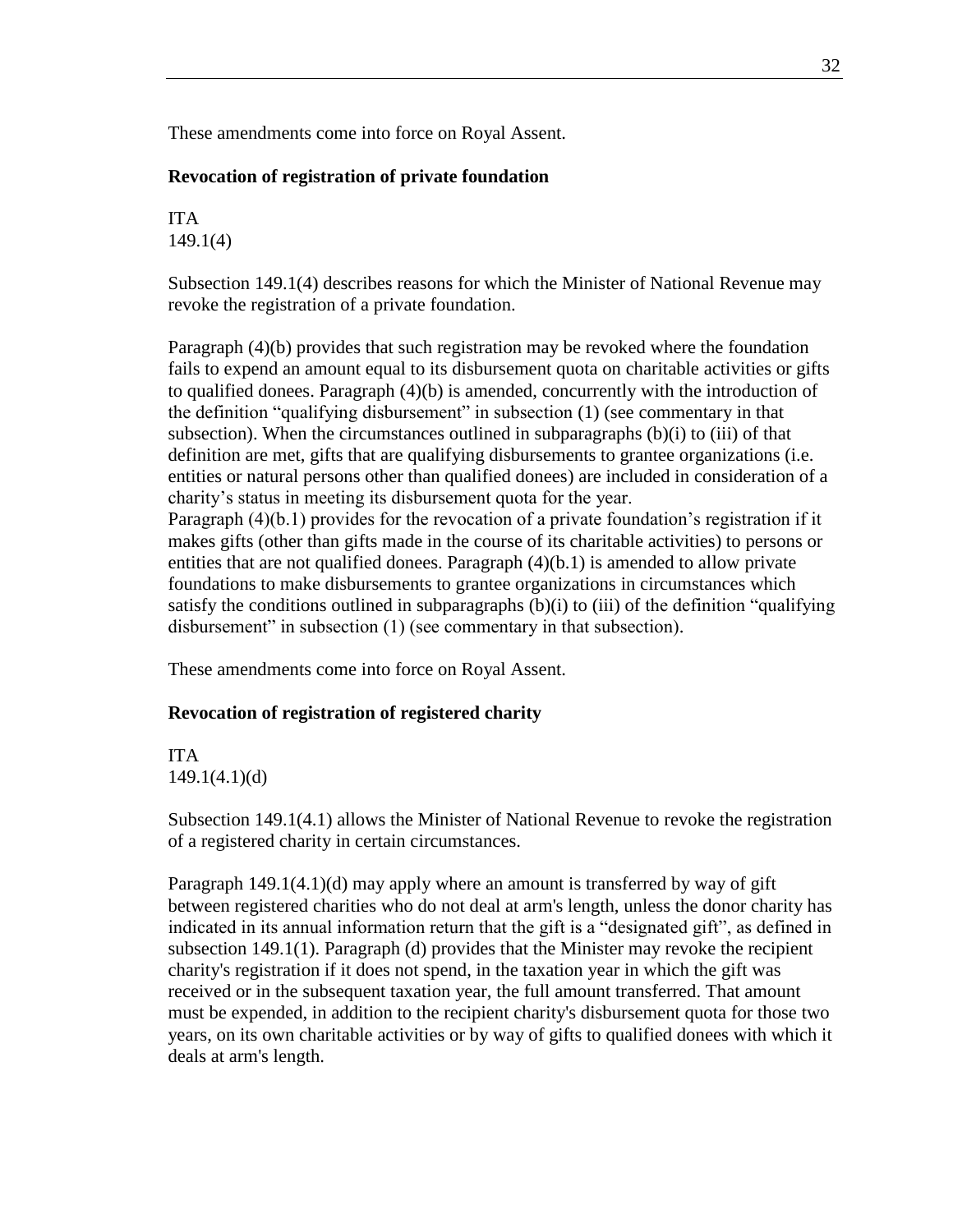Consequential on the introduction of the definition "qualifying disbursement" in subsection  $(1)$  and related amendments, paragraph  $149.1(4.1)(d)$  is amended to provide that the amount that must be expended by the recipient charity may be satisfied by making gifts that are qualifying disbursements to recipients with which the charity deals at arm's length. Qualifying disbursements include disbursements to grantee organizations (i.e. entities or natural persons other than qualified donees) that meet the conditions outlined in subparagraphs  $(b)(i)$  to (iii) of the definition "qualifying disbursement" in subsection  $(1)$ .

This amendment comes into force on Royal Assent.

#### **Devoting resources to charitable activity**

ITA 149.1(6)

The definition "charitable organization" in subsection 149.1(1) requires a charitable organization to devote all of its resources to charitable activities carried on by the organization itself. Subsection 149.1(6) provides that to the extent that a charitable organization carries on a related business and, subject to restrictions, make gifts to qualified donees, the charitable organization is considered to be devoting its resources to charitable activities carried on by the organization itself.

Consequential on the introduction of the definition "qualifying disbursement" in subsection (1) and related amendments (including the amendment to the definition of "charitable organization"), subsection (6) is amended to remove reference to the making of gifts to qualified donees. The restriction in relation to gifts to qualified donees is maintained under new subsection (6.001). (See commentary in subsection (6.001).)

This amendment comes into force on Royal Assent.

## **Qualifying disbursement limit – charitable organizations**

ITA 149.1(6.001)

Amendments to introduce the definition "qualifying disbursement" in subsection (1) (see commentary in that subsection) contemplate disbursements to qualified donees and grantee organizations made by a charitable organization, subject to certain restrictions. In conjunction with the introduction of this definition and amendments to subsection (6), new subsection (6.001) is introduced to maintain the existing restriction on gifts from charitable organizations to qualified donees. Disbursements by way of gift to qualified donees are not considered qualifying disbursements if in excess of 50% of a charitable organization's income. This restriction does not apply to disbursements to associated charities designated by the Minister.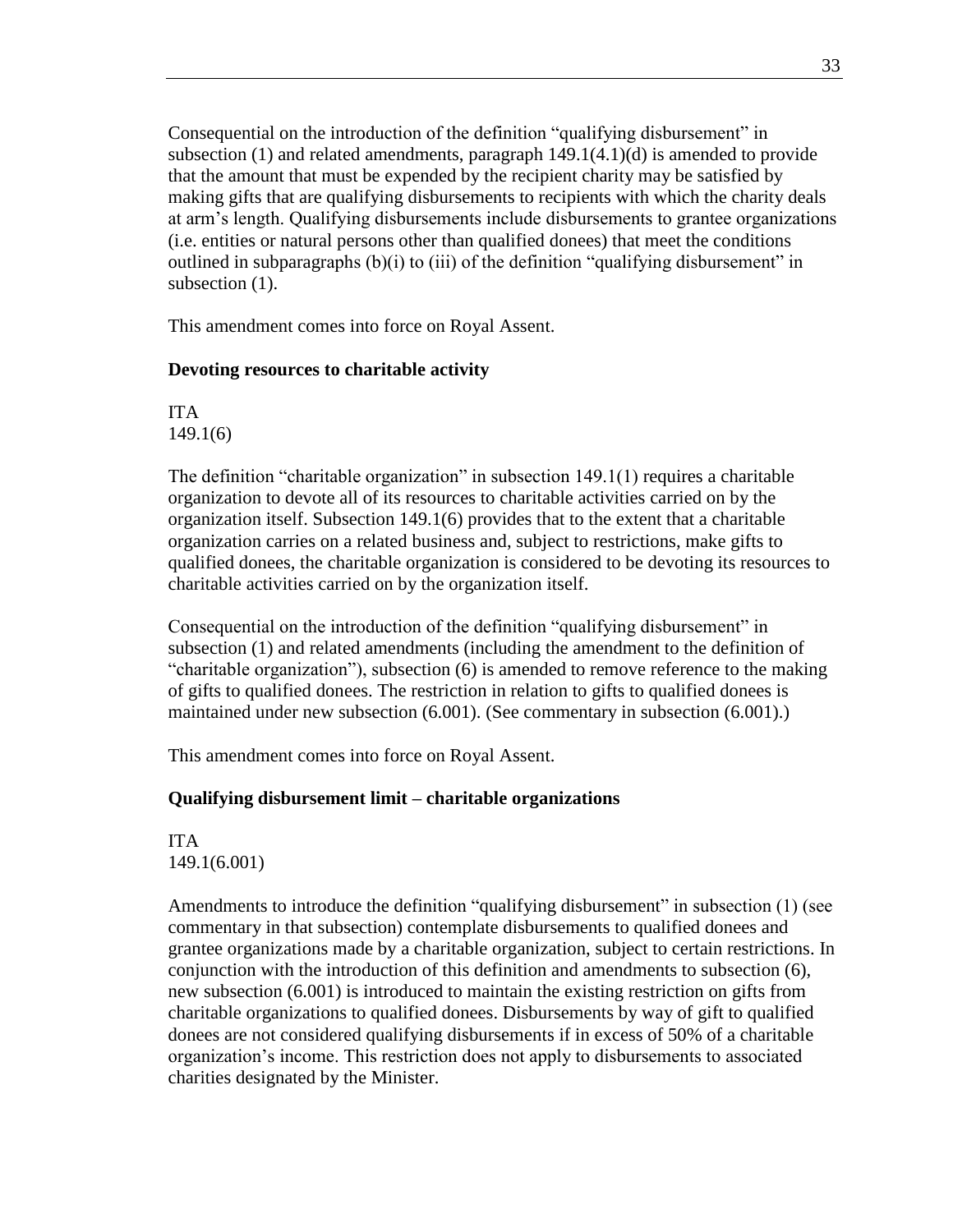This subsection comes into force on Royal Assent.

#### **Deemed charitable activity**

ITA 149.1(10)

The definition "charitable organization" in subsection 149.1(1) requires an organization to devote all its resources to charitable activities carried on by the organization itself. Subsection  $149.1(10)$  provides that when a charitable organization pays an amount that is not out of the organization's income to a qualified donee, the charitable organization will be considered to be devoting its resources to charitable activities carried on by it. Consequential to new definition "qualifying disbursement" and amendments to the definition "charitable organization", subsection (10) is no longer necessary to permit a charitable organization to pay an amount that is not out of the organization's income to a qualified donee and is repealed.

The repeal of subsection (10) comes into force on Royal Assent.

#### **Rule regarding disbursement excess**

ITA 149.1(20)

Subsection 149.1(20) allows a registered charity to expend a disbursement excess (as defined in subsection  $149.1(21)$  in a year and to include that excess in the computation of amounts expended on charitable activities and as gifts to qualified donees for the immediately preceding and up to five subsequent taxation years. New definition "qualifying disbursement" in subsection 149.1(1), and related amendments, permit charities to make disbursements to both qualified donees and, if certain conditions are met, grantee organizations (i.e. entities or natural persons other than qualified donees). Consequential to these amendments, and in conjunction with the amendment to subsection (21), subsection (20) is amended to include gifts that are qualifying disbursements of a charity in the computation of amounts expended.

This amendment comes into force on Royal Assent.

#### **Definition of** *disbursement excess*

ITA 149.1(21)

Subsection 149.1(21) defines "disbursement excess" for the purposes of subsection 149.1(20). The disbursement excess is the amount by which a registered charity's expenditures in the year exceeds its disbursement requirements for the year.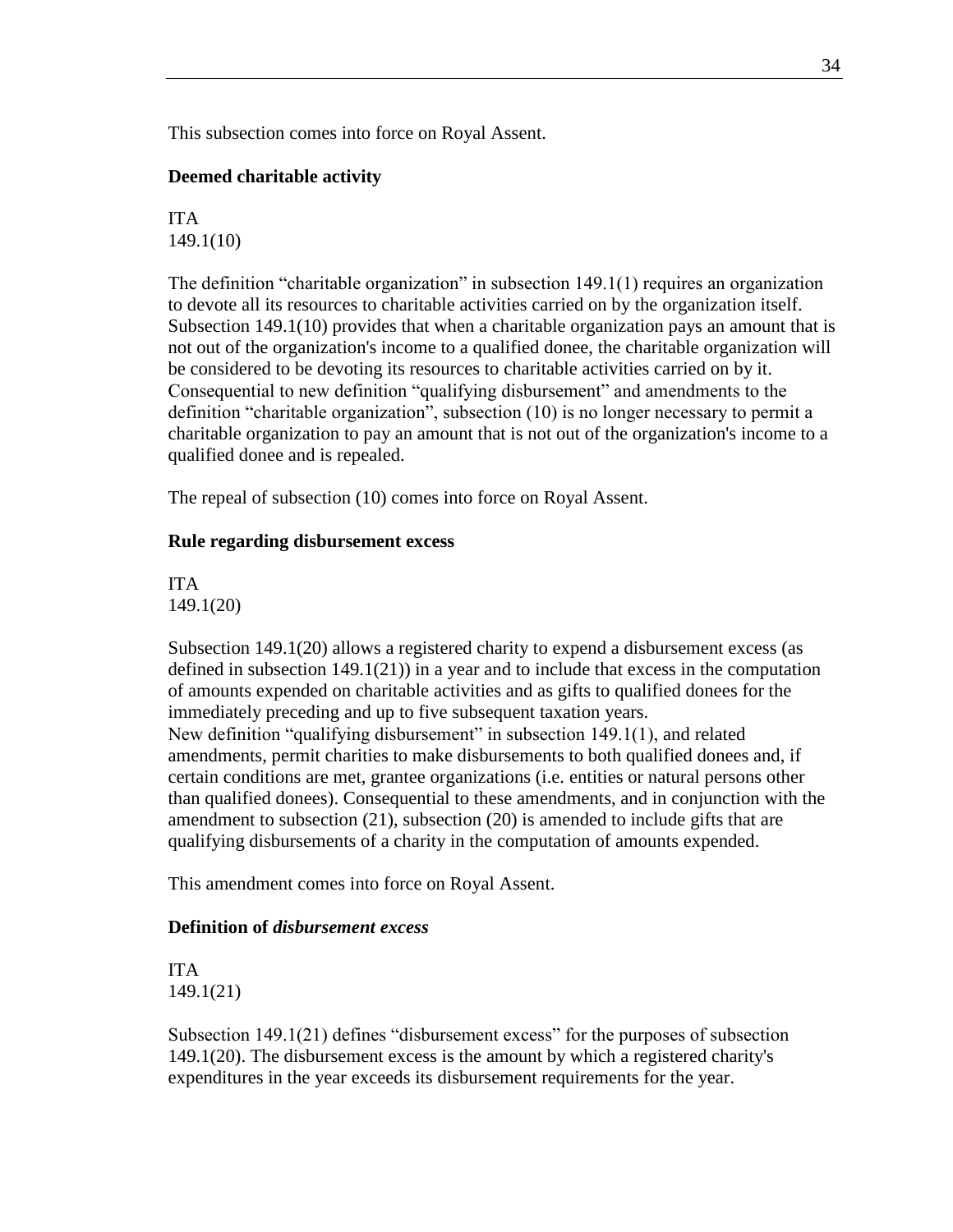New definition "qualifying disbursement" in subsection 149.1(1) and related amendments permit charities to make disbursements to both qualified donees and, if certain conditions are met, grantee organizations (i.e. entities or natural persons other than qualified donees). Consequential to these amendments, and in conjunction with the amendment to subsection (20), subsection (21) is amended to include gifts that are qualifying disbursements in the computation of the disbursement excess.

This amendment comes into force on Royal Assent.

<span id="page-34-0"></span>*Clause 17*

**Provisions applicable** ITA 152(1.2)(d)

Subsection 152(1.2) generally provides for the application of paragraphs 56(1)(l) and 60(o) and Divisions I and J of Part I of the Act as they relate to assessments and to various determinations and redeterminations made under Part I of the Act. Exceptions are made as to how certain provisions in the Act apply to certain of those determinations and redeterminations.

Paragraph (d) of this subsection is relevant for purposes of the GST/HST Credit under section 122.5. Paragraph (d) provides that where the Minister determines the amount deemed by subsection 122.5(3) to have been paid by an individual for a taxation year to be nil, the Minister is not required to send the individual a notice of determination unless the individual requests a notice of determination from the Minister.

Paragraph (d) is amended consequential on amendments to section 122.8 of the Act to deliver the Climate Action Incentive through quarterly payments. Consistent with treatment of the GST/HST Credit, where the Minister determines the amount deemed by subsection 122.8(4) to have been paid by an individual for a taxation year to be nil, the Minister is not required to send the individual a notice of determination unless the individual requests a notice of determination from the Minister.

This amendment applies to payments made after June 2022, in respect of the 2021 and subsequent taxation years.

<span id="page-34-1"></span>*Clause 18*

#### **Where excess refunded**

ITA  $160.1(1)(b)$ 

Subsection 160.1(1) provides for the recovery of an amount refunded to a taxpayer under the Act in excess of the amount to which the taxpayer was entitled.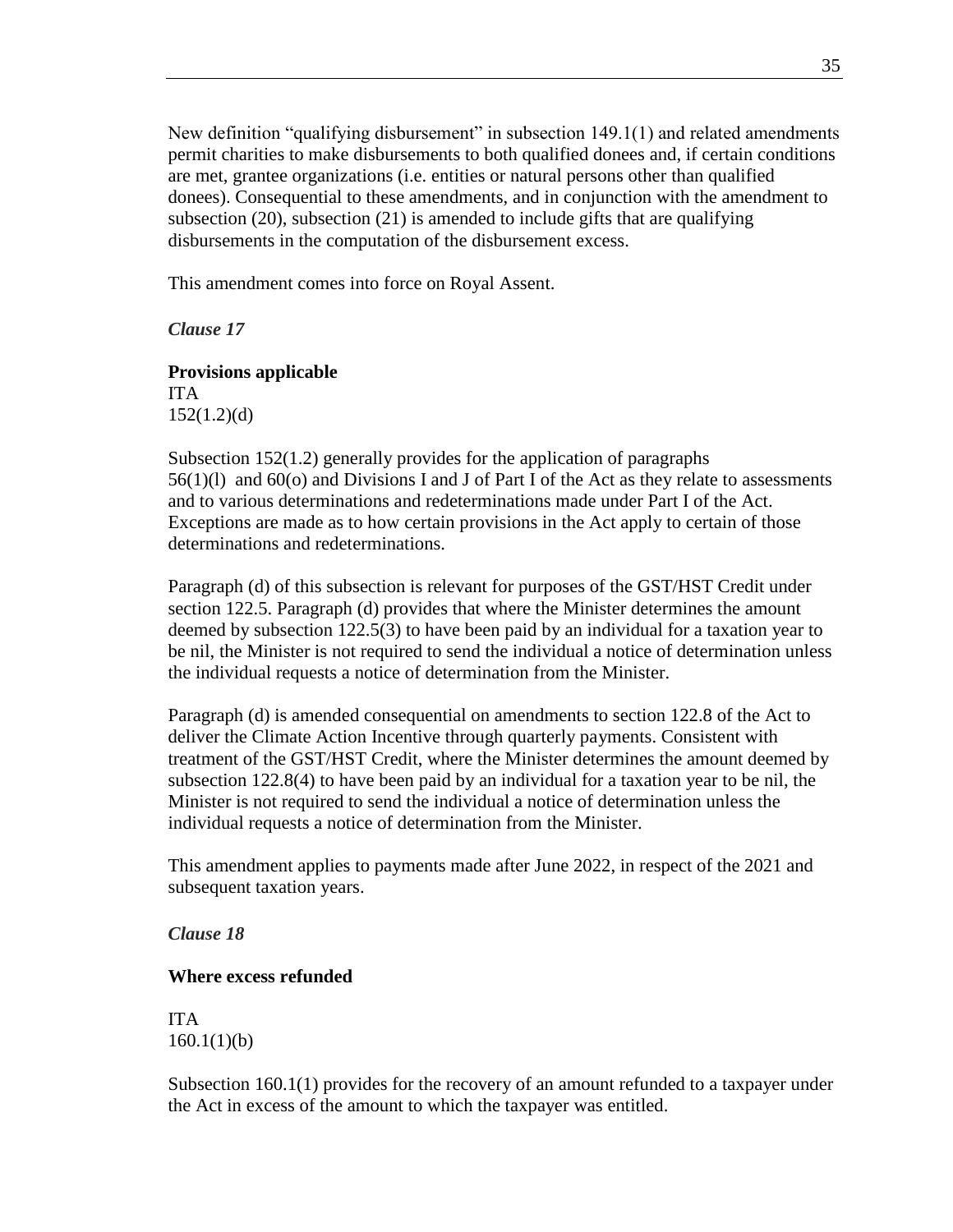Paragraph 160.1(1) (b) provides that interest is to be paid by the taxpayer on the excess amount recovered at the rate prescribed for the purposes of subsection 161(1), except that no interest is to be paid on the portion of the excess amount that represents a repayment of the GST/HST Credit (GSTC) under section 122.5 or the Canada Child Benefit (CCB) under section 122.61.

Paragraph 160.1(1)(b) is amended consequential on amendments to section 122.8 of the Act to deliver the Climate Action Incentive through quarterly payments. Consistent with treatment of the GSTC and CCB, paragraph (b) is amended to provide that no interest is charged on any excess portion of a refund that represents a repayment of the Climate Action Incentive paid to a taxpayer under section 122.8.

This amendment applies to payments made after June 2022, in respect of the 2021 and subsequent taxation years.

## **Liability for refund – Climate Action Incentive**

ITA 160.1(1.2)

New subsection 160.1(1.2) provides that, where a person is a qualified relation (that is, a cohabiting spouse or common-law partner) of an individual who is a Climate Action Incentive (CAI) recipient, both the person and the individual are jointly and severally liable for any excess CAI paid or credited to the individual. This subsection is enacted consequential on amendments to section 122.8 to deliver the CAI through quarterly payments, and to treat the CAI consistent with the GST/HST Credit under subsection 160.1(1.1).

New subsection 160.1(1.2) applies to payments made after June 2022, in respect of the 2021 and subsequent taxation years.

## **Liability under other provisions**

ITA 160.1(2)

Subsection 160.1(2) provides that the joint and several or solidary treatment under subsection (1.1) of a person's GST/HST Credit does not limit the person's liability under any other provision of the Act. Subsection (2) is amended consequential on amendments to section 122.8 to deliver the Climate Action Incentive (CAI) through quarterly payments and to provide the CAI with treatment consistent with that of the GST/HST Credit under subsection (1.1). Subsection (2) is amended to provide that the joint and several or solidary treatment under subsection (1.2) of a person's CAI does not limit the person's liability under any other provision of the Act.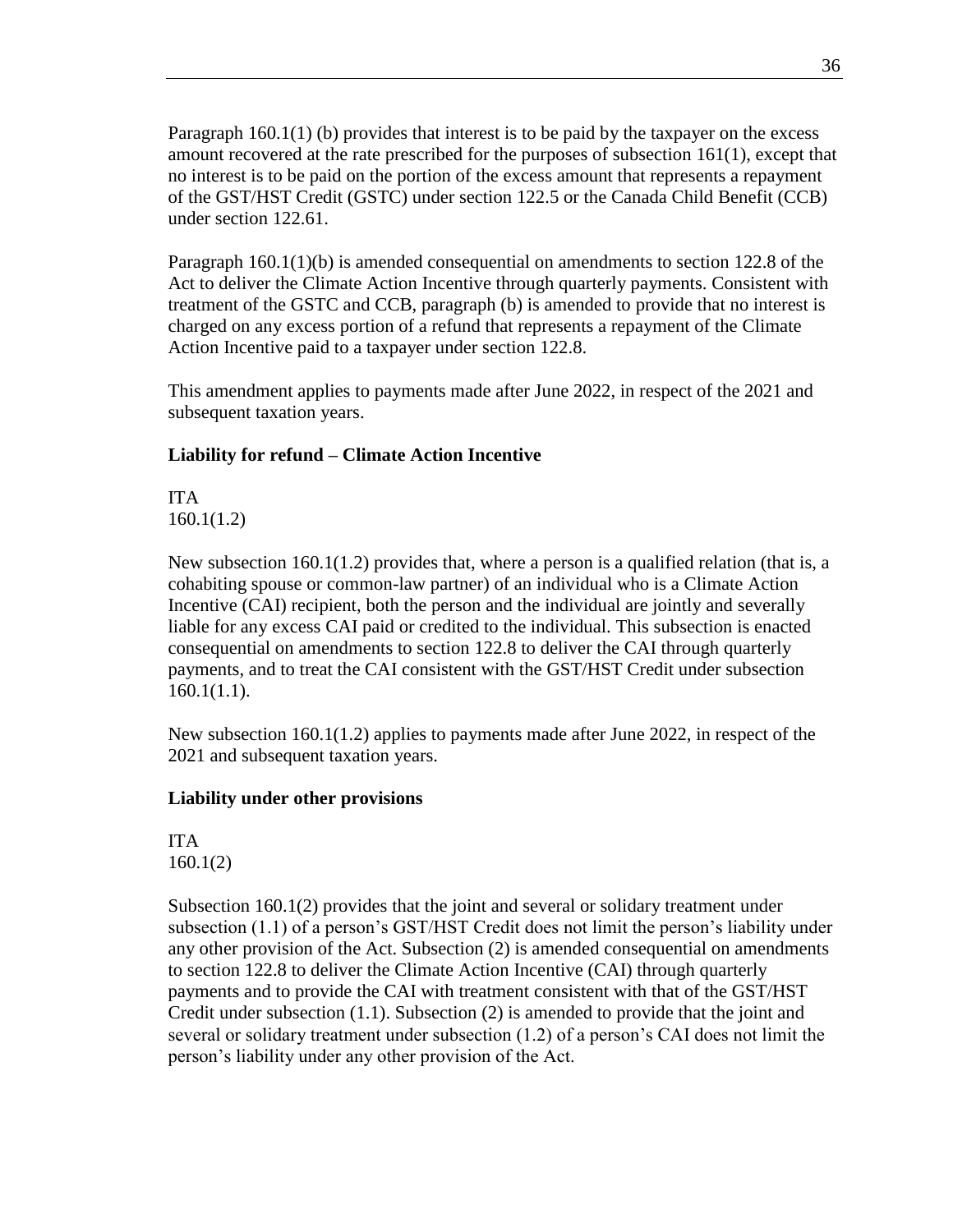This amendment applies to payments made after June 2022 in respect of the 2021 and subsequent taxation years.

### **Liability under other provisions**

## ITA 160.1(3)

Subsection 160.1(3) allows the Minister of National Revenue to assess a taxpayer in respect of excess refunds and overpayments for which the taxpayer is jointly and severally liable under subsection  $160.1(1)$ ,  $(1.1)$ ,  $(2.1)$  or  $(2.2)$ . Such an assessment is subject to interest, except that no interest is payable to the extent that the excess refund is attributable to the overpayment of a GST/HST Credit (GSTC) or Canada Child Benefit (CCB).

Subsection (3) is amended consequential on amendments to section 122.8 to deliver the Climate Action Incentive through quarterly payments. Consistent with treatment of the GSTC and CCB, subsection (3) is amended by adding a reference to new subsection  $160.1(1.2)$ , so that no interest is payable to the extent that the excess refund is attributable to the overpayment of the Climate Action Incentive under section 122.8. This amendment applies to payments made after June 2022 in respect of the 2021 and subsequent taxation years.

*Clause 19*

# **False statements or omissions**

ITA 163(2)(c.4)

Subsection 163(2) imposes a penalty where a taxpayer knowingly, or in circumstances amounting to gross negligence, participates in or makes a false statement for the purposes of the Act. The penalty is determined by reference to the understatement of tax or the overstatement of amounts deemed to be paid on account of tax. Paragraph 163(2)(c.4) extends the penalty to apply where false statements or omissions are made in respect of the Climate Action Incentive (CAI) in section 122.8. Paragraph (c.4) is amended, consequential on amendments to section 122.8 to deliver the CAI through quarterly payments, to recognize that the CAI is paid in relation to specified months of the year, rather than annually.

This amendment applies to payments made after June 2022 in respect of the 2021 and subsequent taxation years.

# *Clause 20*

# **Application respecting refunds – Climate Action Incentive**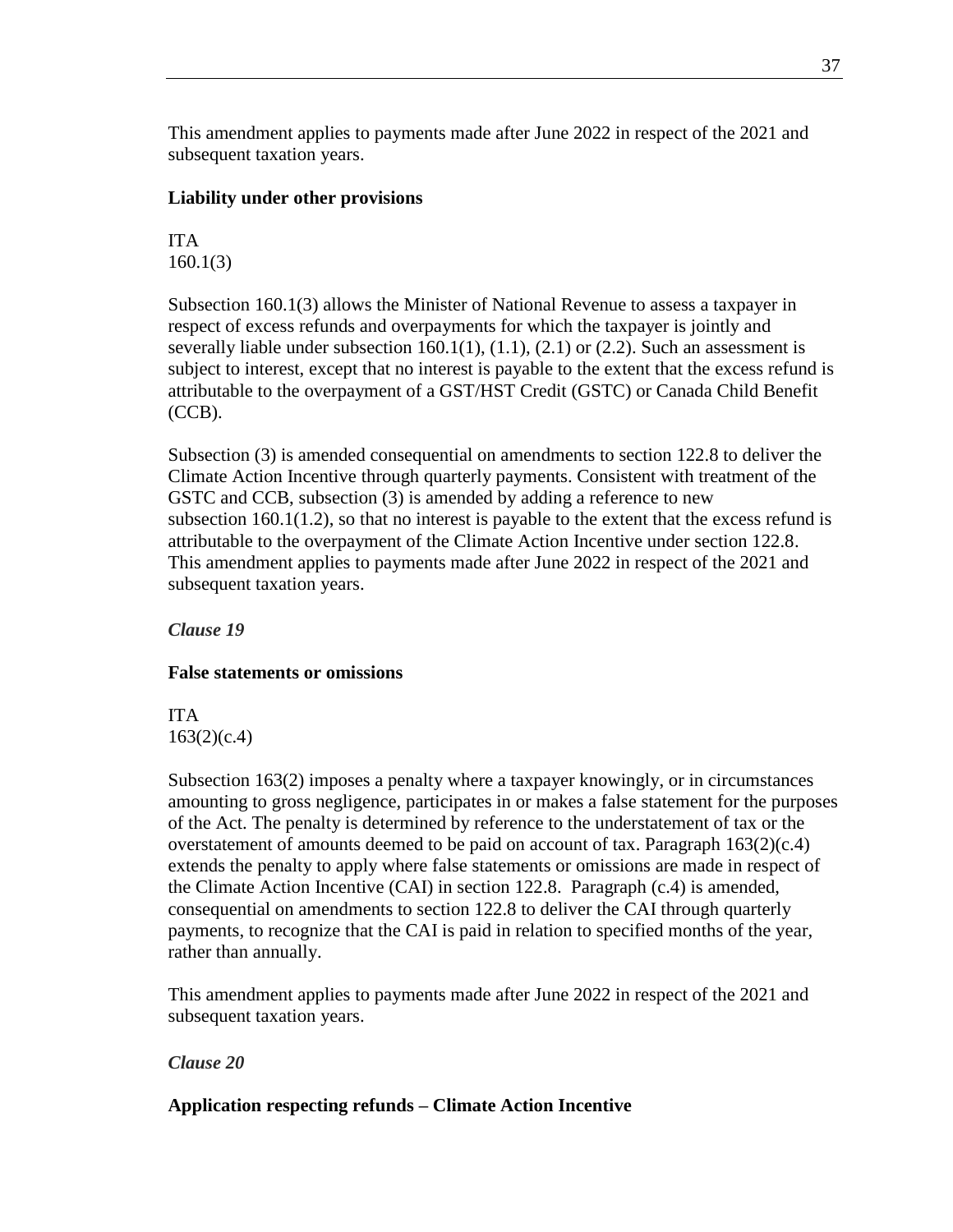ITA 164(2.21)

Subsection 164(2) provides that, where a taxpayer is liable or about to become liable for other income tax payments, the Minister may apply the amount of an overpayment to the other tax liability rather than make a refund. New subsection 164(2.21) is enacted consequential on amendments to section 122.8 to deliver the Climate Action Incentive (CAI) through quarterly payments, and to provide CAI payments with treatment consistent with that of the GST/HST Credit under subsection (2.1).

Subsection (2.21) provides that where the CAI otherwise payable in respect of a given month specified for that purpose is used in whole or in part to reduce a tax liability, when the applicable return is filed on time, the offset occurs on the day the amount would have been paid to the individual if the offset had not occurred. When the individual's return for the year is not filed on time, the offset occurs on the day the amount is actually applied.

New subsection 164(2.21) applies to payments made after June 2022 in respect of the 2021 and subsequent taxation years.

#### **Interest on refunds and repayments**

ITA 164(3)

Subsection 164(3) provides for the payment of interest on tax refunds, other than any portion of a refund that arises in relation to the GST/HST Credit, Canada Child Benefit or COVID-19 emergency subsidies provided under section 125.7. Subsection (3) is amended consequential on amendments to section 122.8 to deliver the Climate Action Incentive (CAI) through quarterly payments. CAI payments are added to the list of amounts in subsection (3) in relation to which the payment of interest will not be made.

This amendment applies to payments made after June 2022 in respect of the 2021 and subsequent taxation years.

*Clause 21*

#### **Notice of intention to revoke registration**

ITA  $168(1)(f)$ 

Subsection 168(1) describes the circumstances under which the Minister of National Revenue may give notice of the Minister's intention to revoke the registration of a registered charity, registered Canadian amateur athletic association or registered journalism organization.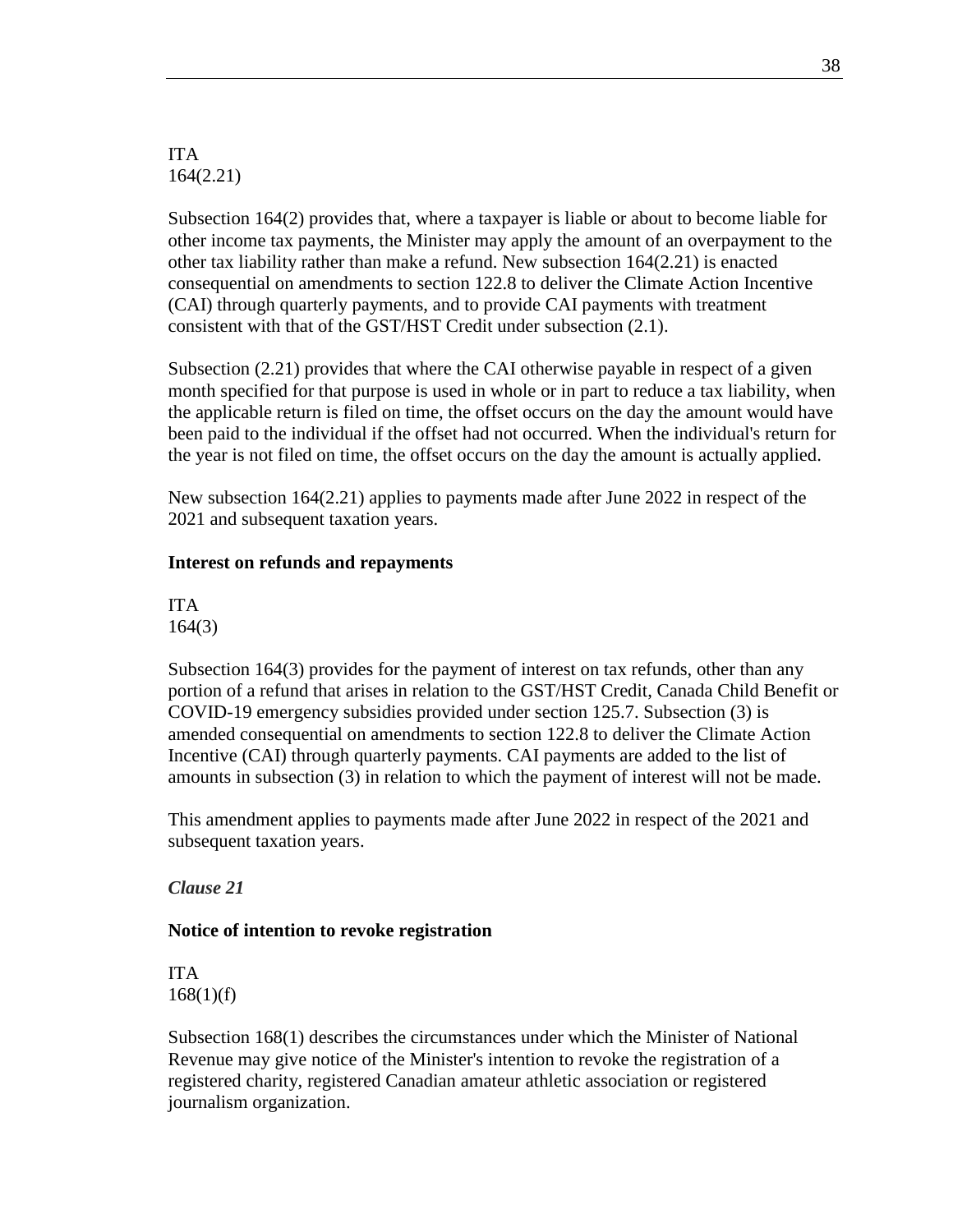To prevent organizations from acting as conduits in the making of a directed gift, paragraph (f) provides that the registration of a registered Canadian amateur athletic association or registered journalism organization may be revoked if it accepts a gift which was expressly or implicitly conditional on making a gift to another person, club, society, association or organization.

Paragraph (f) is amended to extend the application of paragraph (f) to registered charities. Paragraph (f) is also amended to exempt gifts accepted on condition of making a gift to a qualified donee, but not gifts that are accepted on condition of making disbursements to grantee organizations (i.e. entities or natural persons other than qualified donees).

These amendments come into force on Royal Assent.

*Clause 22*

### **Winding-up period**

ITA 188(1.2)

Subsection 168(3.1) provides for the automatic revocation of the registration of a qualified donee (which includes registered charities) upon it becoming a "listed terrorist entity" (as defined in subsection 149.1(1)).

Subsection 188(1.1) imposes a tax payable in respect of the revocation of the charity's registration.

Subsection 188(1.2) applies for the purpose of calculating the revocation tax under subsection 188(1.1), in respect of certificates issued under the *Charities Registration (Security Information) Act* and notices of intention to revoke the registration of a charity that are issued by the Minister of National Revenue.

Subsection  $188(1.2)$  is amended to also apply in respect of an entity that becomes a "listed terrorist entity". It is also restructured to improve readability.

This amendment comes into force on June 29, 2021.

*Clause 23*

### **Meaning of undue benefits**

ITA 188.1(5)(c)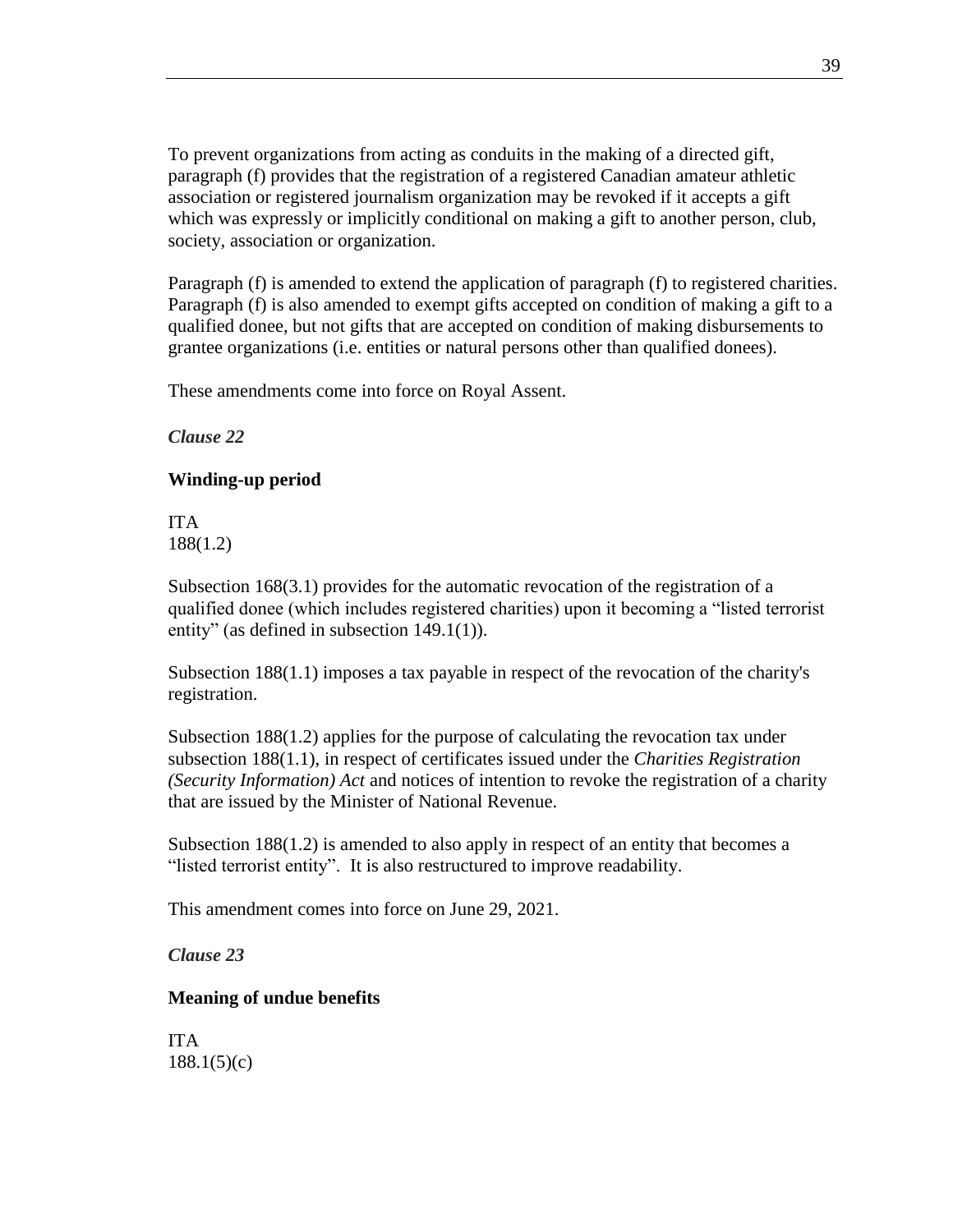Subsection 188.1(5) provides that an undue benefit conferred on a person includes a disbursement by way of a gift (other than a gift to a qualified donee).

New definition "qualifying disbursement" in subsection 149.1(1), and related amendments, permit charities to make disbursements to both qualified donees and, if certain conditions are met, grantee organizations (i.e. entities or natural persons other than qualified donees). Paragraph  $188.1(5)(c)$  is amended to provide that a gift or benefit that is a qualifying disbursement is not an undue benefit.

This amendment comes into force on Royal Assent.

### **Gifts not at arm's length**

ITA 188.1(12)

Subsection 188.1(12) applies in situations where an amount is transferred between nonarm's length charities by way of a gift, other than a designated gift (as defined in subsection  $149.1(1)$ ). The recipient charity is liable to a penalty if it fails to spend, in the taxation year in which the gift was received or in the subsequent taxation year, the full amount transferred. That amount must be expended, in addition to the recipient charity's disbursement quota for those two years, on its own charitable activities or by way of gifts to qualified donees with which it deals at arm's length.

New definition "qualifying disbursement" in subsection 149.1(1) and related amendments permit charities to make disbursements to both qualified donees and, if certain conditions are met, grantee organizations (i.e. entities or natural persons other than qualified donees). Consequential to these amendments, paragraph 188.1(12) is amended to provide that the amount that must be expended by the recipient charity may be satisfied by making qualifying disbursements to both qualified donees and grantee organizations with which the charity deals at arm's length.

This amendment comes into force on Royal Assent.

### *Clause 24*

### **Where taxpayer information may be disclosed**

ITA  $241(4)(d)(xix)$ 

Subsection 241(4) authorizes the communication of taxpayer information obtained under the Act to specified persons for specific purposes. New subparagraph  $241(4)(d)(xix)$  is added so that taxpayer information may be provided to an official of the CRA solely for the purpose of enabling the official to collect amounts owing to Her Majesty in right of Canada under the Canada Emergency Business Account (CEBA) program established by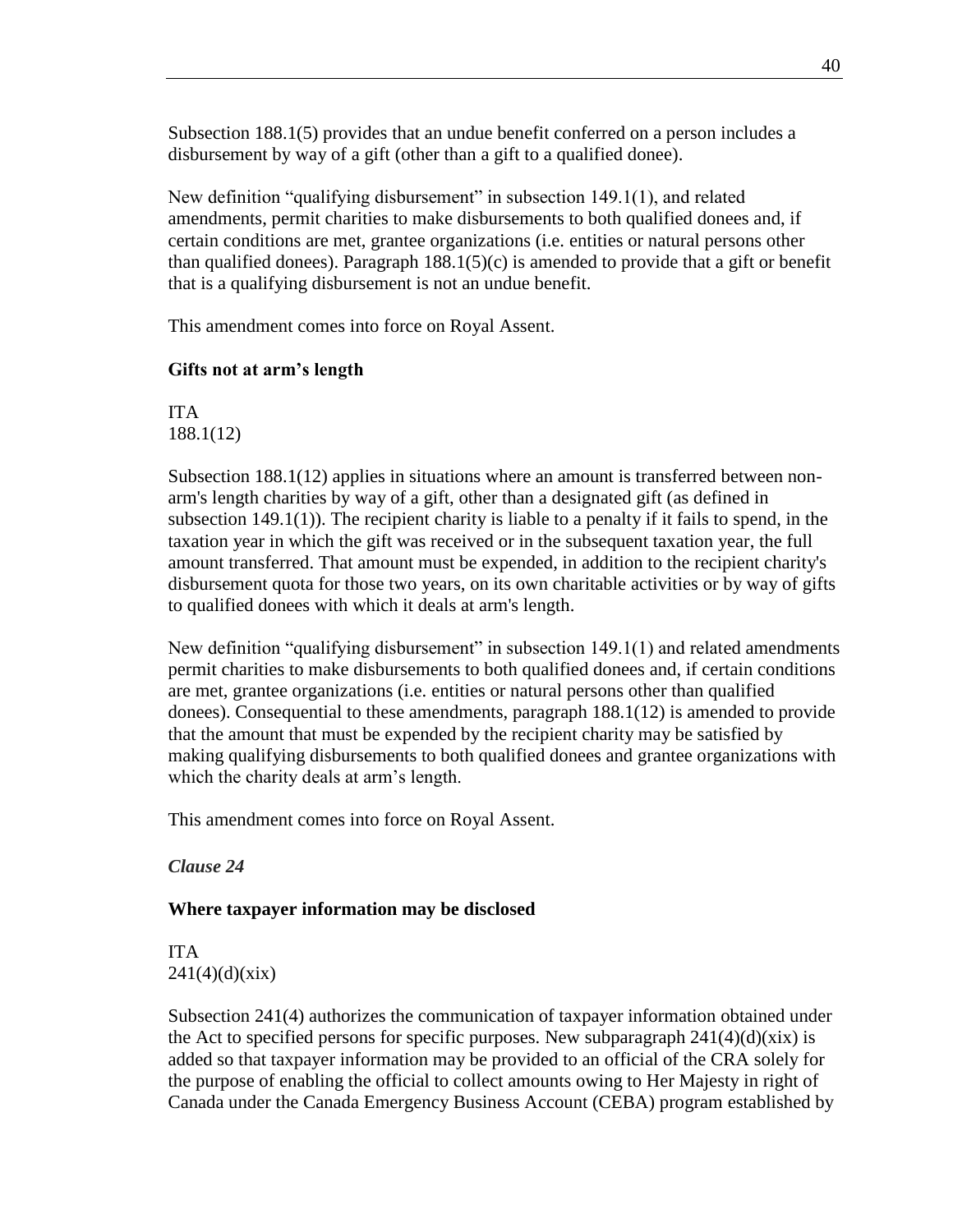Export Development Canada. This amendment will enable the CRA to provide collections services in respect of CEBA amounts owing, consistent with the CRA's involvement in collecting certain other amounts owing to Her Majesty in right of Canada under subparagraph (xviii). This amendment is similar to consequential amendments being made to Part IX of the *Excise Tax Act* (in relation to the Goods and Services Tax/Harmonized Sales Tax) and the *Excise Act, 2001* (in relation to excise duties on tobacco, cannabis and alcohol products).

This amendment comes into force on royal assent.

# **Amendments to the** *Excise Tax Act* **("ETA")**

*Clause 25*

### **Disclosure of personal information**

*ETA* 295(5)

Subsection 295(5) of the *Excise Tax Act* authorizes the communication of confidential information obtained under the *Excise Tax Act* to specified persons for specific purposes. New subparagraph  $295(5)(d)(x)$  is added so that confidential information may be provided to an official of the CRA solely for the purpose of enabling the official to collect amounts owing to Her Majesty in right of Canada under the Canada Emergency Business Account (CEBA) program established by Export Development Canada. This amendment will enable the CRA to provide collections services in respect of CEBA amounts owing, consistent with the CRA's involvement in collecting certain other amounts owing to Her Majesty in right of Canada under subparagraph 295(5)(d)(ix). This amendment is similar to consequential amendments being made to Part XV of the ITA (in relation to income tax) and the *Excise Act, 2001* (in relation to excise duties on tobacco, cannabis and alcohol products).

This amendment comes into force on royal assent.

# **Amendments to the** *Children's Special Allowances Act* **(the "CSA")**

*Clause 26*

# **Indigenous governing body**

CSA 2

The children's special allowance is generally paid to provincial and territorial child protection agencies to assist with the costs of caring for a child under the care of a child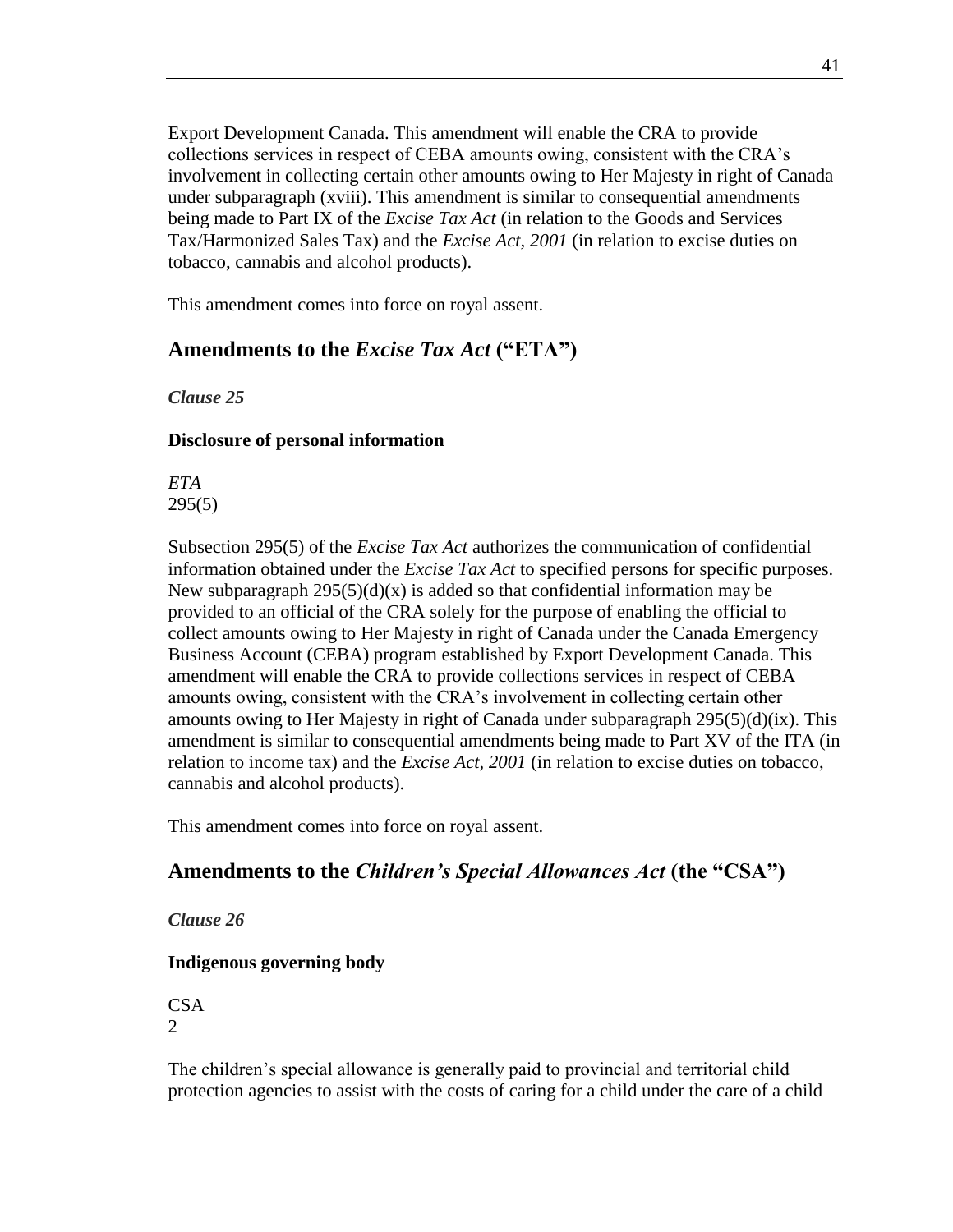protection agency. The current allowance is equivalent to the maximum benefit under the existing Canada Child Benefit.

Section 2 contains definitions that apply for purposes of the CSA.

Section 2 is amended to introduce the definition "Indigenous governing body" as part of the expansion of the scope of the children's special allowance to cover children under the care of an Indigenous governing body or a child protection agency established under the laws of an Indigenous governing body.

An "Indigenous governing body" is defined, in part, with reference to definitions and concepts in *An Act respecting First Nations, Inuit and Métis children, youth and families*. It means a council, government or other entity that is authorized to act on behalf of an Indigenous group, community or people that holds rights recognized and affirmed by section 35 of the Constitution and that:

- has given notice to the federal government and the government of each province in which the Indigenous group, community or people is located that it intends to exercise its legislative authority in relation to child and family services;
- has requested that the federal government and the government of each province in which the Indigenous group, community or people is located enter into a coordination agreement with it; or
- meets conditions prescribed under the *Children's Special Allowance Regulations.*

This measure applies as of January 1, 2020.

### *Clause 27*

# **Monthly special allowance**

CSA 3(1)

Subsection 3(1) describes the children in respect of whom a special allowance is paid. Generally, these are children who are maintained by a department or agency of the government of Canada or a province.

Subsection (1) is amended to include children maintained by an Indigenous governing body or department or agency of an Indigenous governing body.

This measure applies as of January 1, 2020.

*Clause 28*

### **Application for special allowance**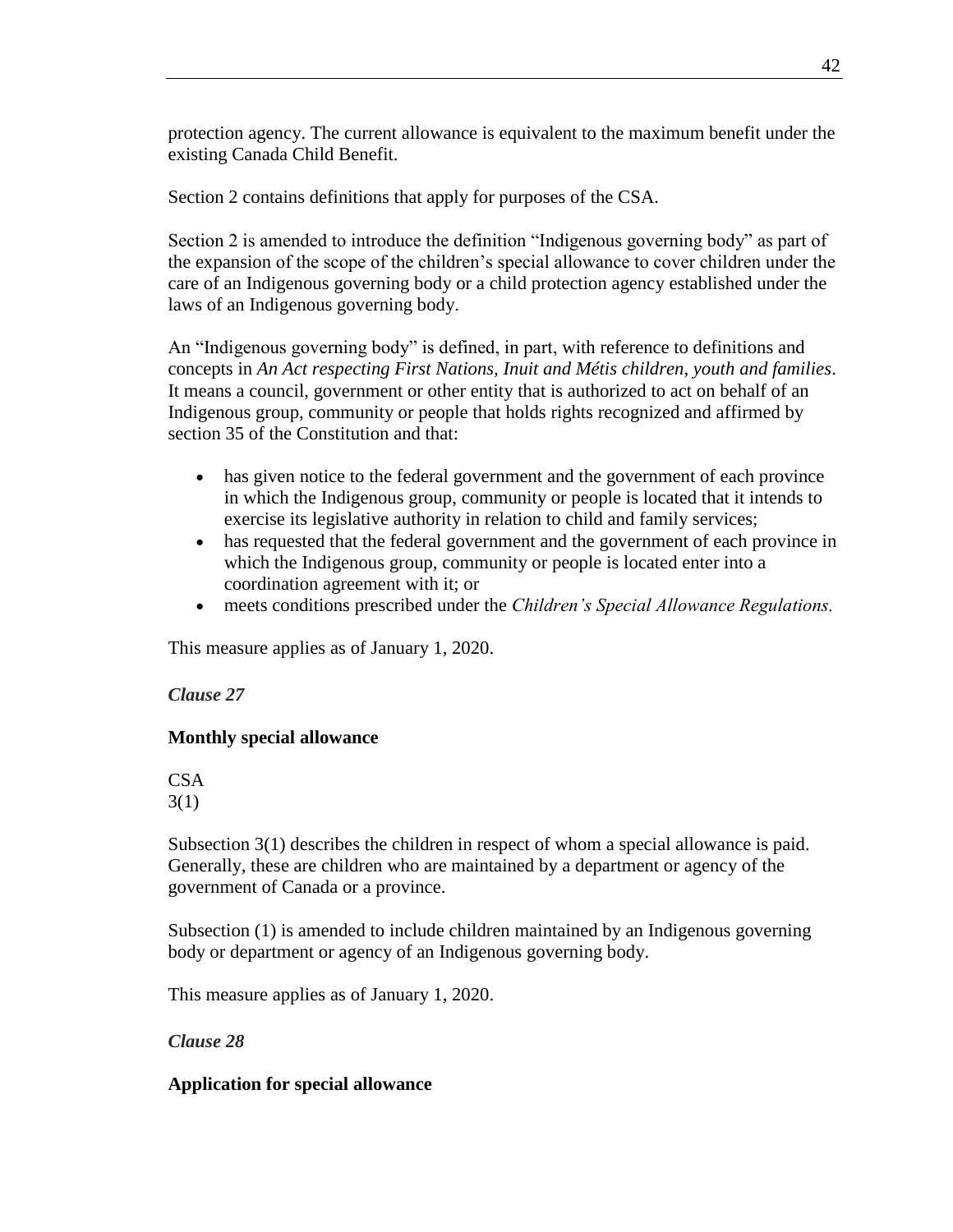CSA 4(1)(a)

Paragraph 4(1)(a) provides that a children's special allowance is not payable unless an application in prescribed form has been made by the department, agency or institution that maintains the child.

Paragraph (a) is amended to include an Indigenous governing body within the list of entities that must apply in prescribed form for the children's special allowance. This measure applies as of January 1, 2020.

#### **No allowance payable**

**CSA** 4(3)

Subsection 4(3) provides that the children's special allowance is not payable in respect of a child in the month in which the child commences to be maintained by a department, agency or institution.

Subsection (3) is amended to include an Indigenous governing body within the list of entities for which no children's special allowance is payable in respect of a child in the first month the child is maintained by the entity.

This measure applies as of January 1, 2020.

#### **When special allowance ceases**

**CSA**  $4(4)(a)$ 

Paragraph 4(4)(a) provides that the children's special allowance in respect of a child is not payable in the month in which the child ceases to be maintained by a department, agency or institution.

Paragraph (a) is amended to include an Indigenous governing body within the list of entities for which no children's special allowance in respect of a child is payable in the month the child ceases to be maintained by the entity.

This measure applies as of January 1, 2020.

*Clause 29*

### **Recipient of special allowance**

CSA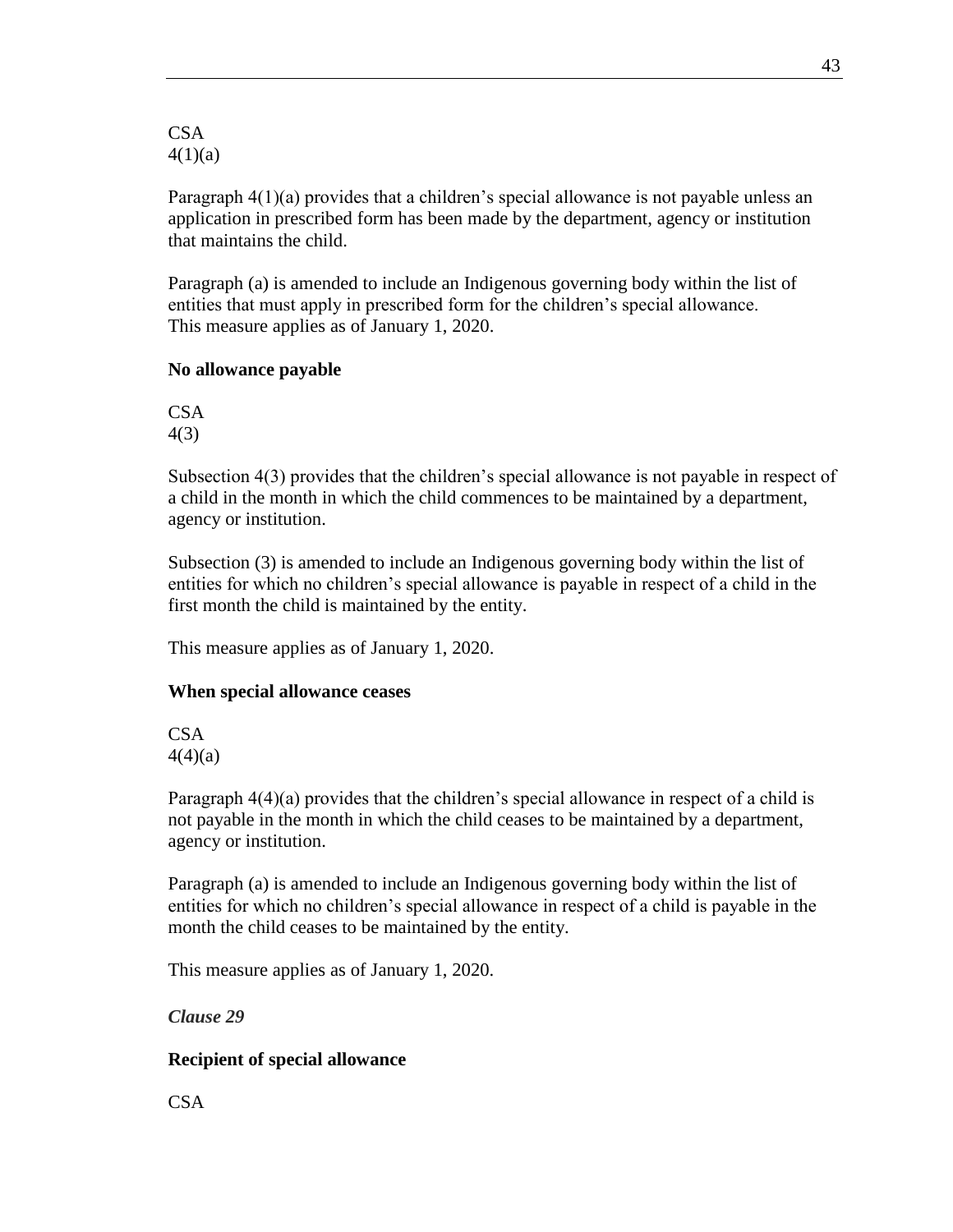5

Section 5 provides that where a children's special allowance payment has been approved in respect of a child, the payment is to be made to the department, agency or institution that maintains the child or to a foster parent.

Section 5 is amended to include an Indigenous governing body that maintains the child within the list of entities to which a children's special allowance is to be paid.

This measure applies as of January 1, 2020.

### **Report to be made**

**CSA** 6

Section 6 provides that where a children's special allowance in respect of a child has ceased to be payable because the child has ceased to reside with a department, agency or institution, has ceased to be a resident of Canada or has died, the Chief Executive Officer of the respective department, agency or institution that had maintained the child must notify the Canada Revenue Agency in the prescribed form and manner.

Section 6 is amended to include the Chief Executive Officer of an Indigenous governing body that had maintained the child within the list of parties that must notify the Canada Revenue Agency.

This measure applies as of January 1, 2020.

*Clause 30*

### **Return of special allowance**

**CSA** 9(1)

Subsection 9(1) provides that where a person, department, agency or institution receives a children's special allowance payment to which they were not entitled, the respective person, department agency or institution must repay the amount.

Subsection (1) of the English version of the CSA is amended to include an Indigenous governing body within the list of parties that must repay a children's special allowance payment to which it was not entitled. No corresponding amendment is required in the French version of the CSA because subsection (1) is already sufficiently broad to address this scenario.

This measure applies as of January 1, 2020.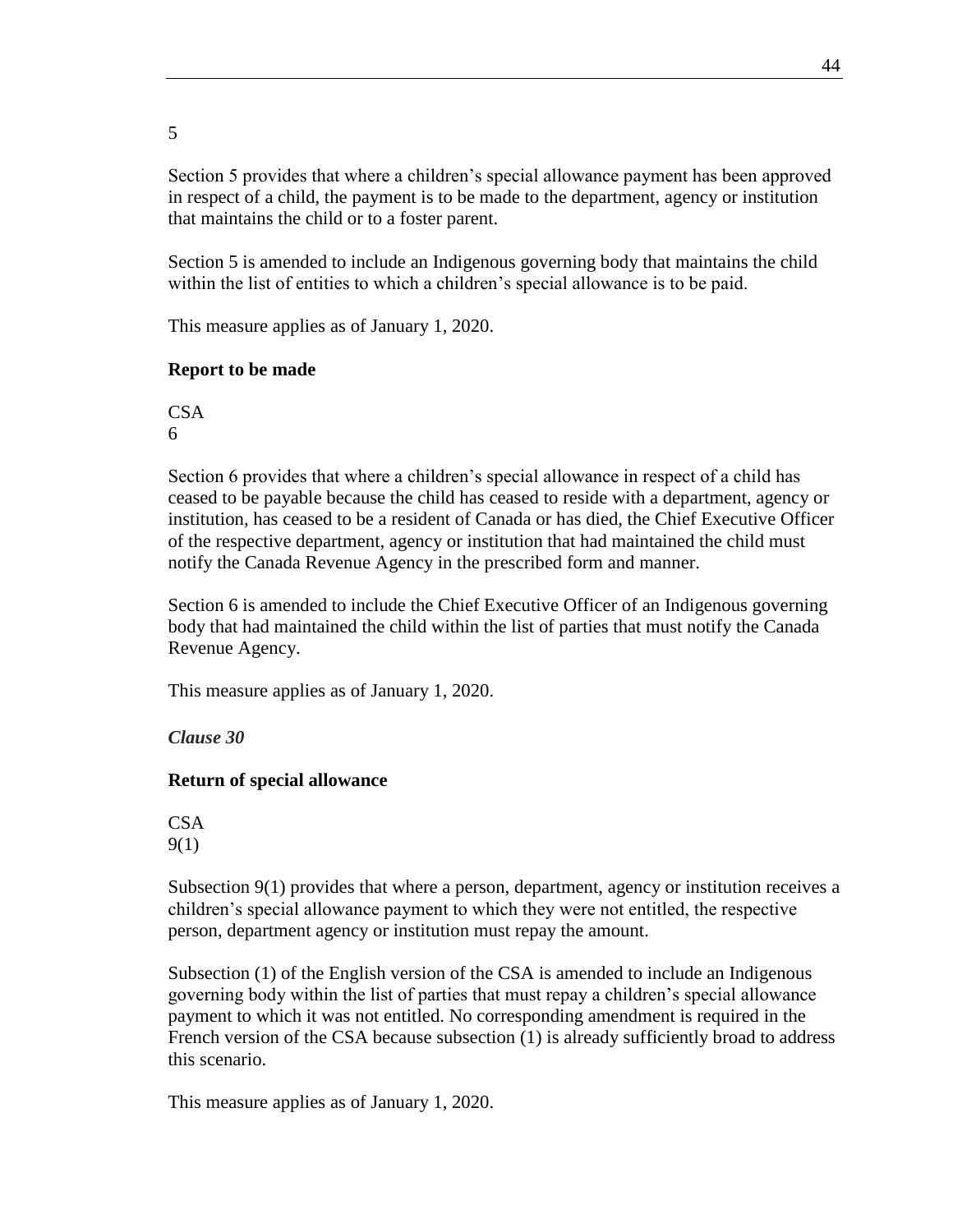### **Recovery of amount of payment**

**CSA** 9(2)

Subsection 9(2) provides that where a person, department, agency or institution receives a children's special allowance payment to which they were not entitled, the amount is a debt due to the Crown.

Subsection (2) of the English version of the CSA is amended to include an Indigenous governing body within the list of parties for which a children's special allowance payment received to which the party was not entitled becomes a debt due to the Crown. No corresponding amendment is required in the French version of the CSA because subsection (1) is already sufficiently broad to address this scenario.

This measure applies as of January 1, 2020.

### **Deduction from subsequent special allowance**

CSA 9(3)

Subsection 9(3) provides that where a person, department, agency or institution receives a children's special allowance payment to which they were not entitled, the Crown may offset this amount against any subsequent children's special allowance payment to which the person, department, agency or institution becomes entitled.

Subsection (3) is amended to include an Indigenous governing body that receives a children's special allowance payment to which they were not entitled within the list of parties for which an unentitled amount may be offset against any subsequent children's special allowance payment.

This measure applies as of January 1, 2020.

*Clause 31*

### **Agreements for exchange of information**

CSA 11

Section 11 provides that the Canada Revenue Agency may enter into an agreement with the government of any province for the purpose of obtaining or providing information in connection with the administration or enforcement of the *Children's Special Allowances Act* or its regulations. The Canada Revenue Agency may also provide information to the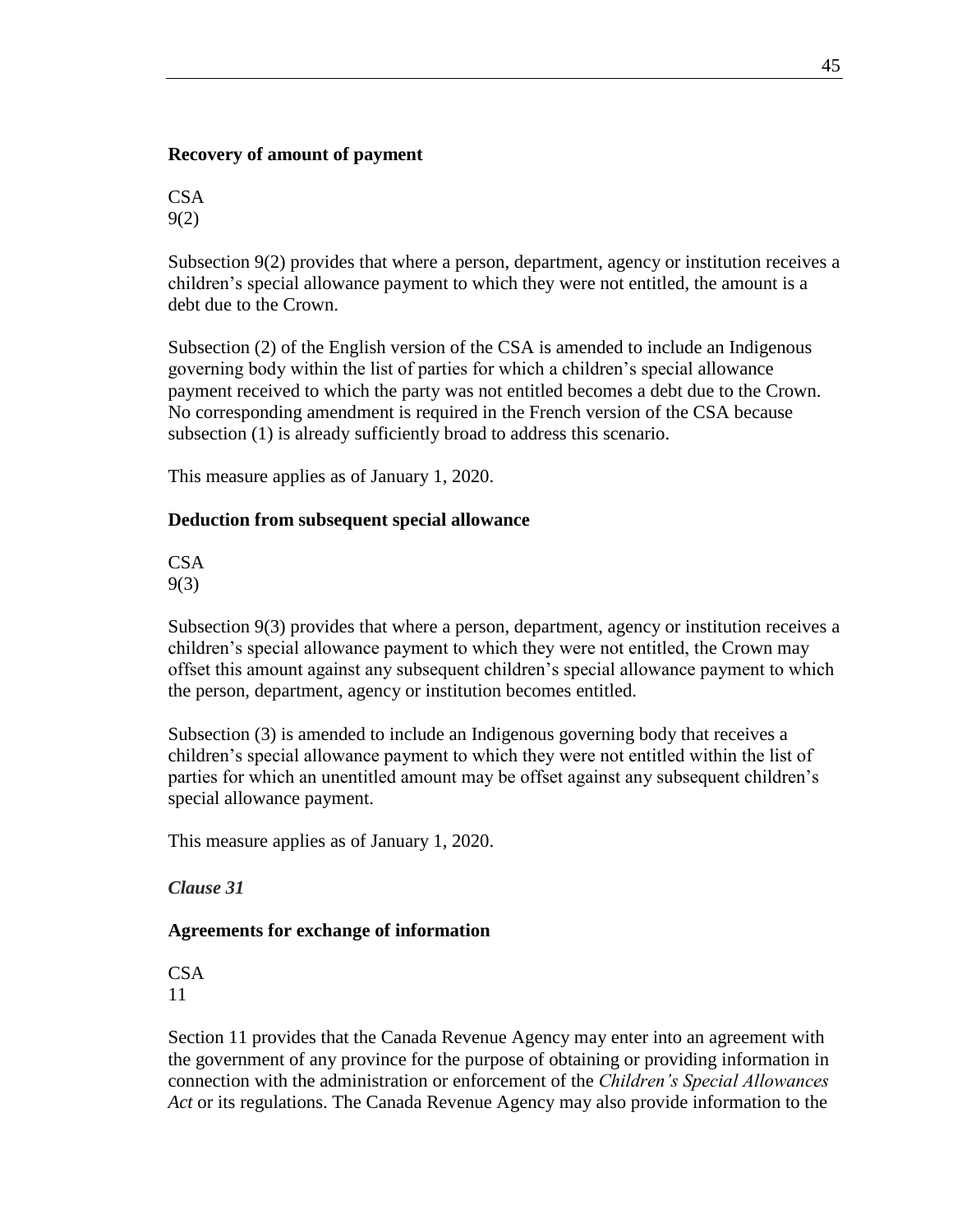government of a province for the purpose of the administration of a social program, income assistance program or health insurance program in the province.

Section 11 is amended to provide that the Canada Revenue Agency may also enter into an information sharing agreement with, and provide information to, an Indigenous governing body for similar purposes.

This measure applies as of January 1, 2020.

*Clause 32*

### **Regulations**

CSA 13(a)

Paragraph 13(a) provides that the Governor in Council may make regulations providing for the suspension of payment of a special allowance during any investigation respecting the eligibility of a department, agency or institution to receive the special allowance.

Paragraph (a) of the English version of the CSA is amended to extend this regulatory authority to the Governor in Council during any investigation respecting the eligibility of an Indigenous governing body to receive the special allowance. No corresponding amendment is required in the French version of the CSA because paragraph (a) is already sufficiently broad to address this scenario.

This measure applies as of January 1, 2020.

**CSA** 13(c)

Paragraph 13(c) provides that the Governor in Council may make regulations providing for the circumstances in which a child shall be considered to be maintained by a department, agency or institution.

Paragraph (c) is amended to extend this regulatory authority to the Governor in Council providing for the circumstances in which a child shall be considered to be maintained by an Indigenous governing body.

This measure applies as of January 1, 2020.

# **Amendments to the** *Excise Act, 2001* **("EA, 2001")**

*Clause 33*

# **Disclosure of personal information**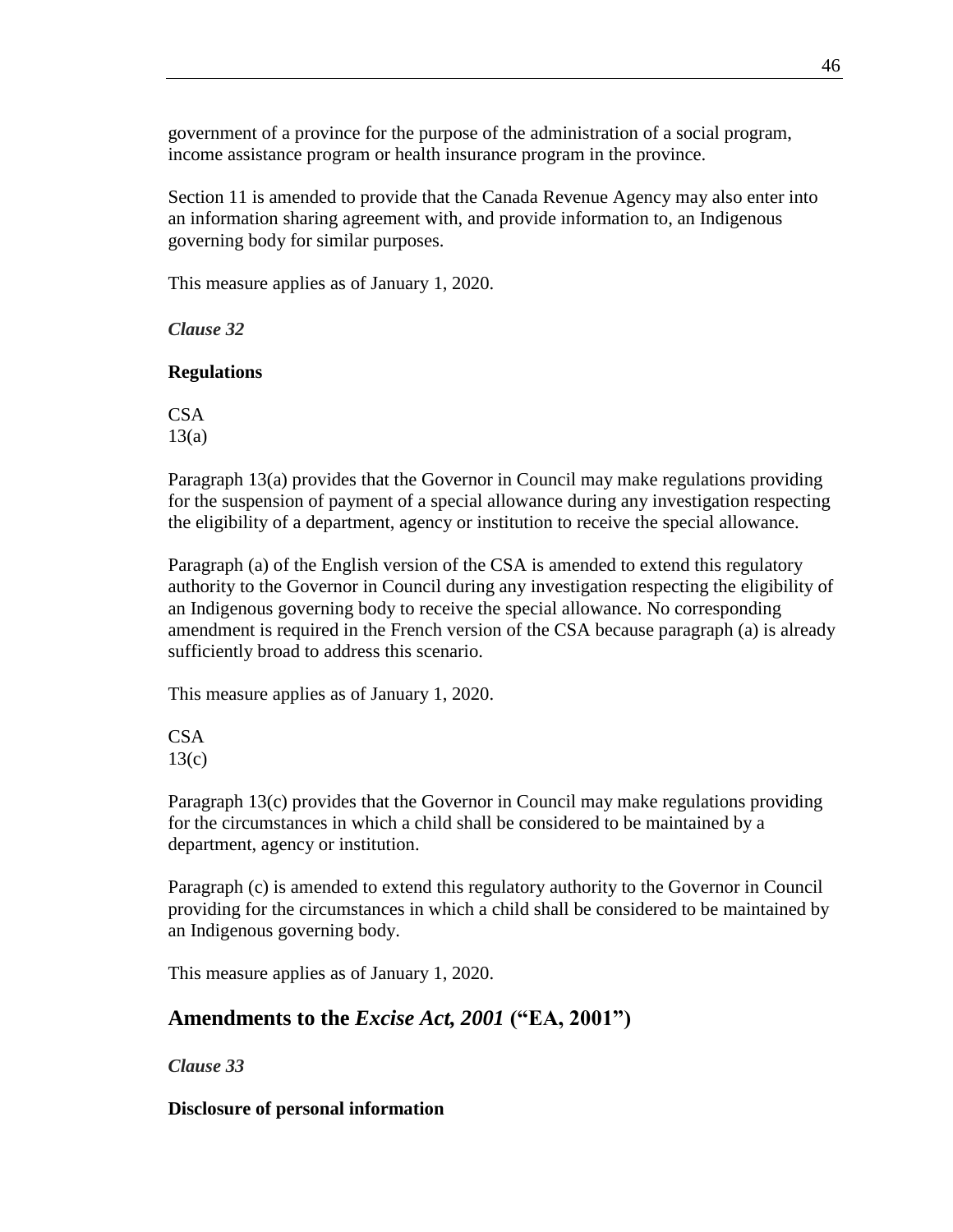*EA, 2001* 211(6)

Subsection 211(6) of the *Excise Act, 2001* authorizes the communication of confidential information obtained under the *Excise Act, 2001* to specified persons for specific purposes. New subparagraph  $211(6)(e)(xi)$  is added so that confidential information may be provided to an official of the CRA solely for the purpose of enabling the official to collect amounts owing to Her Majesty in right of Canada under the Canada Emergency Business Account (CEBA) program established by Export Development Canada. This amendment will enable the CRA to provide collections services in respect of CEBA amounts owing, consistent with the CRA's involvement in collecting certain other amounts owing to Her Majesty in right of Canada under subparagraph  $211(6)(e)(ix)$ . This amendment is similar to consequential amendments being made to Part XV of the ITA (in relation to income tax) and Part IX of the *Excise Tax Act* (in relation to the Goods and Services Tax/Harmonized Sales Tax).

This amendment comes into force on royal assent.

### **Amendments to the** *Income Tax Regulations* **("Regulations" or "ITR")**

*Clause 34*

#### **Capital cost allowance**

ITR 1100

Capital cost allowance (CCA) is a deduction for income tax purposes that recognizes the depreciation of capital property. The CCA rate for an asset determines the portion of the cost of the asset that can be deducted each year (generally on a declining-balance basis). CCA rates are generally intended to reflect the useful life of capital property. The deduction for CCA is based on the principle that depreciable capital assets are not consumed in the period in which they are acquired, but instead contribute to earnings and depreciate in value over several years. Therefore, the cost of depreciable assets should be allocated over the entire period that the asset contributes to earnings—that is, the asset's useful life.

The government reviews the appropriateness of CCA rates on an ongoing basis to ensure that they reflect the useful life of assets. This helps to ensure that the tax system accurately allocates the cost of depreciable property over the period the property is used to earn income. Accelerated CCA is provided as an explicit exception to the general practice of setting CCA rates based on the useful life of assets. Accelerated CCA provides a financial benefit by deferring taxation.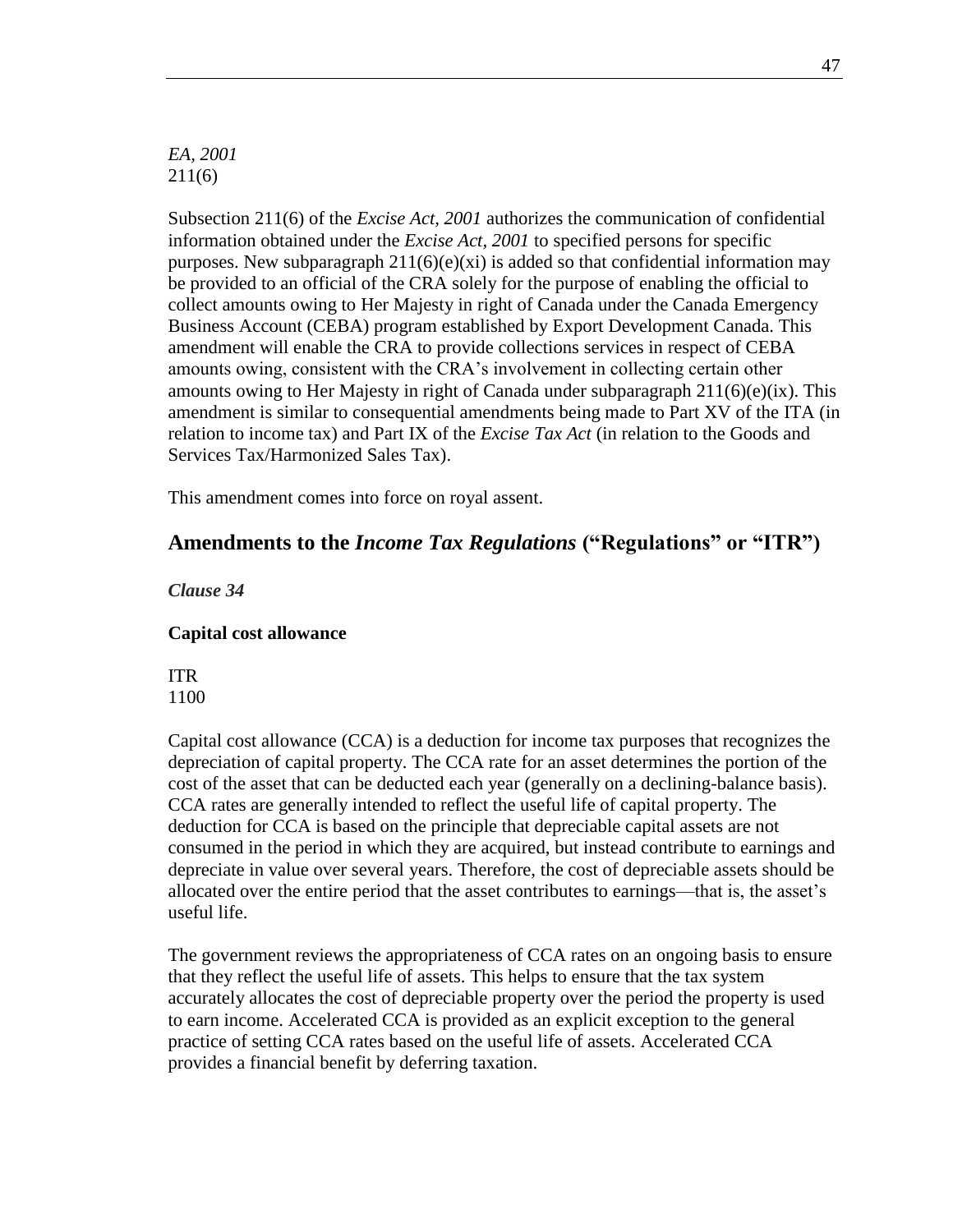Section 1100 provides rules relating to the deduction of CCA. Section 1100 is amended to introduce a new temporary accelerated CCA incentive announced in Budget 2021, the immediate expensing incentive. The objective of the immediate expensing incentive is to provide a temporary accelerated deduction to encourage investments by small and medium-sized Canadian businesses and thereby accelerate the economic recovery while supporting productivity growth in the longer term.

The immediate expensing incentive is available for "designated immediate expensing property" acquired by an "eligible person or partnership" on or after one of two dates in 2021 (depending on the nature of the eligible person or partnership) and that becomes available for use before January 1, 2024 (or January 1, 2025 in the case of individuals and Canadian partnerships all the members of which are individuals), up to a maximum amount of \$1.5 million per taxation year. If the eligible person or partnership is a Canadian-controlled private corporation, property can qualify as designated immediate expensing property if, among other conditions, it is acquired after April 18, 2021. If the eligible person or partnership is an individual or a Canadian partnership, the property must be acquired after December 31, 2021 to qualify (see commentary on the definition of "immediate expensing property" in subsection 1104(3.1)).

The immediate expensing incentive is available only for the year in which the property becomes available for use. The \$1.5 million limit is shared among associated members of a group of eligible persons or partnerships. The limit is prorated for taxation years that are shorter than 365 days. The half-year rule is suspended for property for which the measure is applied. For those eligible persons or partnerships with less than \$1.5 million of eligible capital costs, no carry-forward of excess capacity is allowed.

#### **Immediate expensing**

# ITR

1100(0.1)

New subsection 1100(0.1) is introduced to provide an additional first-year CCA deduction on "designated immediate expensing property" (DIEP) of an "eligible person or partnership" (EPOP). The subsection numbering reflects the ordering of the application of this measure, which applies before regular CCA, as explained below. New subsection  $1100(0.1)$ , together with definitions provided in new subsection  $1104(3.1)$ , are the main provisions that implement the temporary enhanced CCA rules announced as part of Budget 2021, the immediate expensing incentive.

The immediate expensing incentive is available for DIEP acquired by an EPOP on or after one of two dates in 2021 (depending on the nature of the EPOP) and that becomes available for use before January 1, 2024 (or January 1, 2025 in the case of individuals and Canadian partnerships all the members of which are individuals). If the EPOP is a Canadian-controlled private corporation, property can qualify as DIEP if, among other conditions, it is acquired after April 18, 2021. If the EPOP is an individual or a Canadian partnership, the property must be acquired after December 31, 2021 to qualify (see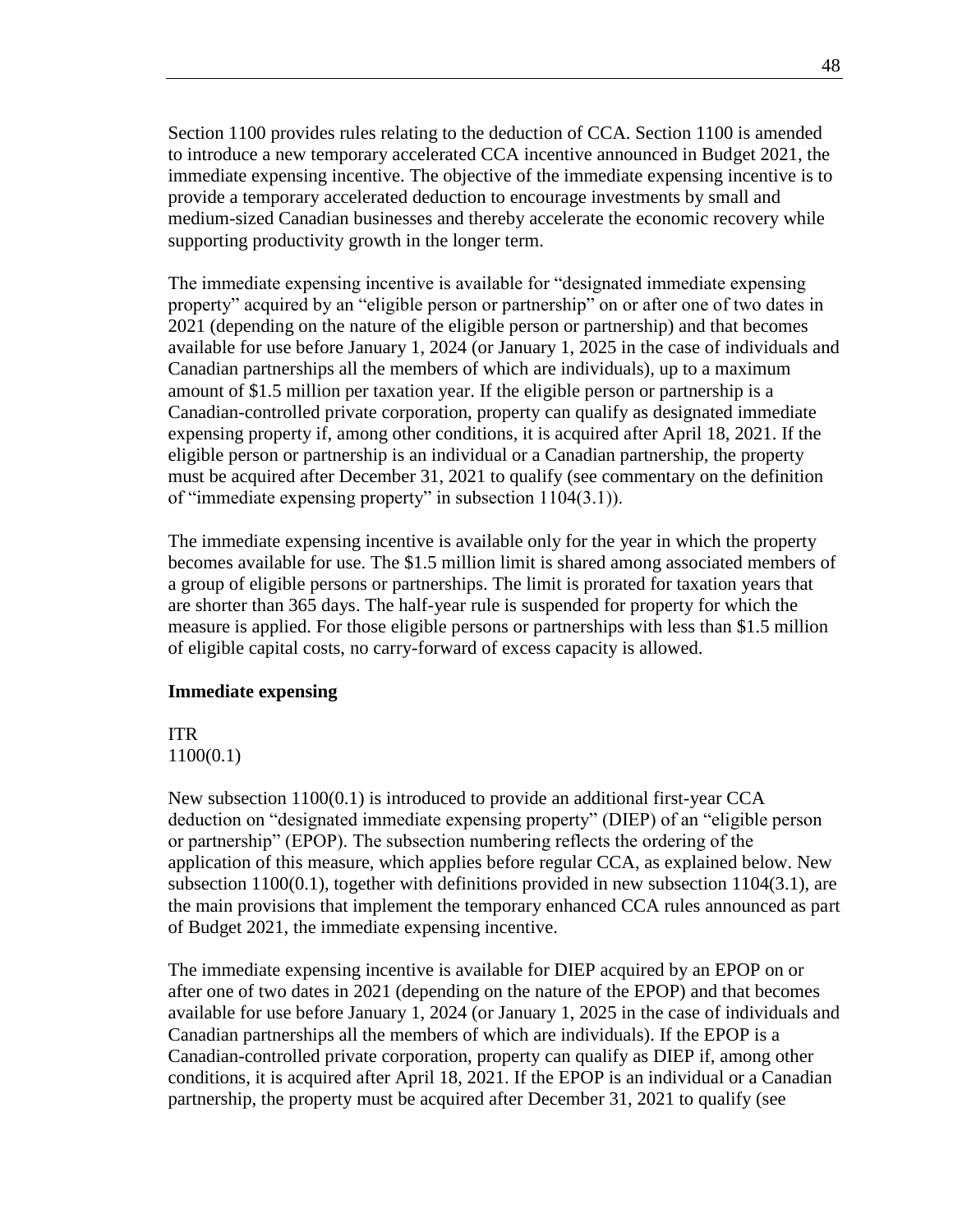commentary on the definition of "immediate expensing property" in subsection 1104(3.1)).

DIEP generally consists of depreciable property other than property included in CCA classes 1 to 6, 14.1, 17, 47, 49 and 51 (additional conditions and restrictions apply, for example regarding non-arm's length transfers and used property).

The immediate expensing incentive is only available for the year in which the property becomes available for use (see commentary on the definition of "designated immediate expensing property" in subsection 1104(3.1)) and is limited to the lesser of:

- the undepreciated capital cost (UCC) of the DIEP to the EPOP (before making any CCA deductions for the year);
- $\bullet$  the EPOP's "immediate expensing limit" (IEL) for the year (generally \$1.5 million, subject to requirements to allocate among group members); and
- if the EPOP is not a CCPC, the income (computed before making any CCA deductions for the year), if any, earned from the business or property (the source) in which the relevant DIEP is used.

In other words, the immediate expensing incentive allows an EPOP to deduct, in computing income for a taxation year, up to 100% of the UCC of DIEP for the year, not exceeding the lesser of their IEL for the year and, where the EPOP is not a CCPC, their income for the year from the source in which the property is used (calculated before deducting CCA). As a result, the new immediate expensing incentive cannot be used to create or to increase a loss of an individual or a partnership.

New subsections 1104(3.1) to (3.6) contain various rules that are relevant in computing an EPOP's IEL for a particular taxation year.

EPOPs with a capital cost of "immediate expensing property" in a taxation year that exceeds \$1.5 million and immediate expensing property ordinarily included in more than one CCA class can decide to which CCA class the immediate expensing incentive is attributed. Any remaining UCC may be subject to additional capital cost allowance deductions under the existing CCA rules. The availability of other enhanced deductions under existing rules – such as the full expensing for manufacturing and processing machinery and equipment and for clean energy equipment, introduced in the 2018 Fall Economic Statement – does not reduce the maximum amount available under this new measure. In other words, an EPOP (or group) may generally expense up to \$1.5 million in addition to all other CCA claims under existing provisions of the Act and Regulations, provided the total CCA deduction does not exceed the capital cost of the property.

The immediate expensing incentive under this new rule does not change the total amount that can be deducted over the life of a property. Since any deduction taken under the new immediate expensing incentive with respect to property of a prescribed class reduces the UCC of the class for all other purposes, the larger deduction taken in the first year in respect of a property would eventually be offset by smaller deductions, if any, in respect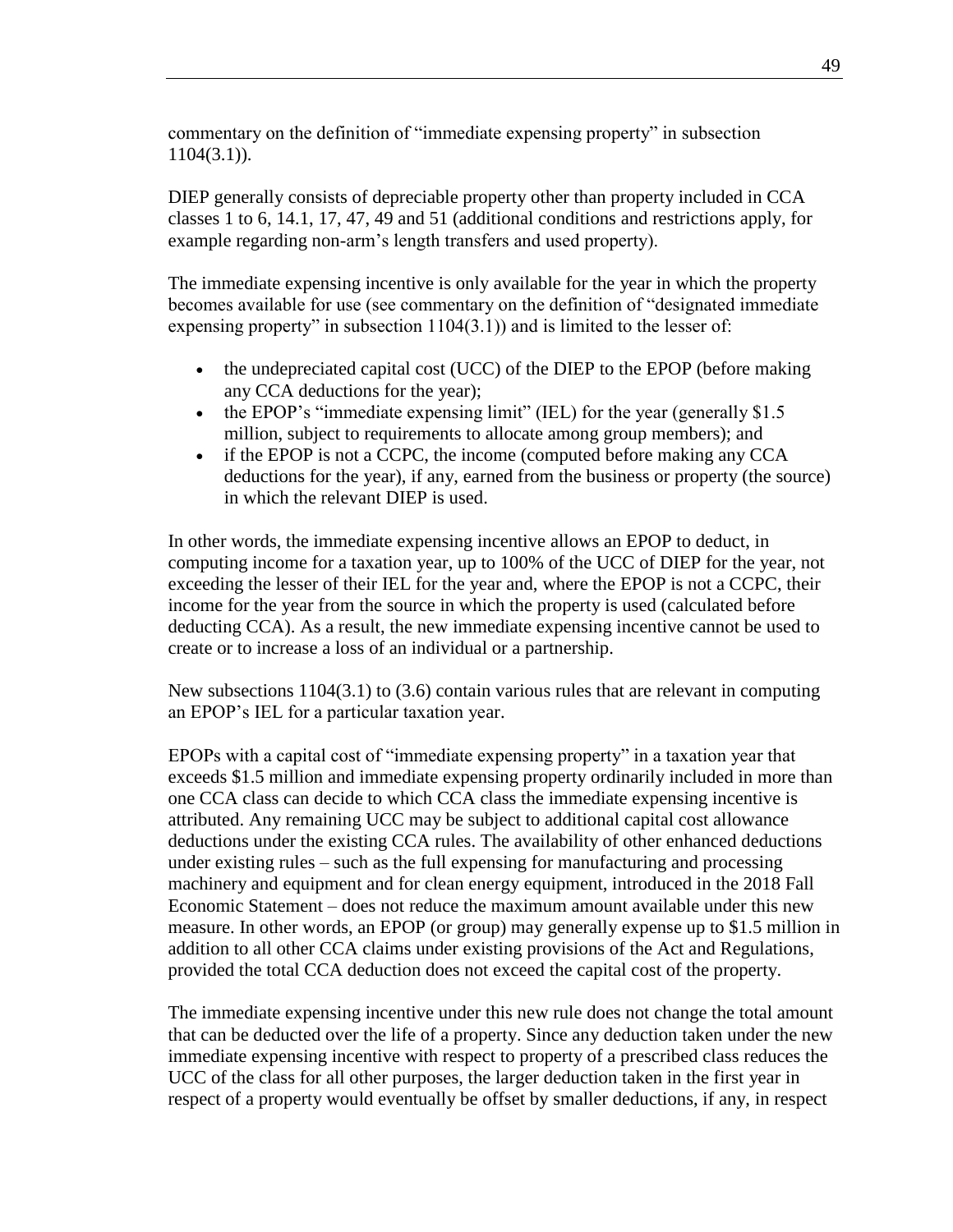of the property in future years. This also ensures that the total CCA deductions taken in relation to property of a class do not exceed their capital cost and that recapture applies appropriately to the extent that property is sold.

### *Example of immediate expensing incentive*

*An EPOP (CCPC) invests \$3,000,000 in equal amounts to acquire three properties, one falling under CCA Class 7 (15%), one under CCA Class 10 (30%) and the other under CCA Class 50 (55%). All properties become available for use in the year in which they are acquired. The CCPC is not associated with any other EPOP such that its immediate expensing limit is \$1.5M for the year (it is assumed that the income derived from the source in which the properties are used exceeds \$1.5M for the year and that the CCPC holds no other Class 7, 10 or 50 properties).*

*Although the CCPC could designate any of the three properties as DIEP, it is expected that it would generally designate, for purposes of the immediate expensing incentive, property that falls under CCA classes that would otherwise offer the lowest CCA deduction.*

*Under this scenario, the CCPC would be allowed a total first-year deduction of up to \$2,550,000 versus \$1, 500,000 under the existing rules, as illustrated in the table below. This would represent an additional deduction of \$1,050,000 in the year due to the immediate expensing incentive.*

| CCA<br><b>Class</b><br>( <i>rate</i> ) | Cost of<br><b>Acquisitions</b> | <i>Immediate</i><br><i>Expensing</i> | 1st year<br><b>Allowance on</b><br><b>Remainder of</b><br>$Class^*$ | <b>Total 1st Year</b><br><b>Allowance</b> | <b>Current 1st</b><br>Year<br>Allowance <sup>*</sup> |
|----------------------------------------|--------------------------------|--------------------------------------|---------------------------------------------------------------------|-------------------------------------------|------------------------------------------------------|
| Class 7<br>(15%)                       | \$1,000,000                    | \$1,000,000                          | \$0                                                                 | \$1,000,000                               | \$225,000                                            |
| Class $10$<br>(30%)                    | \$1,000,000                    | \$500,000                            | \$225,000                                                           | \$725,000                                 | \$450,000                                            |
| Class $50$<br>(55%)                    | \$1,000,000                    | \$0                                  | \$825,000                                                           | \$825,000                                 | \$825,000                                            |
| Total                                  | \$3,000,000                    | \$1,500,000                          | \$1,050,000                                                         | \$2,550,000                               | \$1,500,000                                          |

*\* Assuming eligible for the triple first-year allowance under the Accelerated Investment Incentive.*

*As illustrated in the table above, the amount of the deduction made pursuant to the*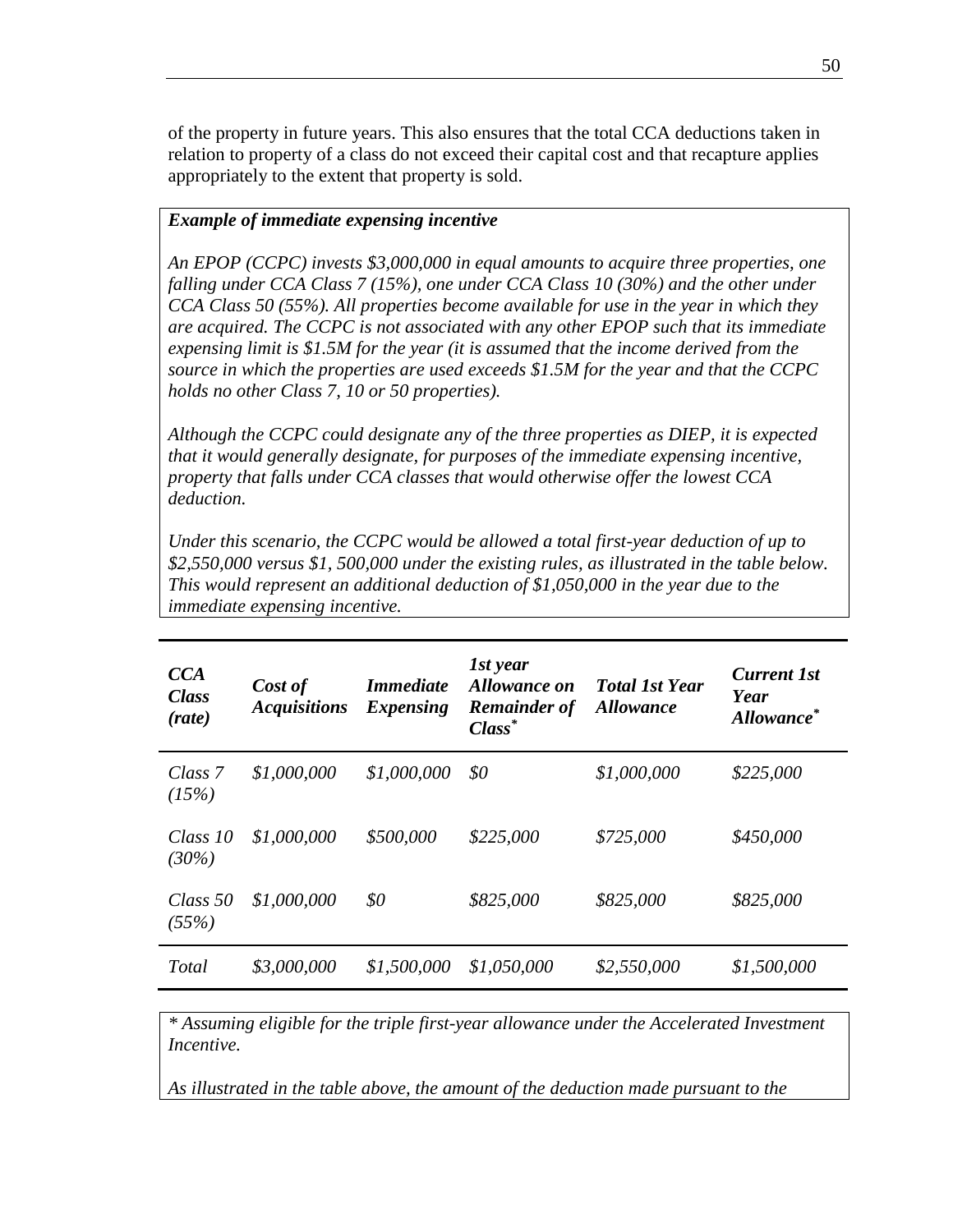*immediate expensing incentive immediately affects the UCC of property of the Class in relation to which the deduction is made for all other purposes. In this example:*

- *the UCC of Class 7 property is reduced by \$1,000,000 (to nil) such that no additional CCA deduction is available on the Class and any future sale of Class 7 property by the CCPC is likely to give rise to recapture;*
- *the UCC of Class 10 property is reduced by \$500,000 (to \$500,000). The reduced UCC (of \$500,000) then becomes the basis on which all other CCA claims are calculated; and*
- *the UCC of Class 50 property is unaffected (it was not designated as DIEP by the CCPC, but even if it had erroneously been designated by the CCPC, no deduction has been made under the present subsection in relation to Class 50 property such that its UCC would remain unaffected).*

Note that the Act and the Regulations include a series of rules designed to protect the integrity of the CCA regime and the tax system more broadly. These include rules related to limited partners, specified leasing properties, leasing properties, specified energy properties and rental properties. In certain circumstances, these rules can restrict a CCA deduction, or a loss in respect of such a deduction, that would otherwise be available. These integrity rules will also apply to immediate expensing claims.

### **Undepreciated capital cost - immediate expensing**

ITR 1100(0.2)

New subsection  $1100(0.2)$  is introduced, for greater certainty, to clarify that the amount of any deduction made by an "eligible person or partnership" under subsection (0.1) in respect of a "designated immediate expensing property" of a prescribed class shall be deducted from the "undepreciated capital cost" of the particular class to which the property belongs for purposes of the Act and Regulations.

### **Expenditures excluded from paragraph (0.1)(b)**

ITR 1100(0.3)

New subsection 1100(0.3) excludes certain property from access to the immediate expensing incentive unless the conditions in new paragraphs  $1100(0.3)(a)$  to (c) are satisfied. If those conditions are not met, then new subsection 1100(0.3) reclassifies expenditures incurred before April 19, 2021 (if the eligible person or partnership is a Canadian-controlled private corporation) or before 2022 (if the eligible person or partnership is an individual or Canadian partnership) that would otherwise be treated as being in respect of "immediate expensing property*"* solely as a result of the application of subparagraph (c)(i) of the definition. In general terms, that subparagraph allows certain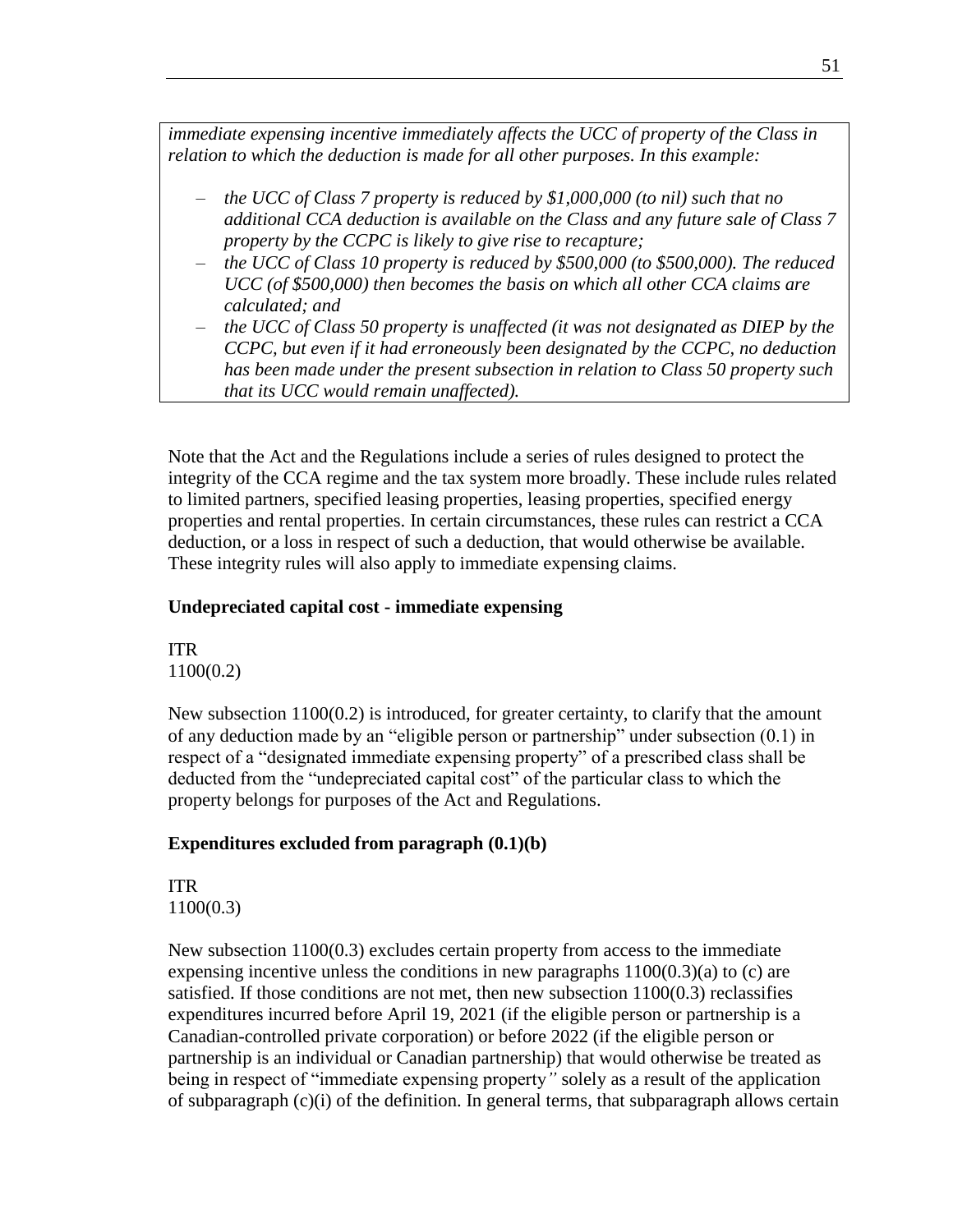unused property acquired from a non-arm's length person to qualify as "immediate expensing property".

New subsection 1100(0.3) ensures that any such transfers cannot give rise to an inappropriate amount of enhanced CCA and aligns the CCA treatment of expenditures made before the effective date of the immediate expensing incentive amendments to the rules that existed when the expenditures were incurred. It does so by removing expenditures incurred by Canadian-controlled private corporations before April 19, 2021 or by other (non-Canadian-controlled private corporations) eligible persons or partnerships before 2022, as the case may be, from the UCC of the property to the "eligible person or partnership" under paragraph  $1100(0.1)$ (b) (thus excluding such expenditures from the immediate expensing incentive).

The exception to this reclassification rule, for certain inventory purchases from arm's length persons or partnerships, applies where the conditions in new paragraphs 1100(0.3)(a) to (c) are met.

### **Specified leasing property – limitation**

ITR 1100(1.1)

Subsection  $1100(1.1)$  is part of a set of rules that apply to limit the amount of CCA that may be claimed by a taxpayer for a taxation year with respect to certain "specified leasing property"*.*

Subsection  $1100(1.1)$  is amended by adding a reference to new subsection  $(0.1)$  to ensure that the "specified leasing property" rules apply with respect to the new temporary accelerated CCA incentive announced in Budget 2021, the immediate expensing incentive.

### **Specified leasing property – new property**

ITR 1100(1.12)

Subsection 1100(1.12) is part of a set of rules that apply to limit the amount of CCA that may be claimed by a taxpayer for a taxation year with respect to certain "specified leasing property"*.*

Subsection  $1100(1.12)$  is amended by adding references to new subsection  $(0.1)$  to ensure that the "specified leasing property" rules apply with respect to the new temporary accelerated CCA incentive announced in Budget 2021, the immediate expensing incentive.

### **Rental properties**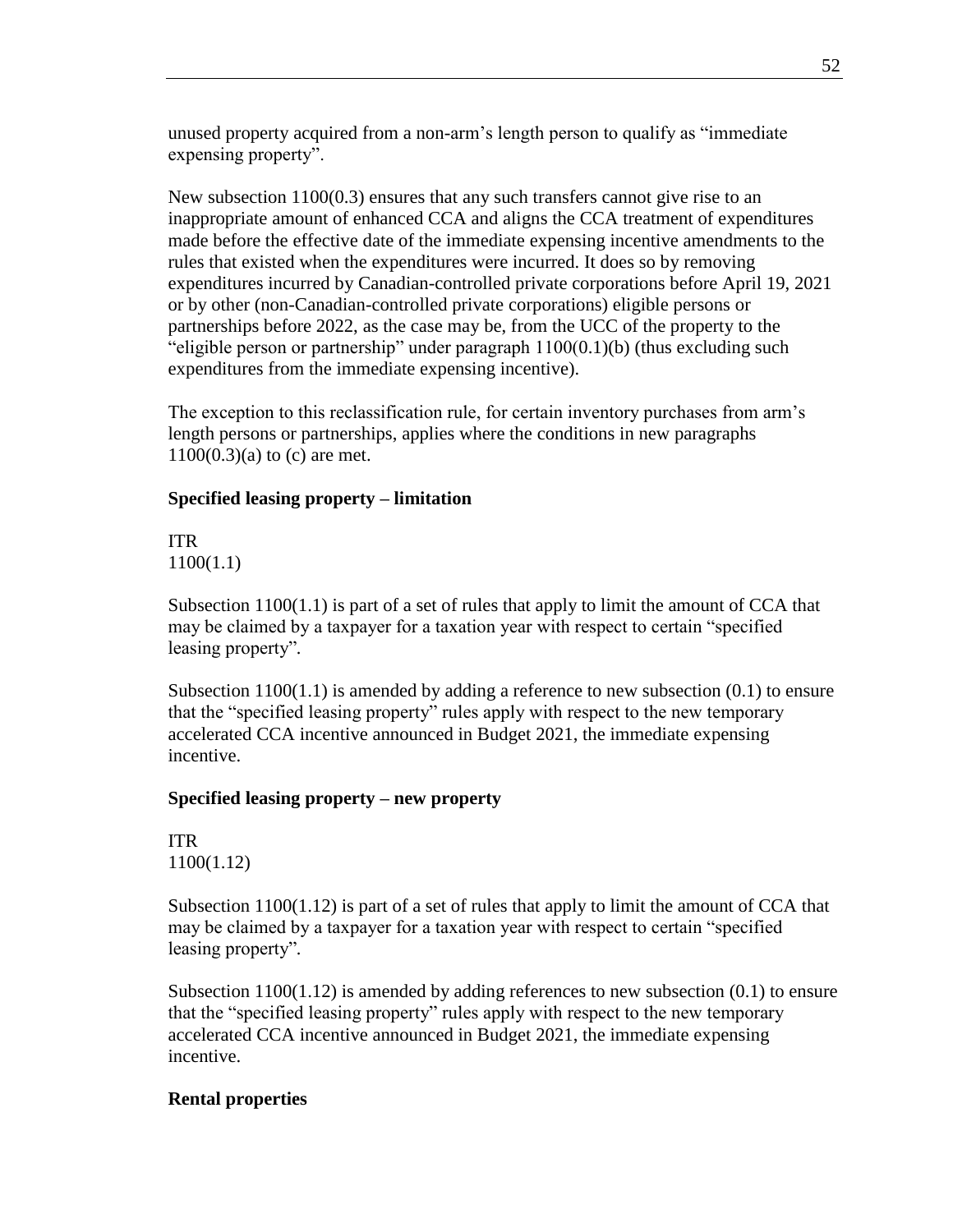ITR 1100(11)

Subsection 1100(11) limits the amount of CCA that a taxpayer may deduct because of subsection 1100(1). This limit is intended to prevent taxpayers from sheltering other sources of income with losses created by CCA related to a "rental property".

Subsection 1100(11) is amended by adding references to new subsection (0.1) to ensure that the "rental property" rules apply with respect to the new temporary accelerated CCA incentive announced in Budget 2021, the immediate expensing incentive.

#### **Leasing properties**

ITR 1100(15)

Subsection 1100(15) limits the amount of CCA that a taxpayer may deduct because of subsection 1100(1). This limit is intended to prevent taxpayers from sheltering other sources of income with losses created by CCA related to "leasing property".

Subsection 1100(15) is amended by adding references to new subsection (0.1) to ensure that the *leasing property* rules apply with respect to the new temporary accelerated CCA incentive announced in Budget 2021, the immediate expensing incentive.

#### **Computer tax shelter property**

ITR 1100(20.1)

Subsection 1100(20.1) precludes the deduction of capital cost allowance in respect of computer software tax shelter property to the extent the deductions otherwise would result in a loss.

Subsection 1100(20.1) is amended by adding a reference to new subsection (0.1) to ensure that the rule applies with respect to the new temporary accelerated CCA incentive announced in Budget 2021, the immediate expensing incentive.

#### **Film or videotape – deemed cost reduction**

ITR 1100(21.1)

Subsection  $1100(21.1)$  requires that the depreciable cost of a taxpayer's interest in certain motion picture film or video tape, or motion picture film or video tape that is a television commercial message, be reduced by the portion of any debt obligation of the taxpayer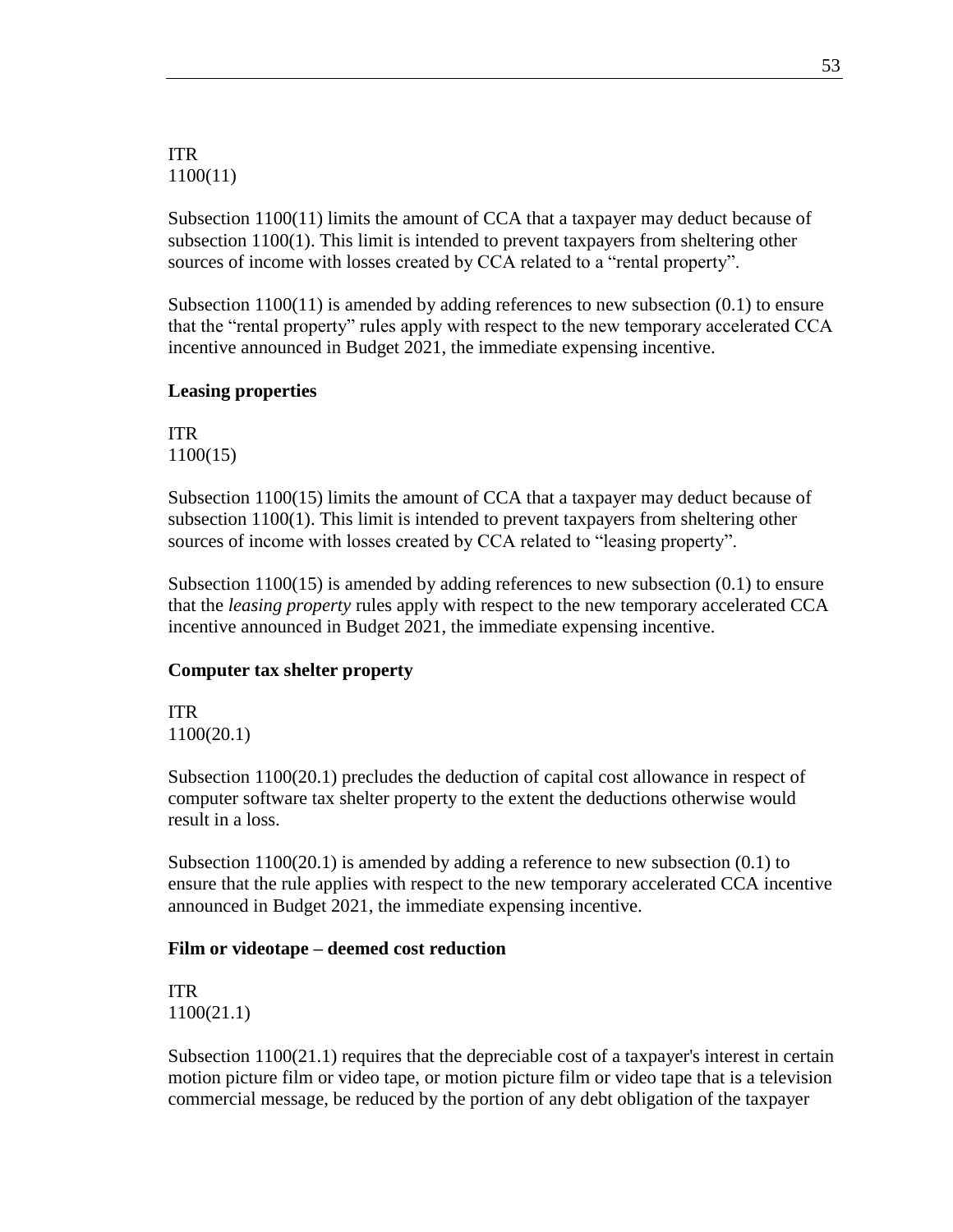outstanding at the end of a particular year that is convertible into an interest in the film or tape of the taxpayer.

Subsection  $1100(21.1)$  is amended by adding references to new subsection  $(0.1)$  to ensure that the rule applies with respect to the new temporary accelerated CCA incentive announced in Budget 2021, the immediate expensing incentive.

### **Specified energy property**

ITR 1100(24)

Subsection 1100(24) limits the amount of CCA that a taxpayer may deduct because of subsection 1100(1). This limit is intended to prevent taxpayers from sheltering other sources of income with losses created by CCA related to "specified energy property".

Subsection 1100(24) is amended by adding references to new subsection (0.1) to ensure that the specified energy property rules apply with respect to the new temporary accelerated CCA incentive announced in the Budget 2021, the immediate expensing incentive.

*Clause 35*

### **Anti-avoidance**

ITR 1102(20.1)

Subsection 1102(20.1) deems a taxpayer not to be dealing at arm's length with another person or partnership in certain circumstances and is intended to prevent taxpayers from contriving arm's length relationships in order to obtain the more favourable treatment that is available for "accelerated investment incentive property" per subsection 1104(4) in respect of arm's length transfers.

Subsection 1102(20.1) is amended by adding references to new subsections 1100(0.3) and 1104(3.1) to ensure that the anti-avoidance rule also applies with respect to the new temporary accelerated CCA incentive announced in Budget 2021, the immediate expensing incentive.

*Clause 36*

### **Interpretation**

ITR 1104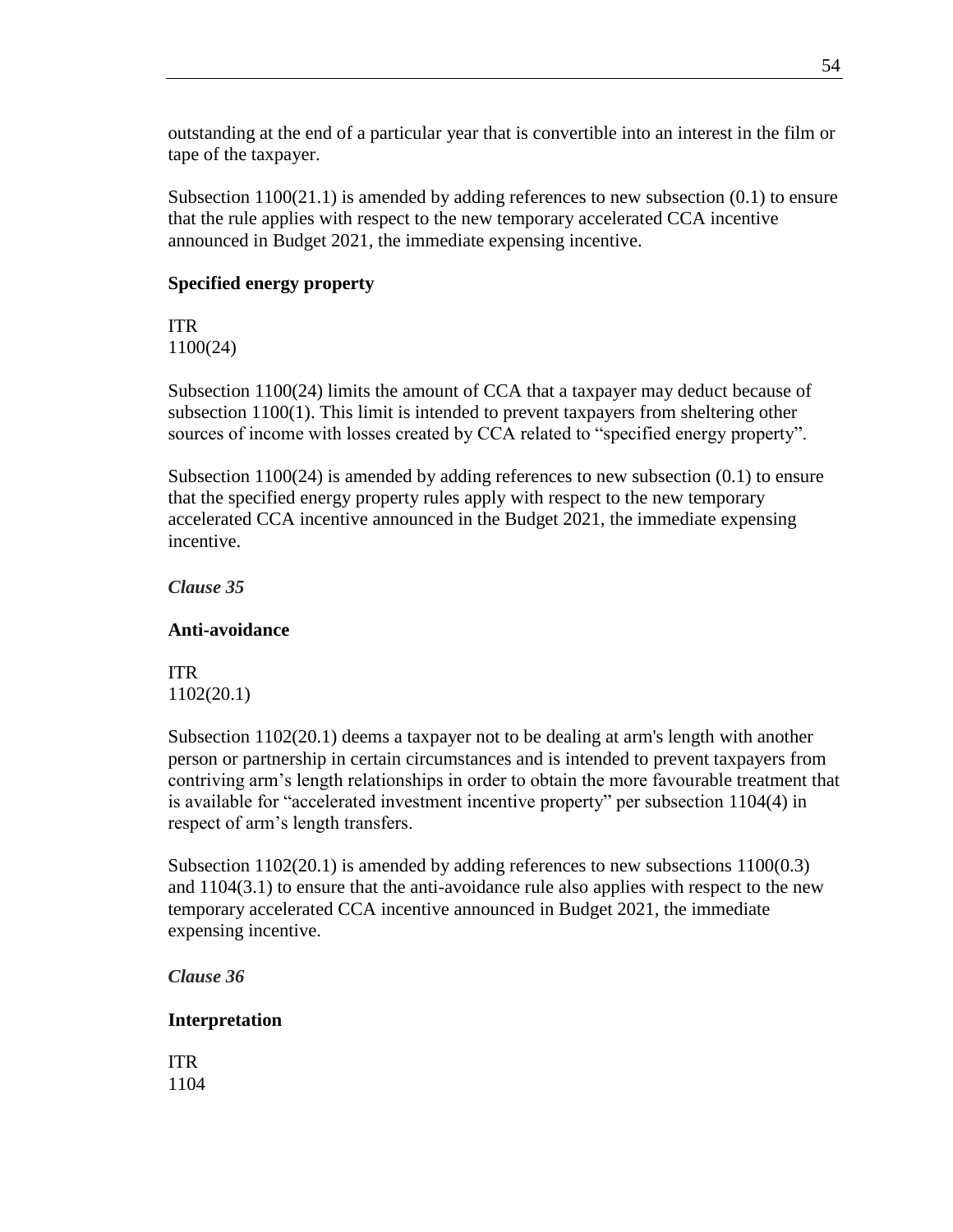Section 1104 sets out various definitions and interpretation rules that apply for the purpose of determining the CCA for a taxation year in respect of a depreciable property of a taxpayer.

Section 1104 is amended to introduce a number of rules and definitions that apply for the purposes of the new accelerated CCA incentive announced in Budget 2021, the immediate expensing incentive.

### **Definitions**

ITR 1104(3.1)

New subsection 1104(3.1) defines "designated immediate expensing property", "eligible person or partnership", "immediate expensing property", and "taxpayer" for the purposes of Part XI and Schedules II to VI of the Regulations. These definitions and new subsection 1100(0.1) are the main provisions that implement the temporary enhanced CCA rules announced as part of Budget 2021, the immediate expensing incentive.

### **"designated immediate expensing property"**

In order to be eligible to the immediate expensing incentive, property must qualify as "designated immediate expensing property" (DIEP). The definition contains three conditions.

First, a property must qualify as "immediate expensing property" of an "eligible person or partnership" (both also defined in new subsection 1104(3.1) and described below). Second, a property can only qualify as DIEP in the year in which it becomes available for use. This requirement is intended to ensure that a particular property cannot be eligible for the immediate expensing incentive in more than one taxation year. (Pursuant to paragraph 249(1)(a) of the Act, references to a "taxation year" include a fiscal period of a Canadian resident partnership).

Finally, the definition requires the property to be designated in prescribed form by the eligible person or partnership. The prescribed form must be filed with the Minister on or before the day that is 12 months after the person's filing-due date for the taxation year to which the designation relates or, in the case of a partnership, on or before the day that is 12 months after the day by which any member of the partnership is required to file an information return pursuant to section 229 of the Regulations for the fiscal period to which the designation relates.

The designation and filing requirements are intended to allow "eligible persons or partnerships" to elect for which "immediate expensing property" they wish to claim a deduction under subsection (0.1) in a particular year or period, and to facilitate reporting and administration of the immediate expensing incentive.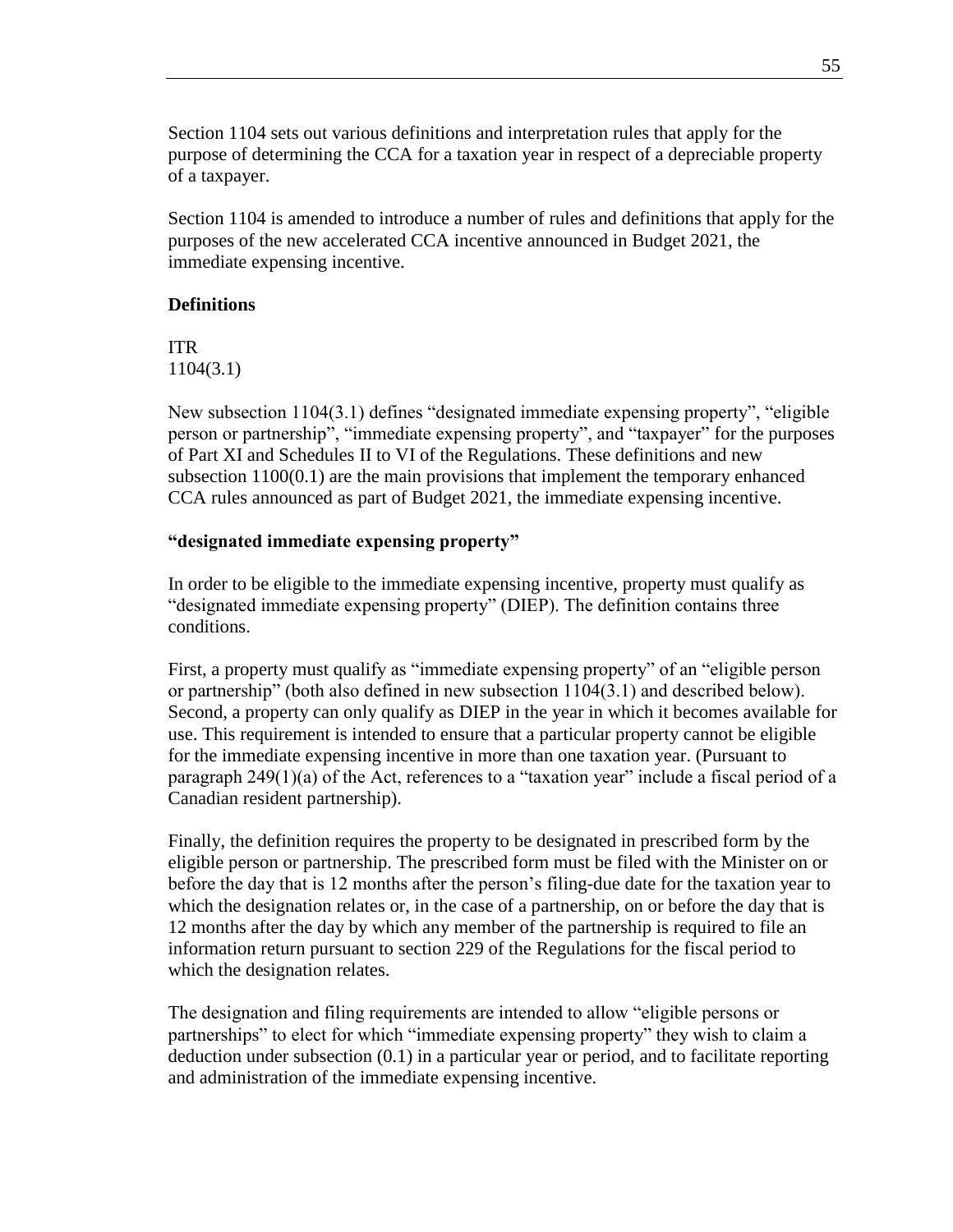### **"eligible person or partnership"**

The immediate expensing incentive is available with respect to certain property of an "eligible person or partnership" (EPOP). The definition is restrictive and only includes three specific types of persons or partnerships:

- (a) Canadian-controlled private corporations,
- (b) individuals (other than trusts) resident in Canada, or
- (c) Canadian partnerships all of the members of which were, throughout the period, Canadian-controlled private corporations, individuals (other than trusts) resident in Canada or a combination thereof.

Furthermore, in order to qualify as an EPOP and benefit from the immediate expensing incentive, a person or partnership must meet the qualifications and maintain their status throughout the relevant taxation year.

Multi-tiered partnerships, *i.e.* partnerships with other partnerships as members, are excluded from the definition.

### **"immediate expensing property"**

To qualify as "immediate expensing property" (IEP) (which excludes property included in class 1 to 6, 14.1, 17, 47, 49 and 51, which are generally long-lived asset classes), a property must be acquired by an "eligible person or partnership" after one of two dates (depending on the nature of the EPOP). If the EPOP is a Canadian-controlled private corporation, the property must be acquired after April 18, 2021. If the EPOP is an individual or a Canadian partnership, the property must be acquired after December 31, 2021. The property must also become available for use before 2024 (if the EPOP is a Canadian-controlled private corporation or a partnership with members who are not individuals) or 2025 (if the EPOP is an individual or a partnership all the members of which are individuals throughout the tax year) and satisfy one of the two conditions set out in paragraph (c) of the definition.

Subparagraph  $(c)(i)$ , in general terms, describes new property and allows property to be IEP if it has never been used and no person or partnership has ever claimed CCA (or a terminal loss) in respect of the property. This rule makes no distinction between the arm's length or non-arm's length status of the vendor of the property. However, if the property is IEP solely because of this subparagraph (*i.e*., it does not also qualify under subparagraph  $(c)(ii)$ , certain amounts in respect of the property could be disqualified from the enhanced CCA rules as a result of the application of new subsection 1100(0.3).

Subparagraph (c)(ii), in general terms, describes certain used property and allows property to be IEP if the property was not subject to a "rollover" and it was not previously owned or acquired by the "eligible person or partnership" or a non-arm's length person or partnership.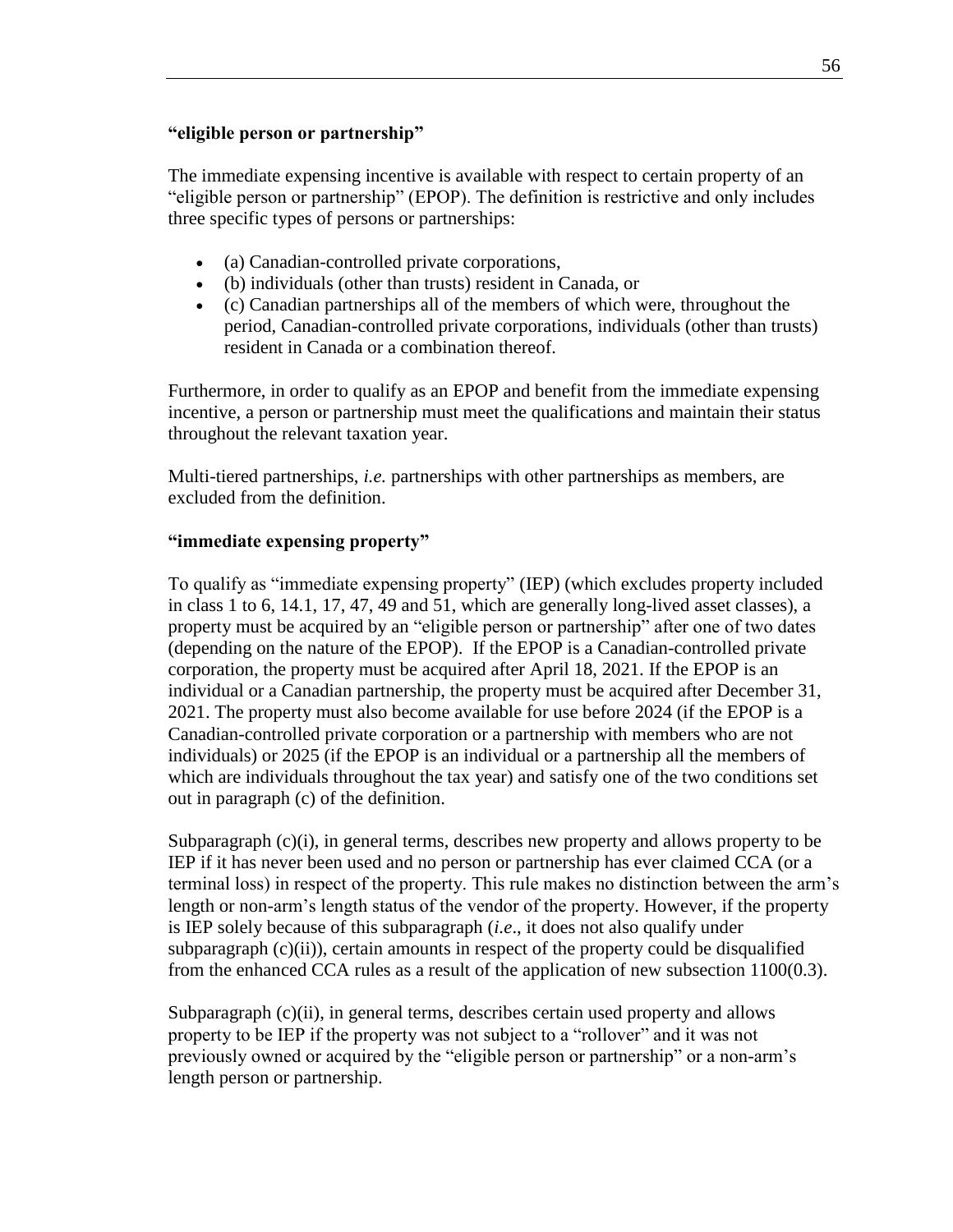In general terms, the exclusion for property acquired on a rollover applies to property acquired in circumstances where the "eligible person or partnership" was deemed to have claimed CCA when computing income for previous taxation years (*e.g*., where the property is acquired in a transaction to which section 85 of the Act applies). It also includes property acquired in circumstances where the undepreciated capital cost of depreciable property of the "eligible person or partnership" was reduced by an amount determined by reference to the amount by which the capital cost of the property to the "eligible person or partnership" exceeds its cost amount (e.g., where the property is acquired in a transaction to which section 87 applies).

In respect of the arm's length condition, the "or acquired" criterion is intended to be relevant in circumstances where there is an acquisition of property in circumstances where the property is not yet owned, such as in paragraph  $16.1(1)(b)$  of the Act.

#### **"taxpayer"**

New subsection 1104(3.1) defines "taxpayer" for purposes of Part XI and Schedules II to VI of the Regulations as including, unless the context requires otherwise, eligible persons or partnerships. This clarification is included, for greater certainty, to ensure that both existing and new rules contained in Part XI and Schedules II to VI apply appropriately to an *eligible person or partnership* that is a partnership.

#### **Immediate expensing limit**

ITR 1104(3.2)

An eligible person or partnership's (EPOP) "immediate expensing limit" (IEL) for a taxation year or fiscal period is, under subsection 1100(0.1), one of the limits of the deduction available under the new temporary enhanced CCA rules announced as part of Budget 2021 (the immediate expensing incentive).

New subsection 1104(3.2) defines an EPOP's IEL for a taxation year or fiscal period to be \$1,500,000 unless the EPOP is associated with another EPOP under the Act. Where this is the case, the EPOP's IEL is nil except as otherwise provided in this section. Subsections (3.3) to (3.6) provide rules to address the allocation of the \$1.5 million limit among associated EPOPs. In general terms, these new provisions operate similarly to the rules in section 125 of the Act that provide for the allocation of the business limit for the purposes of the small business deduction.

### **Associated corporations**

ITR 1104(3.3)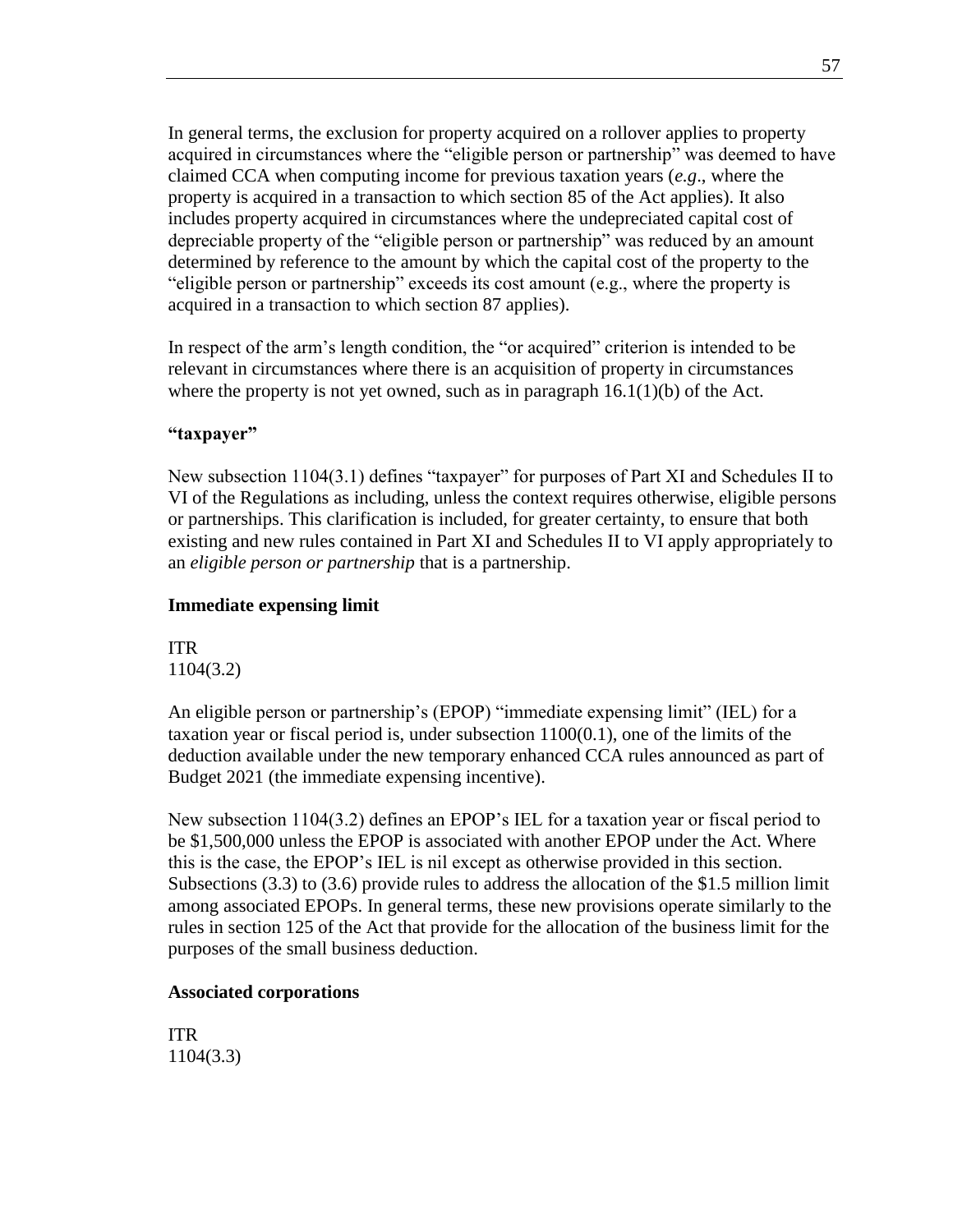New subsection 1104(3.3) requires that associated "eligible persons or partnerships" (EPOPs) file with the Minister of National Revenue an election, in prescribed form, in which the group apportions to one or more of its members the maximum "immediate expensing limit" for the year (\$1,500,000). Under this new provision, associated EPOPs will determine their immediate expensing limits for a year in a two-stage process. First, the associated EPOPs will assign to one or more members of the associated group a percentage such that the total of the percentages assigned does not exceed 100%. If the total does exceed 100%, then the associated group has an immediate expensing limit of nil. The EPOPs must file an agreement in prescribed form in order for the agreed upon percentage allocation to have effect. Second, each associated EPOP to which a percentage has been assigned will multiply that percentage by \$1,500,000.

### **Failure to file agreement**

ITR 1104(3.4)

New subsection 1104(3.4) allows the Minister of National Revenue to allocate the "immediate expensing limit" of \$1,500,000 among a group of associated "eligible persons or partnerships" if the group fails to file an agreement allocating the immediate expensing limit among its members within 30 days after the Minister requests such information in writing.

### **Special rules for immediate expensing limit**

ITR 1104(3.5)

New subsection 1104(3.5) introduces two additional rules regarding the calculation of the "immediate expensing limit" of an "eligible person or partnership" (EPOP) for a taxation year.

First, paragraph 1104(3.5)(a) determines the "immediate expensing limit" of an EPOP (the "first person") that has two or more taxation years (under subsection (3.6)) ending in a calendar year in which it is associated with another EPOP that has a taxation year (under subsection (3.6)) ending in that calendar year. This rule provides that, subject to the pro-rating rule for short taxation years in paragraph (b), the "immediate expensing limit" for the first person for a particular taxation year ending in the calendar year, after the first taxation year ending in that calendar year, is deemed to be the lesser of

- the amount allocated to that person for its first such taxation year under subsection 1104(3.3) or (3.4), and
- the amount allocated to the person for that particular taxation year under subsection 1104(3.3) or (3.4).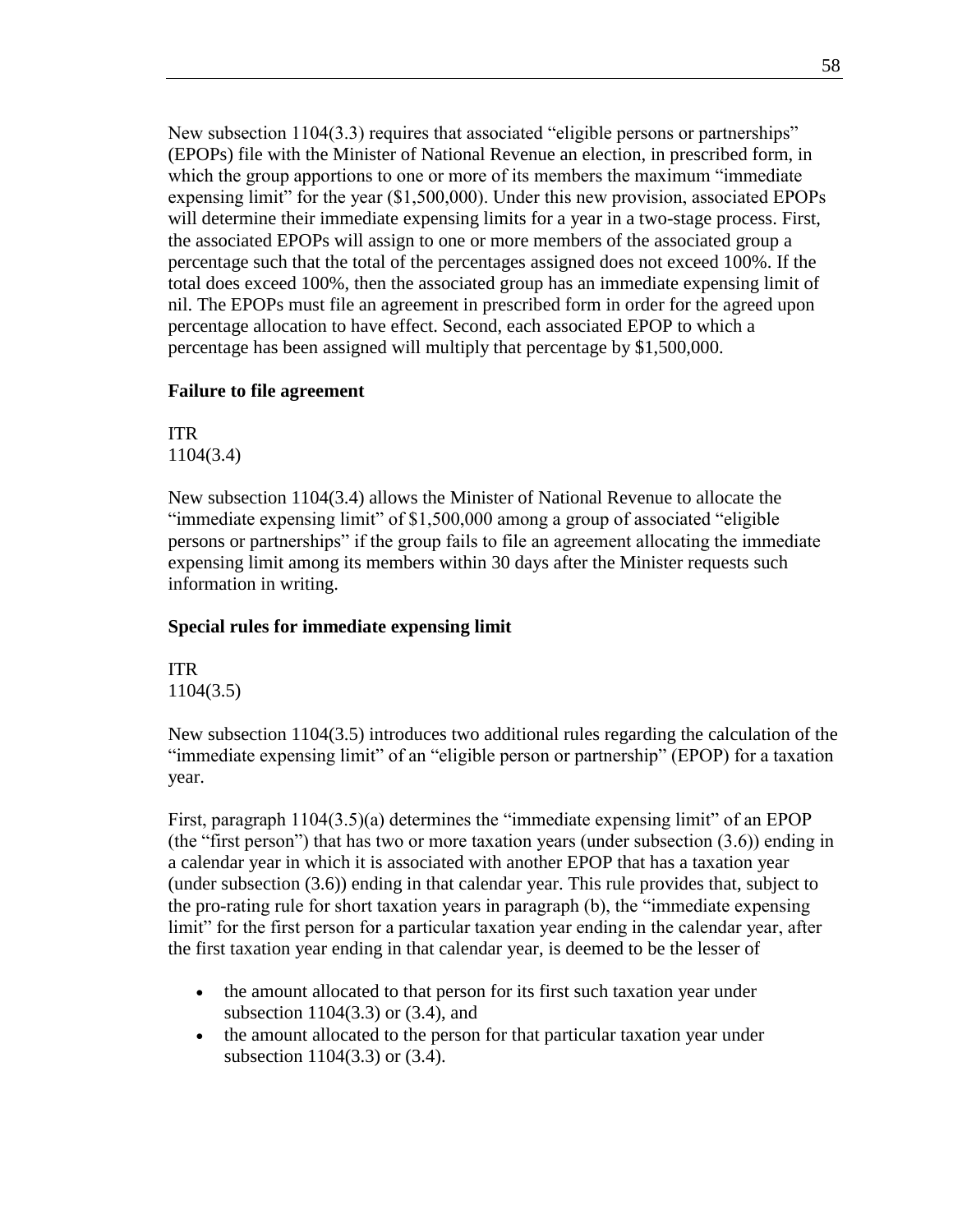This rule ensures that the total of the amounts determined as the "immediate expensing limit" for the year for a group of EPOPs that are associated with each other in any second or subsequent taxation years ending in a calendar year does not exceed \$1,500,000 for such years.

Second, a new rule concerning the calculation of an EPOP's "immediate expensing limit" for a short taxation year is introduced in paragraph (b). This provision applies to all EPOPs, whether or not associated, and requires a proration of the limit for any taxation year of less than 51 weeks in duration. It provides that an EPOP's "immediate expensing limit" for such a taxation year is its limit otherwise determined multiplied by the number of days in the taxation year and divided by 365.

#### **Associated - interpretation**

ITR 1104(3.6)

New subsection 1104(3.6) contains interpretive rules that apply in determining whether two or more eligible persons or partnerships are associated with each other for purposes of the "immediate expensing limit".

The rules are generally intended to extend the concept of "association" to individuals and partnerships that qualify as EPOPs for purposes of the new enhanced CCA measure announced in Budget 2021, the immediate expensing incentive. Determining whether two EPOPs are associated is necessary to establish their "immediate expensing limit" for a taxation year and thus, to determine the amount of deduction they are entitled to claim under new subsection 1100(0.1). As described below, the new rules take the approach of deeming individuals and partnerships to be corporations. Note that this deeming applies only for the purposes of the association concept for determining the allocation of the "immediate expensing limit" among a group.

Paragraph (a) provides that, for the purposes described above, a partnership is deemed to be a corporation (the "deemed corporation") with a capital stock of a single class of shares and with a total of 100 issued and outstanding shares. Each member of the partnership is deemed to be a shareholder of the deemed corporation and to own a number of shares based on the partner's proportionate interest in the partnership. More specifically, the number of shares deemed to be owned by each partner at any time is determined by reference to its "specified proportion" (as defined in subsection 248(1) of the Act) in respect of the partnership for the last fiscal period of the partnership ending before that time. Where this is not determinable (e.g., because no fiscal period of the partnership has ended since the partner became a member of the partnership), the number of shares deemed to be held by the partner is determined by reference to the relative fair market value of its interest in the partnership.

In the case of businesses carried on, or immediate expensing property acquired, directly by an individual, paragraph (b) provides that the individual, in respect of that business or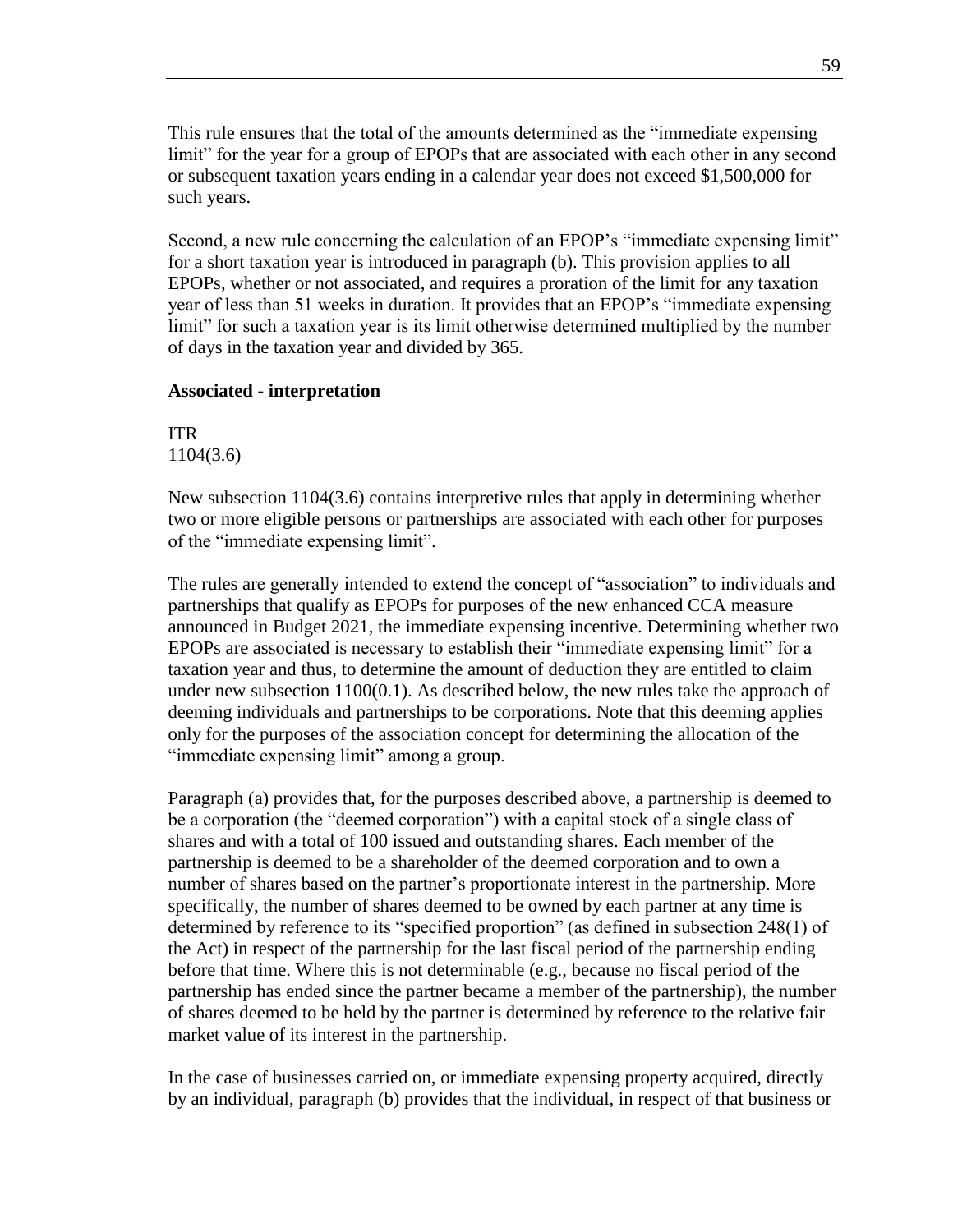immediate expensing property, is deemed to be a corporation that is itself deemed to be controlled by the individual. Thus, for example, if an individual carries on a business as a sole proprietor and also holds all of the shares of a Canadian-controlled private corporation (CCPC) that carries on a second, distinct business, the CCPC and the individual, with respect to the sole proprietorship, would need to share the \$1,500,000 "immediate expensing limit". Indeed, the individual would be deemed, with regard to the sole proprietorship, to be a corporation (the "deemed corporation") controlled by the individual. Consequently, the CCPC and the deemed corporation would be deemed to be associated under paragraph  $256(1)(b)$  of the Act since both the CCPC and the deemed corporation would be (or be deemed to be) controlled by the individual. In order to facilitate the administration of the deemed association rules, this deeming rule applies only to the extent that an individual carries on a business or has acquired immediate expensing property at any given time.

The deeming rules contained in subsection (3.6) do not replace, but rather apply in addition to, all other rules of the Act that are relevant in determining whether two corporations are associated with each other.

*Clause 37*

### ITR 1104(13)

Subsection 1104(13) of the Regulations sets out various definitions that apply for purposes of CCA Classes 43.1 and 43.2 in Schedule II to the Regulations. Consequential on the amendments to expand eligibility for Classes 43.1 and 43.2 to equipment used to convert specified waste materials into liquid and solid biofuels, subsection 1104(13) is amended by repealing the conditions in paragraphs (a) and (b) of the definition "plant residue" as those conditions are no longer necessary. Furthermore, the definition "separated organics" is amended by removing the reference to a system that converts biomass into biogas.

Subsection 1104(13) is also amended by adding the definitions "specified waste material", "liquid biofuel" and "solid biofuel" as part of the expansion of eligibility for Classes 43.1 and 43.2 to waste conversion equipment, as noted above. These definitions, and the added definition "gaseous biofuel", are also relevant for the purposes of paragraph (b) of the definition "qualified zero-emission technology manufacturing activities" in section 5202, which is relevant for computing the zero-emission technology manufacturing deduction under new section 125.2 of the Act.

Consistent with the expansion in respect of equipment used to produce liquid and solid biofuels, the definitions "biogas" and "producer gas" are amended to expand the types of feedstock from which these gases may be produced or generated. This in turn expands eligibility for certain property in Classes 43.1 and 43.2 (for instance subparagraph  $(d)(ix)$ ) of Class 43.1).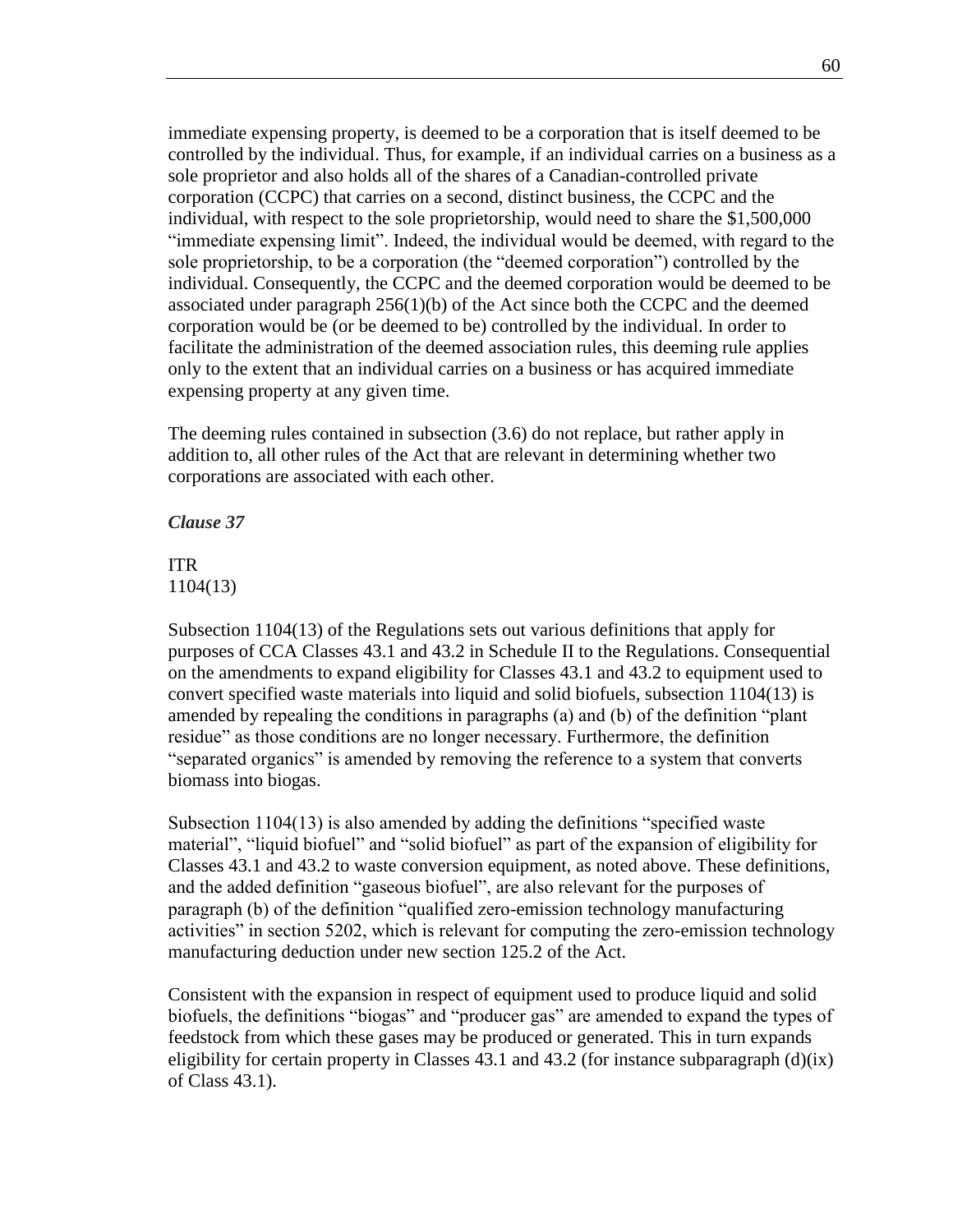Finally, the definition "producer gas" is also amended, in respect of property of a taxpayer that becomes available for use by the taxpayer after 2024, to remove from that definition producer gas that is generated from feedstock of which more than 25 percent of the energy content is from fossil fuel. The energy content is to be expressed as the higher heating value of the feedstock.

### **"gaseous biofuel"**

The definition "gaseous biofuel" applies for the purpose of determining what constitutes a qualified zero-emission technology manufacturing activity under subparagraph (b)(ii) of that definition in section 5202.

Gaseous biofuel means a fuel produced all or substantially all from specified waste material (also a defined term added to this subsection), that is a gas at a temperature of 15.6 degrees Celsius and a pressure of 101 kPa.

### **"liquid biofuel"**

The definition "liquid biofuel" is added as part of the amendments to expand property eligible for Classes 43.1 and 43.2 under subparagraph  $(d)(xi)$  to equipment used to produce liquid biofuel. This new definition also applies for the purpose of determining what constitutes a qualified zero-emission technology manufacturing activity under subparagraph (b)(iii) of that definition in section 5202.

Liquid biofuel means fuel all or substantially all of which is produced from a specified waste material (also a defined term added to this subsection) or carbon dioxide. In order to be liquid biofuel, the fuel must be in a liquid state at a temperature of 15.6 degrees Celsius and at a pressure of 101 kPa.

### **"solid biofuel"**

The definition "solid biofuel" is added as part of the amendments to expand property eligible for Classes 43.1 and 43.2 under new subparagraph  $(d)(xx)$  to equipment used to produce solid biofuels. This new definition also applies for the purpose of determining what constitutes a qualified zero-emission technology manufacturing activity under subparagraph (b)(iv) of that definition in section 5202.

Solid biofuel means a fuel produced all or substantially from specified waste material (also a defined term added to this subsection). In order to be considered a solid biofuel, the fuel must be solid at a temperature of 15.6 degrees Celsius and a pressure of 101 kPa and have been produced either through 1) a thermo-chemical conversion process to increase its carbon fraction and densification or 2) densification into pellets or briquettes.

Solid biofuel does not include charcoal that is used for cooking or fuels with fossil fuelderived ignition accelerants.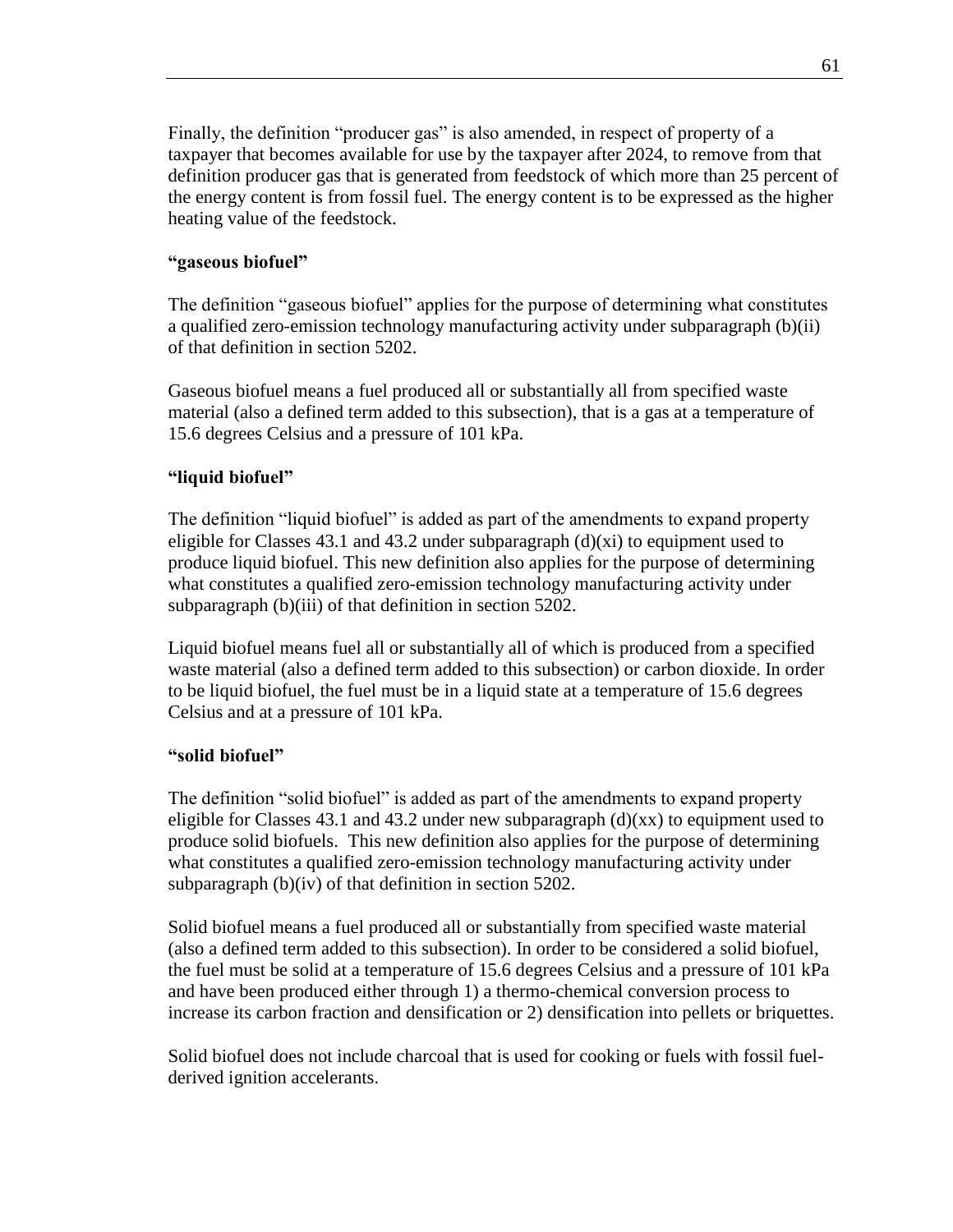#### **"specified waste material"**

The definition "specified waste material" is introduced consequential on the amendments to expand eligibility for Classes 43.1 and 43.2 to equipment converting any of a list of organic materials into liquid biofuel or solid biofuel. Conversion equipment that converts specified waste material into these fuels is eligible for one of those two Classes. Specifically, "specified waste material" means wood waste, plant residue, municipal waste, sludge from an eligible sewage treatment facility, spent pulping liquor, food and animal waste, manure, pulp and paper by-product and separated organics.

#### **"biogas"**

The definition "biogas" is amended in order to expand the types of feedstocks from which the gas can be produced. Specifically, this amendment provides that biogas may be produced from any specified waste material (for more information, see the commentary on new definition "specified waste material" in this subsection) as long as it is produced by the process of anaerobic digestion. This amendment expands Class 43.1 eligibility for certain property, for instance, property that meets the criteria under subparagraph (d)(xiii) of that Class.

### **"producer gas"**

Producer gas means fuel the composition of which, excluding its water content, is all or substantially all non-condensable gases, that is generated primarily from eligible waste fuel (as defined in subsection 1104(13)) using a thermo-chemical conversion process and that is not generated using any fuels other than eligible waste fuel or fossil fuel. This definition is relevant for the purposes of determining whether equipment is eligible for inclusion in Classes 43.1 and 43.2 because it is described in clause  $(c)(i)(A)$ , subparagraph  $(d)(ix)$  or subparagraph  $(d)(xvi)$  of Class 43.1 of Schedule II to the Regulations.

The definition "producer gas" is amended in two ways. First, new paragraph (a) of this definition expands the list of eligible feedstock such that producer gas may be primarily generated from any feedstock that is a specified waste material even if that feedstock is not considered eligible waste fuel, e.g., spent pulping liquor or separated organics. For more information, see the commentary on new definition "specified waste material" in this subsection.

This definition is also amended by adding paragraph (b) to introduce a restriction for property of a taxpayer that becomes available for use by the taxpayer after 2024. Specifically, the restriction that producer gas may in part be generated from fossil fuel as long as it is primarily generated from eligible waste fuel and specified waste material is narrowed such that producer gas may only be generated from feedstock of which no more than 25 percent of the energy content is from fossil fuel. The energy content is to be expressed as the higher heating value of the feedstock.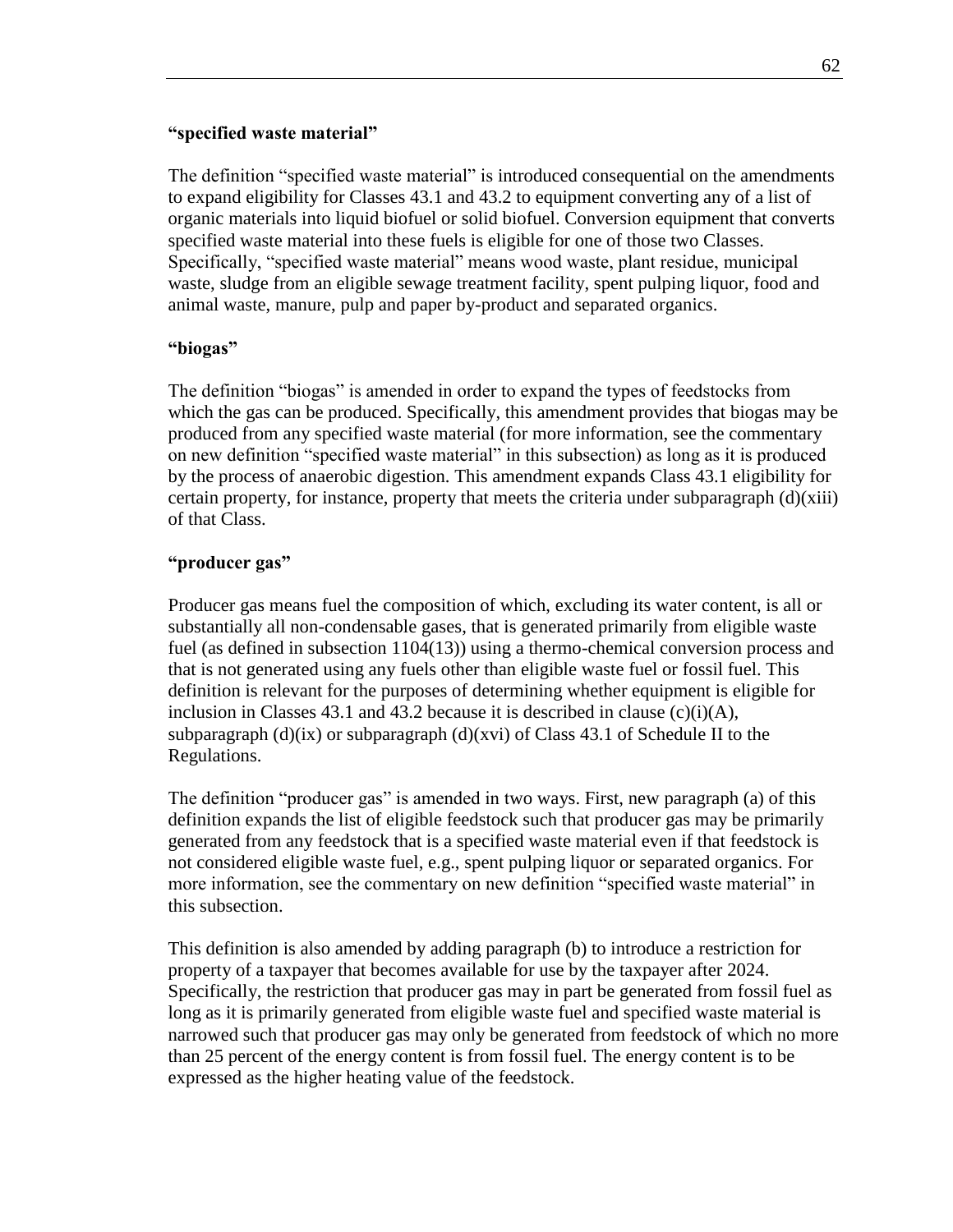These amendments apply to property acquired after April 18, 2021 that has not been used or acquired for use before April 19, 2021.

*Clause 38*

ITR 1104(17)

Subsection 1104(17) of the Regulations requires environmental compliance in respect of certain properties before those properties can be included in Class 43.1 or 43.2 in Schedule II in the Regulations. The subsection applies to property that would otherwise be included in subparagraph  $(c)(i)$  of Class 43.1 and to property that is described in any of subparagraphs (d)(vii) to (ix), (xi), (xiii), (xiv), (xvi) and (xvii) of Class 43.1 or paragraph (a) of Class 43.2. Property is not in compliance unless, at the time the property becomes available for use by the taxpayer, the taxpayer has satisfied the requirements of all environmental laws, by-laws and regulations of Canada, a province or a municipality in Canada, or of a municipal or public body performing a function of government in Canada, applicable in respect of the property.

If a property is not included in Class 43.1 or 43.2 because of subsection 1104(17), the property may remain included in the CCA class that would otherwise apply to that property.

Paragraph 1104(17)(a) is amended to add references to new subparagraphs (d)(xix), (xx), (xxi) and (xxii) of Class 43.1 to Schedule II to ensure that the requirement for environmental compliance also applies to property described in those subparagraphs. This amendment is consequential on the introduction of

- new subparagraph  $(d)(\overline{x}i\overline{x})$  of Class 43.1 to Schedule II (to include certain pumped hydroelectric energy storage installation property),
- new subparagraph  $(d)(xx)$  of Class 43.1 to Schedule II (including certain equipment used to produce solid biofuels),
- new subparagraph  $(d)(xxi)$  of Class 43.1 to Schedule II (including certain hydrogen refuelling equipment), and
- new subparagraph  $(d)(xxii)$  of Class 43.1 to Schedule II (including certain equipment to produce hydrogen through electrolysis of water).

These amendments apply to property acquired after April 18, 2021 that has not been used or acquired for use before April 19, 2021.

# *Clause 39*

# **Certificates issued by the Minister of Canadian Heritage**

ITR 1106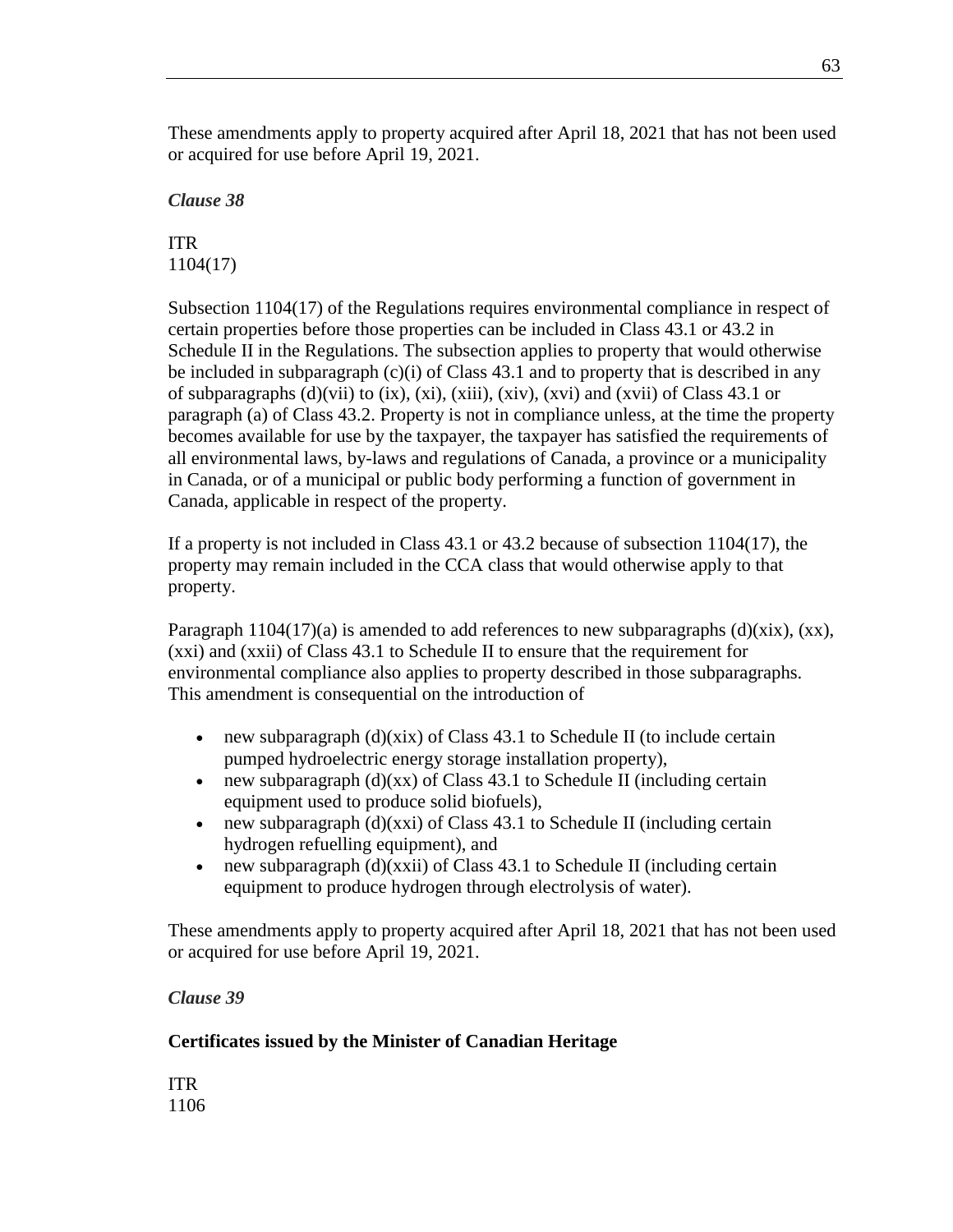Section 1106 of the Regulations addresses criteria to be applied by the Minister of Canadian Heritage in determining whether a production may be certified as a "Canadian film or video production" that is eligible for the Canadian film or video production tax credit under section 125.4 of the Act.

### **COVID-19 — Application for a Certificate of Completion**

ITR 1106(1.1)

Pursuant to the definition "application for a certificate of completion" in subsection 1106(1) of the Regulations, an application for a certificate of completion must be filed within 24 months of the end of the production company's first taxation year following the start of principal photography. The production's application deadline can be extended by 18 months (to 42 months) if valid waivers are filed with the Canada Revenue Agency in respect of the first and second taxation years ending after the production's principal photography began.

In response to the COVID-19 pandemic, new subsection 1106(1.1) provides a further extension to the production application deadline by an additional 12 months (to 54 months). To be eligible for the additional extension, valid waivers in respect of the first, second and third taxation years ending after the production's principal photography began would need to be filed with the Canada Revenue Agency within the normal reassessment period for each of those years.

The additional 12-month extension is available to corporations that incurred labour expenditure in respect of film or video productions in taxation years ending in 2020 or 2021.

### **COVID-19 — Excluded Production**

ITR 1106(1.2)

Subsection 1106(1) of the Regulations provides the definition of an "excluded production" for purposes of the Canadian film or video production tax credit under section 125.4 of the Act. For these purposes, an excluded production is not a "Canadian film or video production" and is not eligible for the Canadian film or video production tax credit.

Under the existing definition in subsection 1106(1), an excluded production includes a production where there is no written agreement with a Canadian distributor or with a broadcaster licensed by the Canadian Radio-television and Telecommunications Commission (CRTC) to show the production in Canada within a two-year period that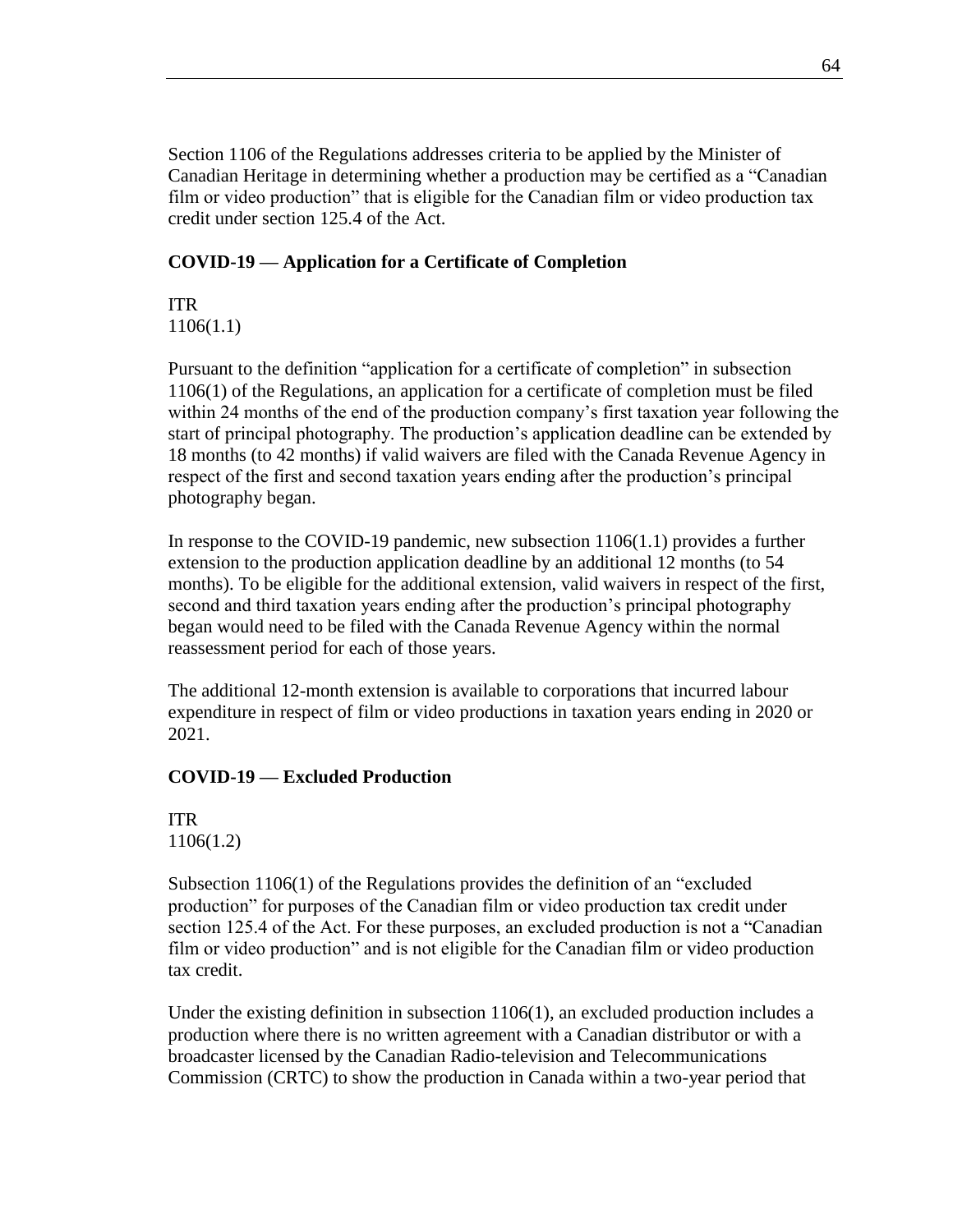begins at the earliest time after the production was completed that it is commercially exploitable.

In response to the COVID-19 pandemic, new subsection 1106(1.2) extends, in certain circumstances, the two-year period to a three-year period for a production to be shown in Canada under a written agreement with a Canadian distributor or with a CRTC-licensed broadcaster.

This extension applies only to corporations in respect of film or video productions that incurred labour expenditure in taxation years ending in 2020 or 2021.

*Clause 40*

### **Qualifying disbursement – grantee organization**

ITR 3703

New definition "qualifying disbursement" in subsection 149.1(1), and related amendments, permit charities to make disbursements to grantee organizations (i.e. entities and natural persons other than qualified donees) if certain conditions are satisfied.

Paragraph (b) of that definition provides that disbursements to a grantee organization are qualifying disbursements if the disbursements are in furtherance of a charitable purpose of the charity, the charity ensures that the disbursements are exclusively applied to charitable activities in furtherance of a charitable purpose of the charity and the disbursement meets prescribed conditions.

New section 3703 of the Regulations prescribes conditions that must be satisfied in order for a disbursement to a grantee organization to be a qualifying disbursement of a charity. These conditions include:

- The disbursement must be subject to an agreement in writing between the charity and the grantee organization that includes requirements related to the use of the disbursement, reporting requirements and record keeping requirements.
- The charity is also required to undertake measures to ensure that the agreement is complied with, and that the disbursement will be applied exclusively for the purposes for which it was disbursed. This must include conducting a predisbursement inquiry, ongoing monitoring of the grantee organization, and reviewing and approving the final report of the grantee organization.
- If the charity becomes aware that any part of the agreement is not being complied with, the charity must undertake adequate remedial action. Where appropriate, this could include withholding further disbursements and attempting to recover disbursements.

New section 3703 comes into force on Royal Assent.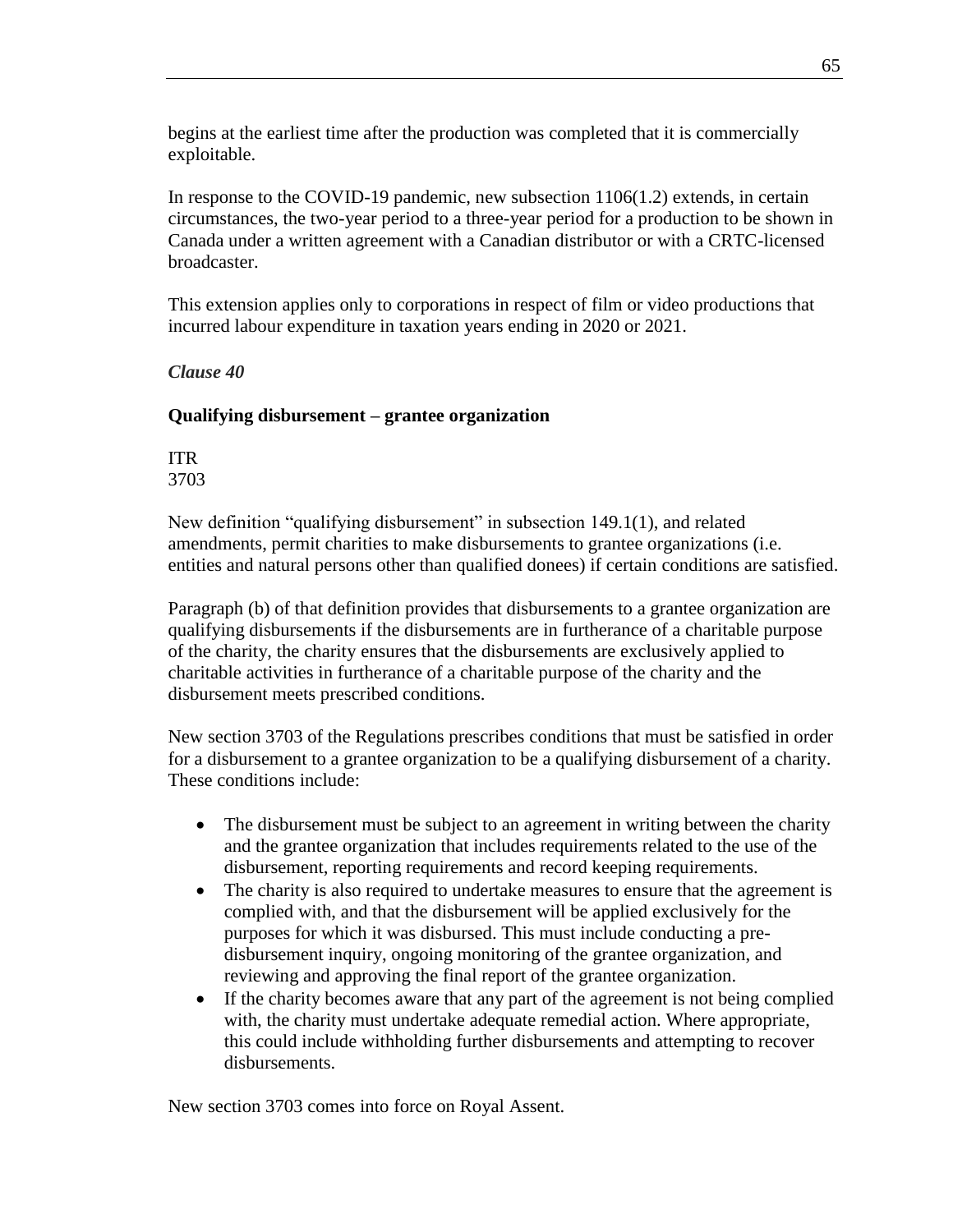### **Information returns**

### ITR 3704

Subsection 149.1(14) of the Act requires registered charities to annually file an information return, and a public information return, containing prescribed information, part of which the Minister of National Revenue may disclose to the public under subsection 149.1(15). The returns are required to be filed within six months from the end of the taxation year of the charity.

New definition "qualifying disbursement" in subsection 149.1(1) of the Act, and related amendments, permit charities to make disbursements to both qualified donees and grantee organizations (i.e. entities and natural persons other than qualified donees) if certain conditions are satisfied.

New section 3704 of the Regulations applies for purposes of subsection 149.1(14) of the Act to prescribe particular information in respect of certain qualifying disbursements to grantee organizations. If a charity makes qualifying disbursements of more than \$5000 to a grantee organization in a taxation year, the charity must provide the name of the grantee organization, the purpose of each disbursement to the grantee organization and the total amount disbursed by the charity to the grantee organization in the taxation year.

New section 3704 comes into force on Royal Assent.

### *Clause 41*

### **Interpretation**

ITR 5202

Section 5202 of the Regulations defines a number of terms that apply for the purposes of Part LII of the Regulations (except as otherwise provided in sections 5203 or 5204 of the Regulations) and are therefore relevant in determining a corporation's manufacturing and processing profits for a taxation year for the purposes of the manufacturing and processing credit in section 125.1 of the Act.

Section 5202 is amended to add the definitions "qualified zero-emission technology manufacturing activities", "ZETM cost of capital" and "ZETM cost of labour" required in determining a corporation's zero-emission technology manufacturing profits for a taxation year for the purposes of the zero-emission technology manufacturing deduction (in new section 125.2).

### **Definitions**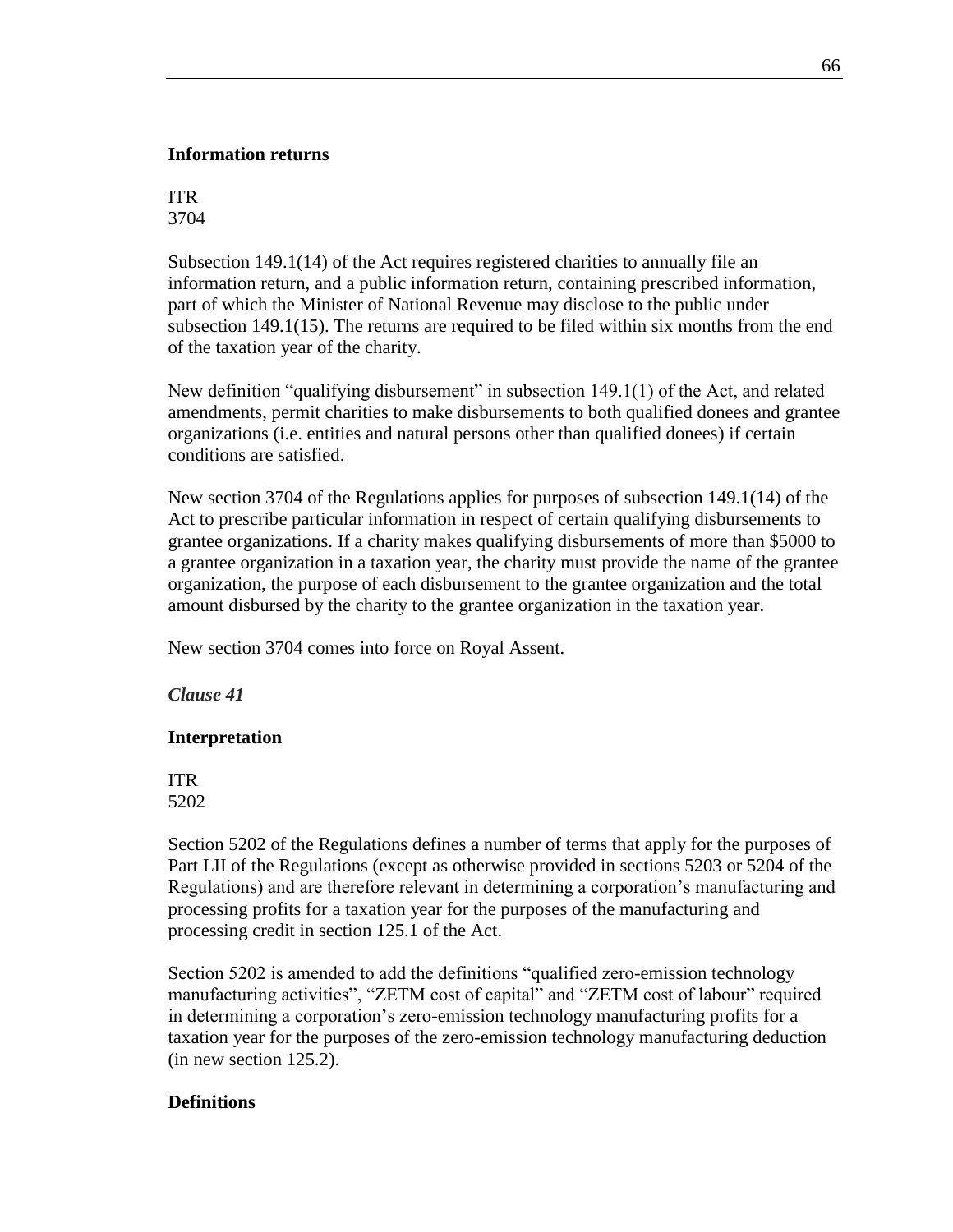#### ITR 5202

#### **"qualified zero-emission technology manufacturing activities"**

The definition "qualified zero-emission technology manufacturing activities" provides the activities that qualify for the zero-emission technology manufacturing deduction. First, a qualified zero-emission technology manufacturing activity must be a qualified activity (unless the activity is described in paragraph (c)), which is defined in this section for purposes of determining eligibility for the manufacturing and processing deduction under section 125.1 of the Act. In general, a qualified activity is an activity performed in Canada in connection with the manufacturing or processing of goods for sale or lease, subject to the inclusions under subparagraphs  $(a)(i)$  to  $(ix)$  of that definition and to the exclusions under paragraphs (d) to (i) of that definition and of paragraphs (a) to  $(k)$  in the definition "manufacturing or processing" in subsection 125.1(3) of the Act.

Second, a qualified zero-emission technology manufacturing activity must be an activity performed in connection with the manufacturing or processing of certain property described in clauses (a)(i)(A) to (K) (subject to the restriction in subparagraph (a)(ii)) or the production of certain gases or fuels described in subparagraphs (b)(i) to (iv). The following is a list of eligible property the manufacturing or processing of which may constitute a qualified zero-emission technology manufacturing activity under subparagraph  $(a)(i)$ :

- solar energy conversion equipment, including solar thermal collectors, photovoltaic solar arrays and custom supporting structures or frames (but does not include passive solar heating equipment) (clause (A)),
- wind energy conversion equipment, including wind turbine towers, nacelles and rotor blades, (clause (B)),
- water energy conversion equipment, including hydroelectric, water current, tidal and wave energy conversion equipment (clause (C)),
- geothermal energy equipment (clause (D)),
- equipment for a ground source heat pump system (clause  $(E)$ ).
- electrical energy storage equipment used for storage of renewable energy or for providing grid-scale storage or other ancillary services, including battery, compressed air and flywheel storage systems (clause (F)),
- equipment used to charge, or to dispense hydrogen to, a zero-emission vehicle as described below in clause (J) (clause (G)), and
- equipment used for the production of hydrogen by electrolysis of water (clause (H)).

Clause (I) provides an additional inclusion so that manufacturing (or processing) of equipment that is a component of property included in clauses (A) to (H) above may be a qualified zero-emission technology manufacturing activity, but only if such equipment is purpose-built or designed exclusively to form an integral part of that property.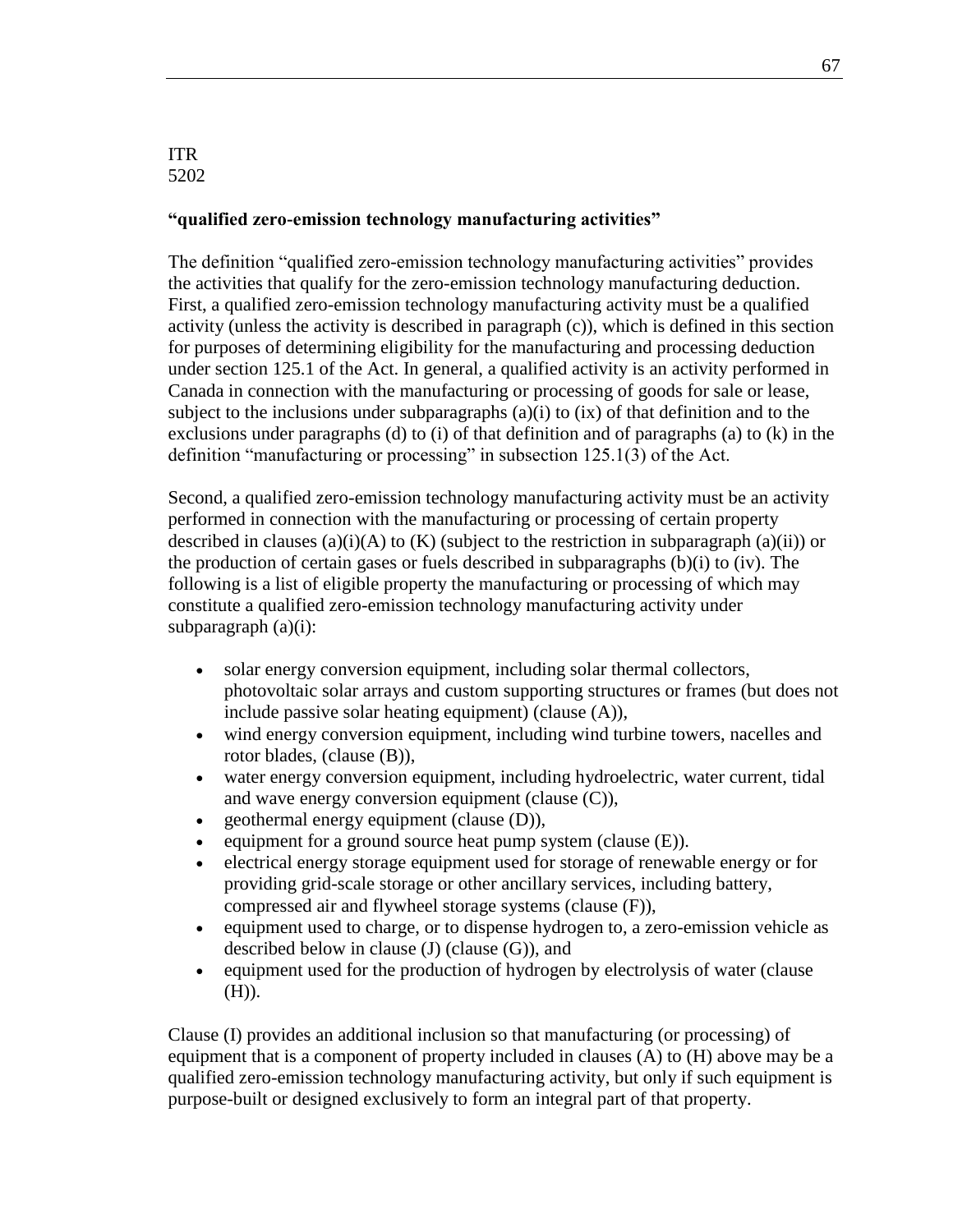Additional property the manufacturing or processing of which may be included as a qualified zero-emission technology manufacturing activity includes

- a motor vehicle that is a plug-in hybrid that meets the conditions prescribed by subsection 1102(26) of the Regulations or
- automotive equipment that is fully electric, fully powered by hydrogen or fully powered by a combination of electricity and hydrogen (clause (J)).

Clause J (described above) is intended to incorporate the assembly of the zero-emission vehicles not the manufacturing or processing of components that go into that final assembly.

Clause (K) provides that the manufacturing of integral components of a zero-emission vehicle may be qualified zero-emission technology manufacturing activities only to the extent that those components are integral to the powertrain of a zero-emission vehicle described in clause (J), including batteries or fuel cells. For instance, the manufacturing of windshield wipers solely for zero-emission vehicles would not fall under this definition, but the manufacturing of components of the electric engine would.

Subparagraph (a)(ii) clarifies that qualified zero-emission technology manufacturing activities do not include the manufacturing or processing of general purpose parts or equipment where such parts or equipment are suitable for integration into property other than property described in subparagraph (i). For instance, manufacturing standard bolts used in turbines described in subparagraph (i), and in other equipment, is excluded.

Paragraph (b) provides that certain production activities may be qualified zero-emission technology manufacturing activities if performed in connection with the production of certain gases and fuels. The list of eligible gases and fuels is as follows:

- hydrogen produced by electrolysis of water (subparagraph (i)),
- gaseous biofuel as defined in subsection  $1104(13)$  of the Regulations (subparagraph (ii)),
- liquid biofuel as defined in subsection 1104(13) of the Regulations (subparagraph (iii)), and
- solid biofuel as defined in subsection 1104(13) of the Regulations (subparagraph  $(iv)$ ).

For more information, please see the commentary on the new definition gaseous biofuel, liquid biofuel and solid biofuel in subsection 1104(13).

Paragraph (c) provides that converting a vehicle (that is not a zero-emission vehicle) into a zero-emission vehicle is a qualified zero-emission technology manufacturing activity.

# **"ZETM cost of capital"**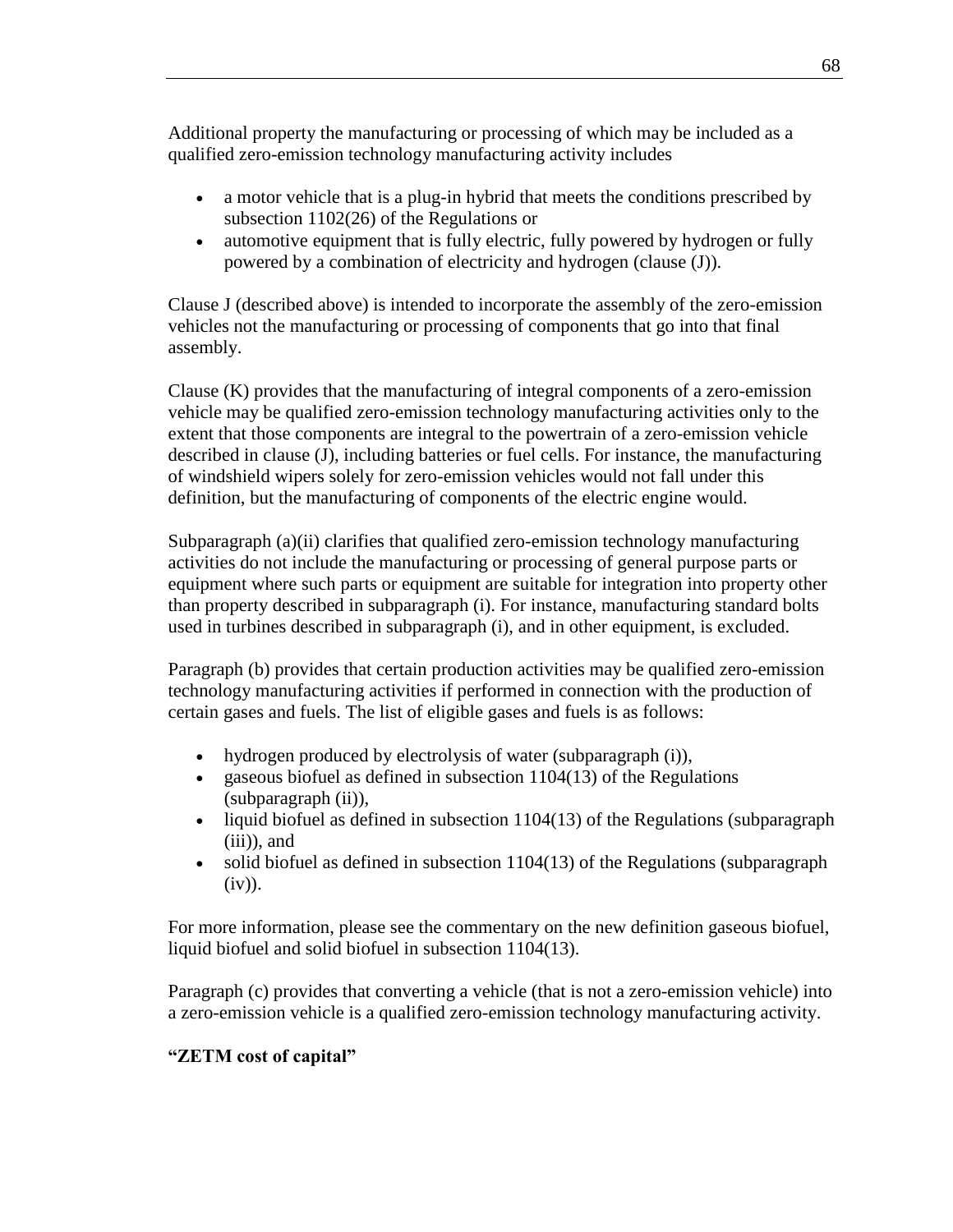The definition "ZETM cost of capital" of a corporation for a taxation year means the portion of the cost of capital (also defined in section 5202) of that corporation that reflects the extent to which each property used in the computation of that corporation's cost of capital was used in qualified zero-emission technology manufacturing activities during the year. For purposes of computing the ZETM cost of capital of a corporation, the portion of time during a taxation year that a property was used in qualified zeroemission technology manufacturing activities must be determined. For instance, if a property were used 50% of the time during the year in qualified zero-emission technology manufacturing activities, the ZETM cost of capital would equal 50% of that property's cost of capital for the year.

### **"ZETM cost of labour"**

The definition "ZETM cost of labour" of a corporation for a taxation year means the cost of labour (also defined in section 5202) to the extent those costs were for qualified zeroemission technology manufacturing activities.

Specifically, paragraph (a) provides that ZETM cost of labour includes the amount of salaries and wages paid or payable to persons engaged in qualified zero-emission technology manufacturing activities for the portion of the time those persons were so engaged.

Paragraph (b) includes in ZETM cost of labour other amounts paid or payable to nonemployees for the performance of functions (that would normally be performed by an employee of the corporation) directly related to qualified zero-emission technology manufacturing activities.

These amendments come into force on January 1, 2022.

*Clause 42*

### **Partnerships**

ITR 5204

Section 5204 provides a number of definitions that apply for the purpose of calculating Canadian manufacturing and processing profits in circumstances under which a corporation is a member of a partnership. The introductory portion of section 5204 is amended to clarify that this is a definition section that defines certain terms for purposes of Part LII of the Regulations.

Section 5204 is also amended to add the definitions "ZETM cost of capital" and "ZETM cost of labour" that apply for purposes of calculating a corporate partner's zero-emission technology manufacturing profits for the taxation year for purposes of the zero-emission technology manufacturing deduction (in new section 125.2).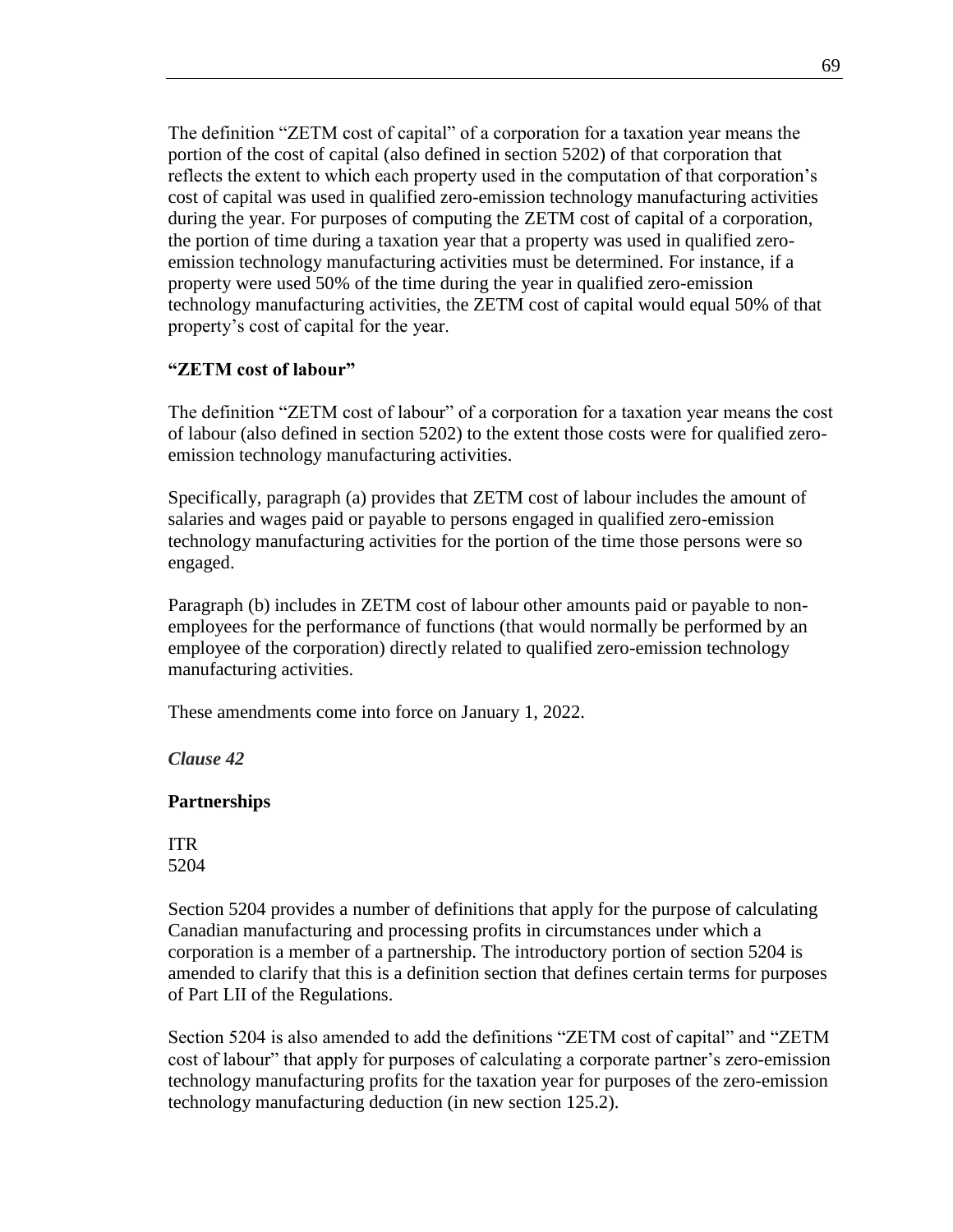### **"ZETM cost of capital"** *-* **partnership**

The definition "ZETM cost of capital" in this section describes the computation of ZETM cost of capital for a taxation year of a corporate member of a partnership. The definition "cost of capital" in this section requires a corporate partner to include in its cost of capital a proportion of the partnership's cost of capital based on the corporation's income share of that partnership. This definition provides that a portion of the amount added to the corporate partner's cost of capital for the taxation year is included in the corporation's ZETM cost of capital to the extent that each such property of the partnership is used in qualified zero-emission technology manufacturing activities during the year.

For further information, please see the commentary on the definition "ZETM cost of capital" in section 5202.

### **"ZETM cost of labour" – partnership**

The definition "ZETM cost of labour" in this section describes the computation of ZETM cost of labour of a corporate member of a partnership.

Paragraph (a) of the definition "ZETM cost of labour" provides that a portion of the amount added to the corporate partner's cost of labour for the taxation year under this section is included in the corporation's ZETM cost of labour to the extent the salaries and wages paid or payable to employees by the partnership are for time spent engaged in qualified zero-emission technology manufacturing activities.

Paragraph (b) provides a similar rule for amounts paid or payable to non-employees for the performance of functions directly related to qualified zero-emission technology manufacturing activities.

For further information, please see the commentary on the definition "ZETM cost of labour" in section 5202.

These amendments come into force on January 1, 2022.

*Clause 43*

### **COVID-19 — accredited production**

ITR 9300(1.1)

Subsection 9300(1) of the Regulations provides the definition of an "accredited production" for purposes of the film or video production services tax credit under section 125.5 of the Act. To qualify as an accredited production, existing subsection 9300(1) provides that a film or video production must incur expenditures that exceed certain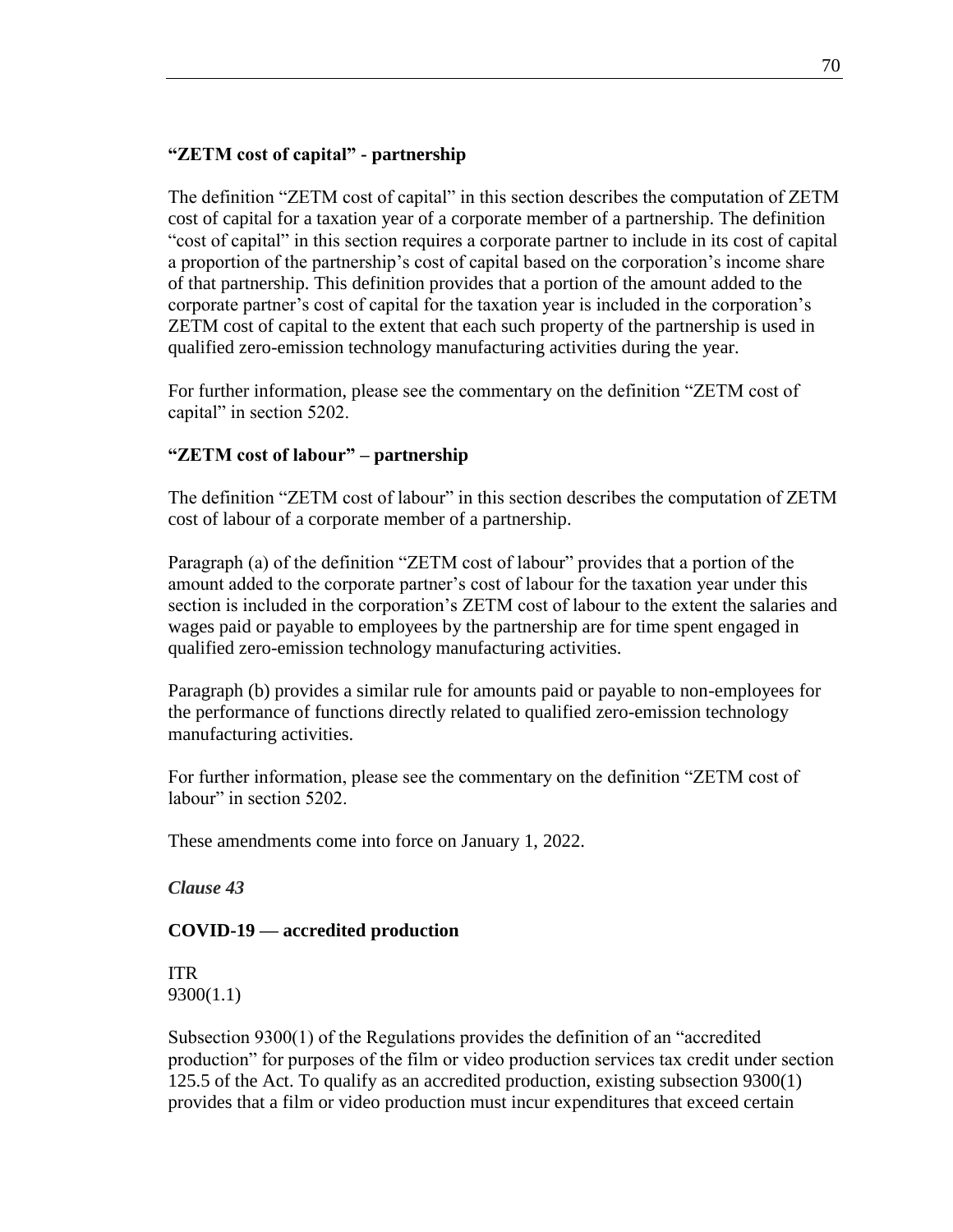thresholds within a 24-month period after the time that the principal filming or taping of the production began.

In response to the COVID-19 pandemic, new subsection 9300(1.1) extends the 24-month period to a 36-month period in certain circumstances. Under subsection (1.1), a film or video production is an accredited production if the related expenditure thresholds are exceeded within a 36-month period after the time that the principal filming or taping of the production began.

This extension applies only to corporations that incurred Canadian labour expenditure in respect of film or video productions in taxation years ending in 2020 or 2021.

*Clause 44*

ITR Schedule II

Schedule II to the Regulations lists the properties that can be included in each CCA class. A portion of the capital cost of depreciable property is deductible as CCA each year. CCA rates for each type of property, identified by their CCA classes, are set out in section 1100 of the Regulations.

Class 43.1 (30% CCA rate)

Class 43.1 in Schedule II currently provides an accelerated CCA rate of 30% per year (on a declining-balance basis) for clean energy generation and energy conservation equipment. Class 43.1 (and indirectly Class 43.2) is amended to expand eligibility for inclusion in Classes 43.1 and 43.2 to certain

- pumped hydroelectric energy storage installations,
- equipment that generates electricity by diverting or impeding the natural flow of water (or by using physical barriers or dam-like structures),
- active solar heating equipment, equipment that is part of a ground source heat pump system, and equipment used to produce electrical or heat energy from geothermal energy, that is used to heat water for use in a swimming pool,
- equipment used to convert specified waste material into solid biofuel,
- equipment used to convert specified waste material or carbon dioxide into liquid biofuel,
- equipment used to produce hydrogen by electrolysis of water, and
- hydrogen refuelling equipment.

Class 43.1 (and indirectly Class 43.2) is also amended to restrict eligibility for inclusion in Classes 43.1 and 43.2 for certain cogeneration systems, specified waste-fuelled heat production equipment and producer gas generating equipment.

Cogeneration Systems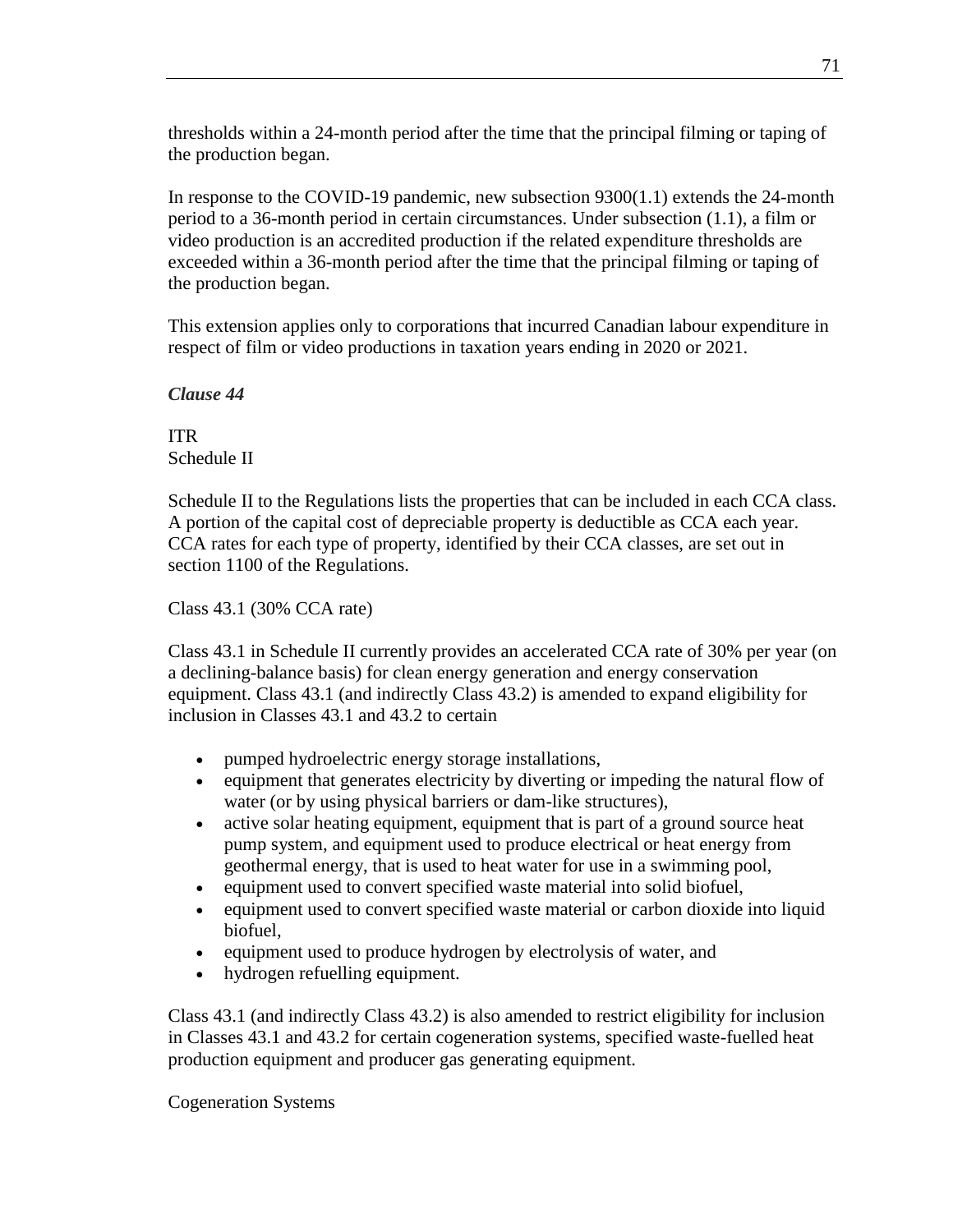Paragraphs (a) to (c) of Class 43.1 describe cogeneration property eligible for that Class. Subparagraphs (c)(i) and (ii) describe different kinds of cogeneration systems. Property that is a part of one of those systems is eligible for inclusion in this Class, provided the conditions contained in paragraphs (a) and (b), and the preamble to Class 43.1, are met. Subparagraph  $(c)(i)$  describes a system used to generate electrical energy, or both electrical and heat energy (using certain eligible fuels), that meet a designated heat rate threshold. Subparagraph  $(c)(i)$  is amended to designate a new heat rate and to add a new restriction on the use of fossil fuels.

Specifically, clause  $(c)(i)(B)$  is amended to designate a new heat rate threshold applicable to systems rated to generate more than three megawatts of electrical energy. Such systems will be required to meet a heat rate threshold of less than or equal to 11,000 British thermal units (BTUs) per kilowatt-hour on an annual basis. The heat rate is determined using the formula

 $(2 \times B + C)/(D + E/3412)$ 

where

- B is the energy content of fossil fuel other than solution gas (expressed as the higher heating value of the fuel) consumed by the system in BTU,
- C is the energy content of the eligible waste fuel, producer gas and spent pulping liquor (expressed as the higher heating value of the fuel) consumed by the system in BTU,
- D is the gross electrical energy produced by the system in kilowatt-hours, and
- E is the net useful energy in the form of heat exported from the system to a thermal host in BTU.

For greater certainty, in computing the formula, element B is first multiplied by 2 before being added to C in determining the numerator and element E is first divided by 3412 before being added to D in determining the denominator.

Subparagraph  $(c)(i)$  is also amended by adding clause  $(C)$ , implementing a new restriction on fossil fuel usage by these systems. Specifically, clause (C) provides that no more than 25 percent of the energy content of the fuel used by the system may be from fossil fuel, as determined on an annual basis. The energy content is to be expressed as the higher heating value of the fuel.

Subparagraph (c)(ii) applies to certain equipment that is part of an enhanced combined cycle system. Subparagraph (c)(ii) is repealed in order that such equipment no longer be considered eligible for Class 43.1.

Active Solar Heating, Ground Source Heat Pump and Geothermal Energy Systems Used to Heat a Swimming Pool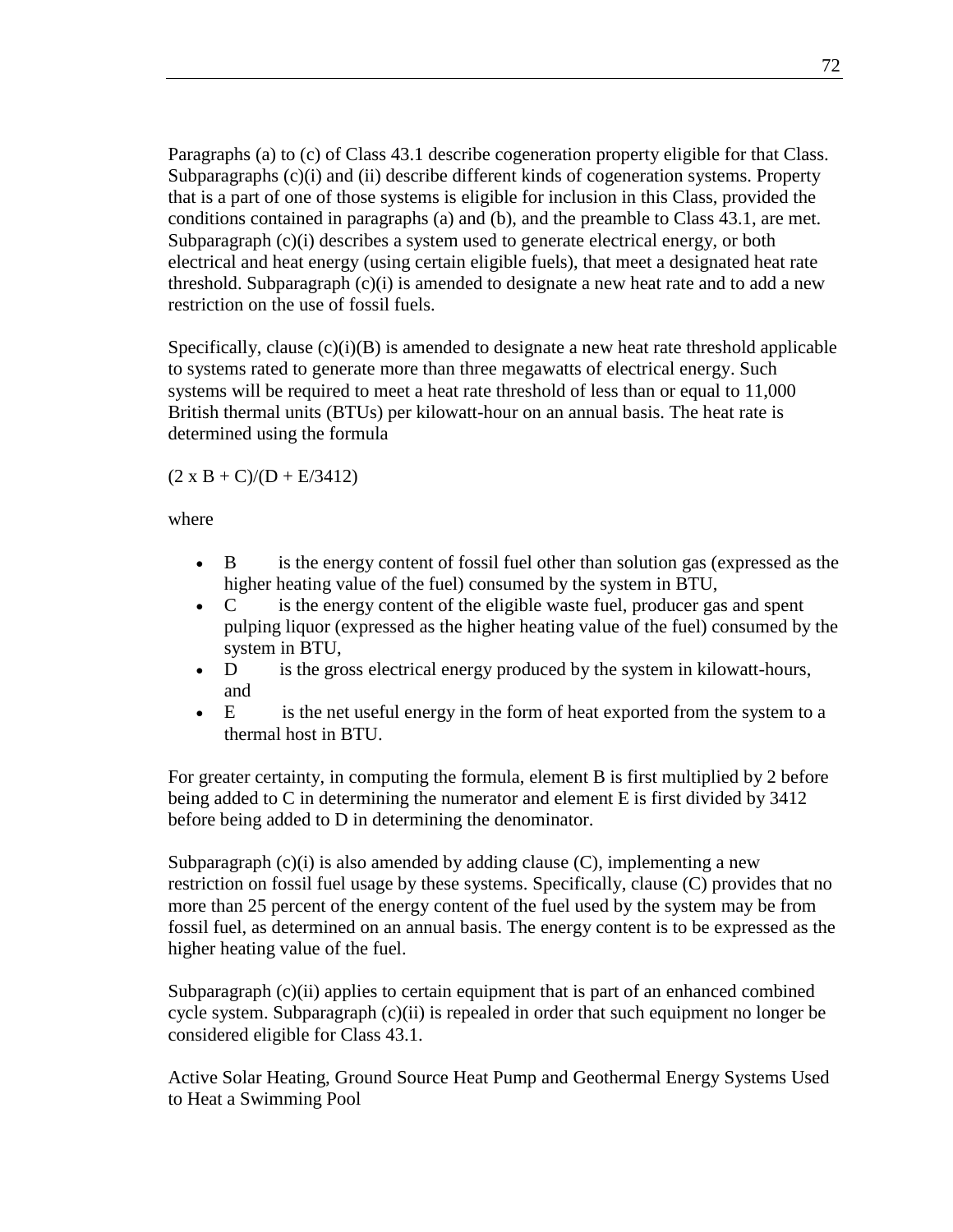Subparagraph  $(d)(i)$  of Class 43.1 in Schedule II applies to certain active solar heating equipment and equipment that is part of a ground source heat pump system. Clause  $(d)(i)(B)$  is amended to remove the restriction on active solar heating equipment, and ground-source heat pump system equipment, used to heat swimming pools.

Subparagraph (d)(iv) of Class 43.1 in Schedule II applies to certain heat recovery equipment used primarily for the purpose of conserving energy, reducing the requirement to acquire energy or extracting heat for sale, by extracting for reuse thermal waste that is generated directly in an industrial process (other than an industrial process that generates or processes electrical energy). Subparagraph  $(d)(iv)$  is amended to remove the restriction on heat recovery equipment used to heat swimming pools.

Subparagraph  $(d)(\n\tiii)$  of Class 43.1 in Schedule II describes equipment that is used primarily for the purpose of generating electrical energy, heat energy, or both electrical and heat energy, solely from geothermal energy (geothermal energy equipment). Subparagraph (d)(vii) is amended to remove the restriction on geothermal energy equipment used to heat swimming pools.

Specified Waste-Fuelled Heat Production Equipment

Subparagraph  $(d)(ix)$  of Class 43.1 to Schedule II describes equipment used for the sole purpose of generating heat energy, primarily from the consumption of eligible waste fuel and not using any fuel other than eligible waste fuel or fossil fuel.

Subparagraph  $(d)(ix)$  is amended by adding new clause  $(B)$  to implement the restriction that equipment is not eligible under this subparagraph unless it uses fuel no more than 25 percent of the energy content of which is from fossil fuel, as determined on an annual basis. The energy content is to be expressed as the higher heating value of the fuel.

Clauses  $(A)$ ,  $(C)$  and  $(D)$  describe the existing conditions for eligibility under this subparagraph. Clause (A) provides that the equipment must be used for the sole purpose of generating heat energy, not using any fuel other than eligible waste fuel, fossil fuel, producer gas and any combination of those fuels (subject to the above limitation on fossil fuel). Clause (C) provides that for greater certainty eligible equipment may include (if the other conditions are met) fuel handling equipment used to upgrade the combustible portion of the fuel, control, feedwater and condensate systems and other ancillary equipment. Clause (D) provides that this subparagraph excludes equipment used for the purpose of producing heat energy to operate electrical generating equipment, buildings or other structures, heat rejection equipment (such as condensers and cooling water systems), fuel storage facilities, other fuel handing equipment and property otherwise included in Class 10 or 17.

Equipment Used to Produce Liquid Fuel from Specified Waste Material or Carbon Dioxide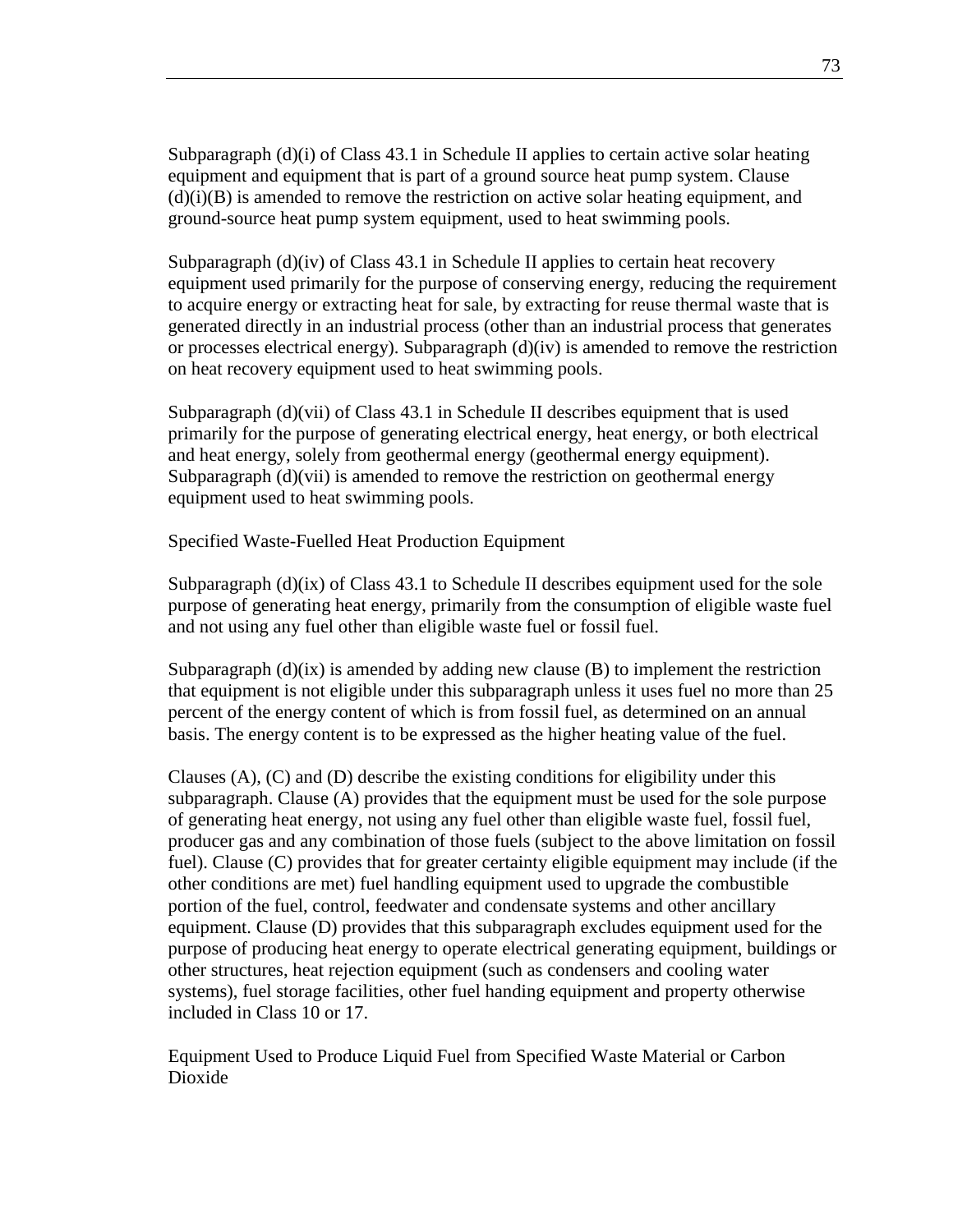Subparagraph  $(d)(xi)$  of Class 43.1 in Schedule II applies to certain equipment that is part of a system that is used to convert wood waste or plant residue into bio-oil.

Subparagraph (xi) is expanded to apply to equipment that is part of a system to convert any specified waste material (as defined in subsection 1104(13)), or convert carbon dioxide, into liquid biofuel (also defined in subsection 1104(13)). Such equipment includes storage, materials handling and ash-handling equipment and equipment used to remove non-combustibles and contaminants from the fuels produced.

However, Clauses (A), (B) and (D) to (F) provide that eligible equipment to produce liquid biofuel excludes equipment used to produce spent pulping liquor, equipment used for the collection or transportation of specified waste material or carbon dioxide, property that would otherwise be included in Class 17, automotive vehicles, and buildings or other structures. Clause (C) excludes equipment used for the transmission or distribution of liquid biofuel external to the liquid biofuel production site.

Water Current, Wave or Tidal Energy Technologies Using Physical Barriers

Subparagraph  $(d)(xii)$  of Class 43.1 in Schedule II includes a fixed location fuel cell that meets certain conditions. In particular, to be included in subparagraph  $(d)(xii)$ , the fuel cell must use hydrogen, either generated from the fuel cell itself (if the fuel cell is reversible) or from ancillary electrolysis equipment that uses electricity all or substantially all of which is generated using kinetic energy of flowing water or wave or tidal energy, among other sources of energy. Subparagraph (d)(xii) is amended to remove the restriction on electricity generated by using kinetic energy of flowing water or wave or tidal energy by diverting or impeding the natural flow of water, or by using physical barriers or dam-like structures.

Subparagraph  $(d)(xiv)$  of Class 43.1 in Schedule II to the Regulations currently describes property that generates electricity using kinetic energy of flowing water or wave or tidal energy without diverting or impeding the natural flow of the water or by using physical barriers or other dam-like structures. Subparagraph (d)(xiv) is amended to remove the restriction related to diverting or impeding the natural flow of the water, or using physical barriers or other dam-like structures.

Producer Gas Generating Equipment

Subparagraph (d)(xvi) of Class 43.1 includes in that Class equipment used by the taxpayer, or by a lessee of the taxpayer, primarily for the purpose of generating producer gas. Eligible equipment to generate producer gas does not include equipment used to generate producer gas if the gas is to be converted into liquid biofuels or chemicals. This subparagraph is amended to clarify that this restriction applies to the conversion of producer gas into any liquid fuel, not just liquid biofuel.

Subparagraph  $(d)(xvi)$  is also amended by adding new Clause  $(B)$  to implement the restriction that equipment may only be eligible under this subparagraph if the equipment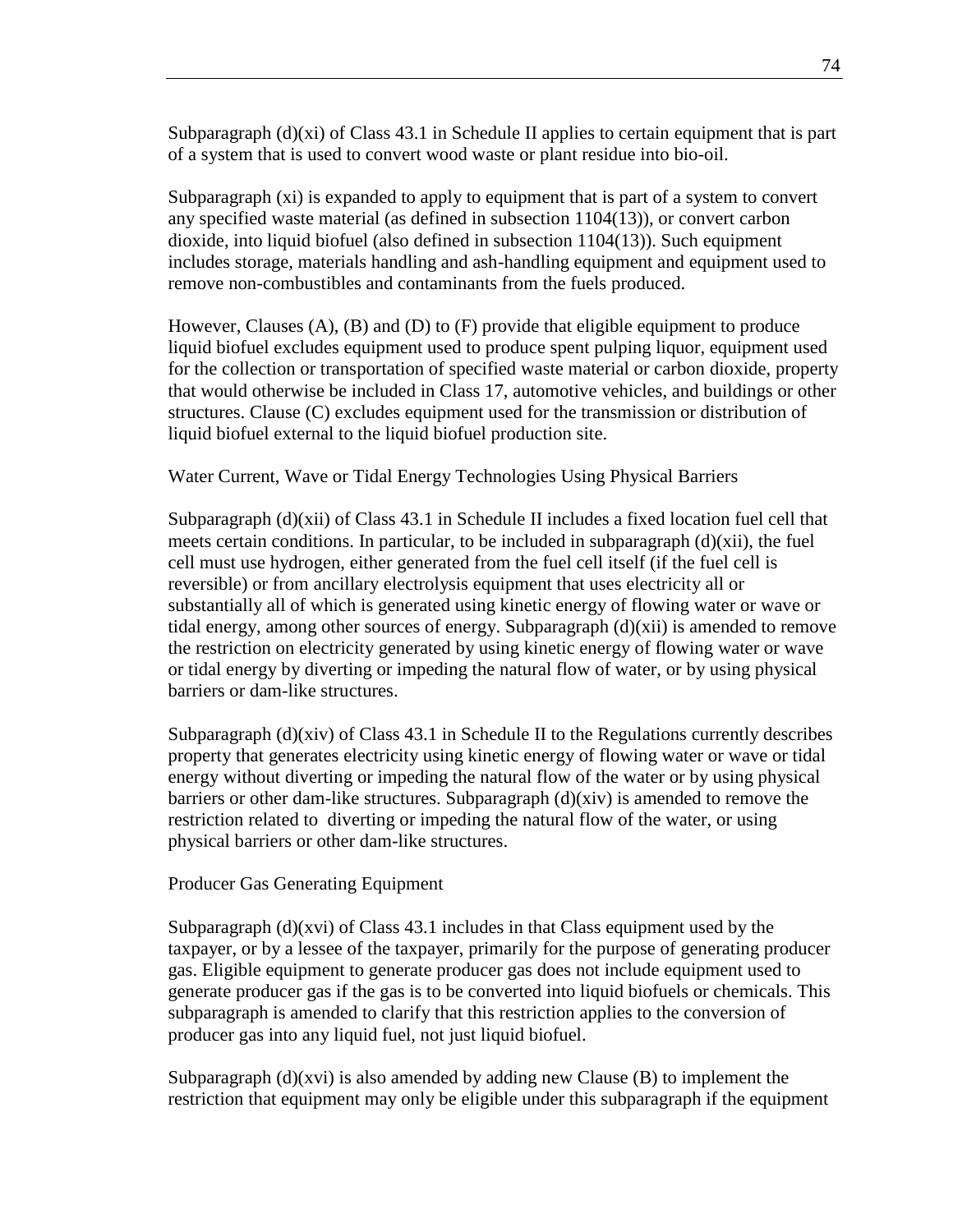generates producer gas using feedstock no more than 25 percent of the energy content of which is from fossil fuel, as determined on an annual basis. The energy content is to be expressed as the higher heating value of the feedstock.

Clauses  $(A)$ ,  $(C)$  and  $(D)$  describe the existing conditions. Clause  $(A)$  provides that the equipment must be used by the taxpayer, or a lessee of the taxpayer, primarily for the purpose of generating producer gas (subject to the restrictions on conversion to liquid fuels or chemicals). Clause (C) provides that eligible equipment may include (if the other conditions are met) related piping (including fans and compressors), air separation equipment, storage equipment, equipment used for drying or shredding feedstock, ashhandling equipment, equipment used to upgrade producer gas into biomethane and equipment used to remove non-combustibles and contaminants from the producer gas.

Clause (D) provides that this subparagraph excludes buildings or other structures, heat rejection equipment (such as condensers and cooling water systems), equipment used to convert producer gas into liquid fuels or chemicals and property otherwise included in Class 10 or 17.

Pumped Hydroelectric Energy Storage Installations

New subparagraph (d)(xix) of Class 43.1 in Schedule II to the Regulations is introduced to expand Class 43.1 eligibility to pumped hydroelectric energy storage installations all or substantially all of the use of which by the taxpayer, or by a lessee of the taxpayer, is to store electrical energy.

In order to be eligible for inclusion in Class 43.1, the pumped hydroelectric energy storage installation must meet one of two additional conditions currently found in subclauses  $(d)(xvi)(B)(I)$  and (II). The first condition is that the electrical energy to be stored by the electrical energy storage equipment must be used in connection with Class 43.1 property of the taxpayer or a lessee of the taxpayer, as the case may be. The alternative condition, if the first condition is not met, is that the round trip efficiency of the electrical energy storage system is greater than 50%. In this regard, the round trip efficiency of the electrical energy storage system is to be computed by reference to the quantity of electrical energy supplied to and discharged from the electrical energy storage system.

Eligible property will include (assuming either the condition in subclause (I) or (II) is met) reversing turbines, transmission equipment, dams, reservoirs and related structures. However, new clauses (A) and (B) do not include property used solely for back-up electrical energy or buildings. This subparagraph is not intended to apply to large-scale hydroelectric power generating stations, as this subparagraph includes only equipment used for storing and discharging electrical energy by means of pumping water.

Equipment Used to Produce Solid Fuel from Specified Waste Material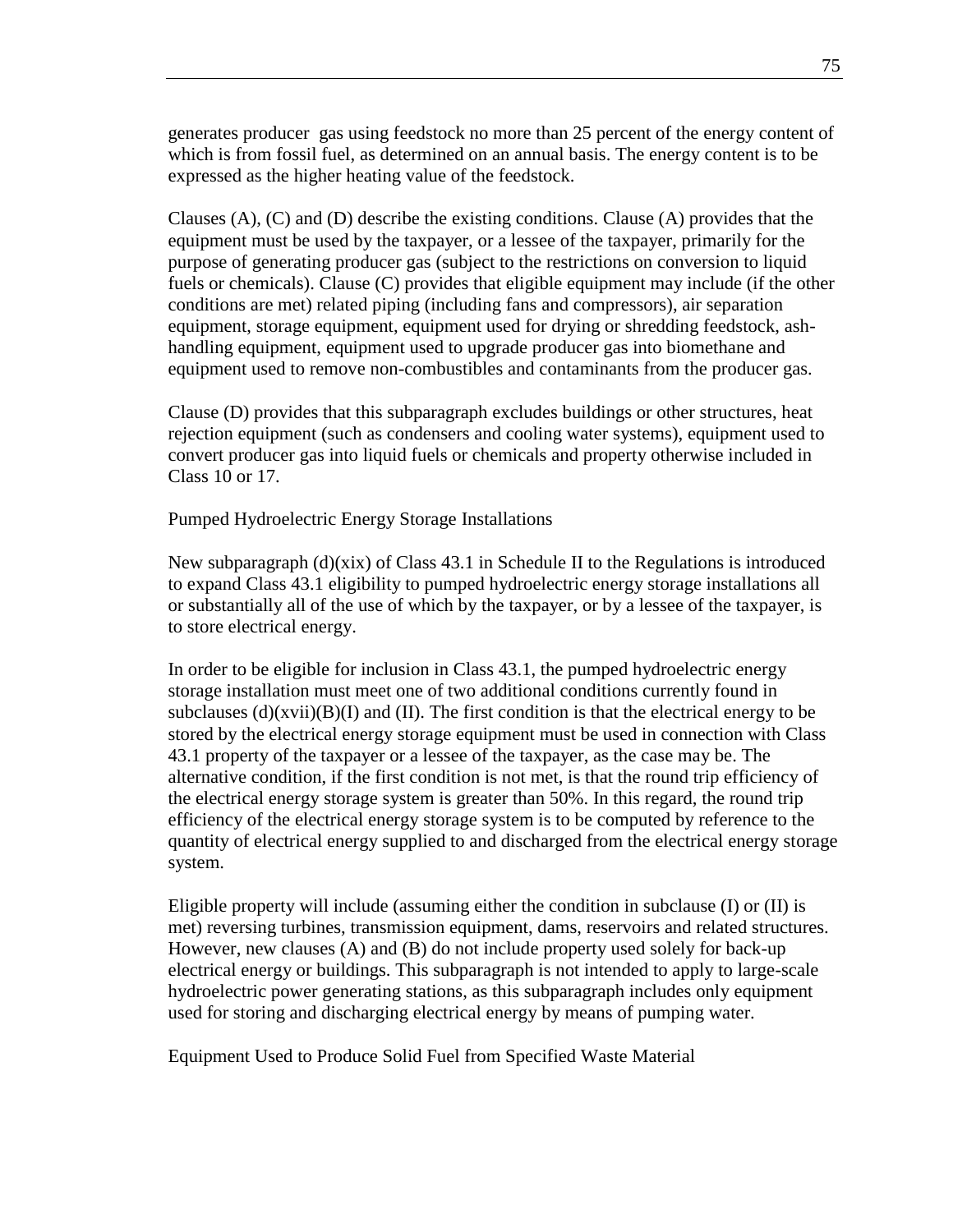New subparagraph  $(d)(xx)$  of Class 43.1 in Schedule II is introduced to expand Class 43.1 eligibility to equipment used to produce solid biofuel. Specifically, subparagraph  $(d)(xx)$ includes in Class 43.1 equipment all or substantially all of the use of which by the taxpayer, or by a lessee of the taxpayer, is to produce solid biofuel (as defined in amended subsection 1104(13)) from specified waste material (as defined in amended subsection 1104(13)). Eligible equipment includes storage, materials handling and ashhandling equipment.

However, new clauses (A) to (D) provide that eligible equipment used to produce solid biofuel does not include

- equipment used to make wood chips, hog fuel or black liquor,
- property that would otherwise be included in Class 17,
- automotive vehicles, or
- buildings and other structures.

## Hydrogen Refuelling Equipment

New subparagraph (d)(xxi) of Class 43.1 in Schedule II is introduced to expand Class 43.1 eligibility to hydrogen refuelling equipment. Specifically, subparagraph (d)(xxi) includes in Class 43.1 equipment used by a taxpayer, or by a lessee of the taxpayer, to dispense hydrogen for use in automotive equipment powered by hydrogen. Such equipment includes vaporization, compression, cooling and storage equipment.

However, new clauses (A) to (E) specify exclusions in this regard. Clause (A) excludes equipment used for the production of hydrogen and the transmission of hydrogen from an external location to the hydrogen refuelling equipment. Clause (B) excludes equipment used for the transmission or distribution of electricity from an external location to the hydrogen refuelling equipment. Clauses (C) to (E) provide that eligible equipment does not include automotive vehicles, auxiliary electrical generating equipment or buildings and other structures.

## Hydrogen Production by Electrolysis of Water

New subparagraph (d)(xxii) of Class 43.1 in Schedule II to the Regulations is introduced to expand Class 43.1 eligibility to certain equipment where all or substantially all of its use by the taxpayer, or a lessee of the taxpayer, is to produce hydrogen by electrolysis of water. Such equipment includes electrolysers, rectifiers and other ancillary electrical equipment, water treatment and conditioning equipment and equipment used for hydrogen compression and storage.

However, new clauses (A) to (E) provide exclusions similar to those for hydrogen refueling equipment in new subparagraph (d)(xi). Specifically, clause (A) excludes equipment used for the transmission or distribution of hydrogen external to the hydrogen production site. Clause (B) excludes equipment used for the transmission or distribution of electricity external to the hydrogen production site. Clauses  $(C)$  to  $(E)$  provide that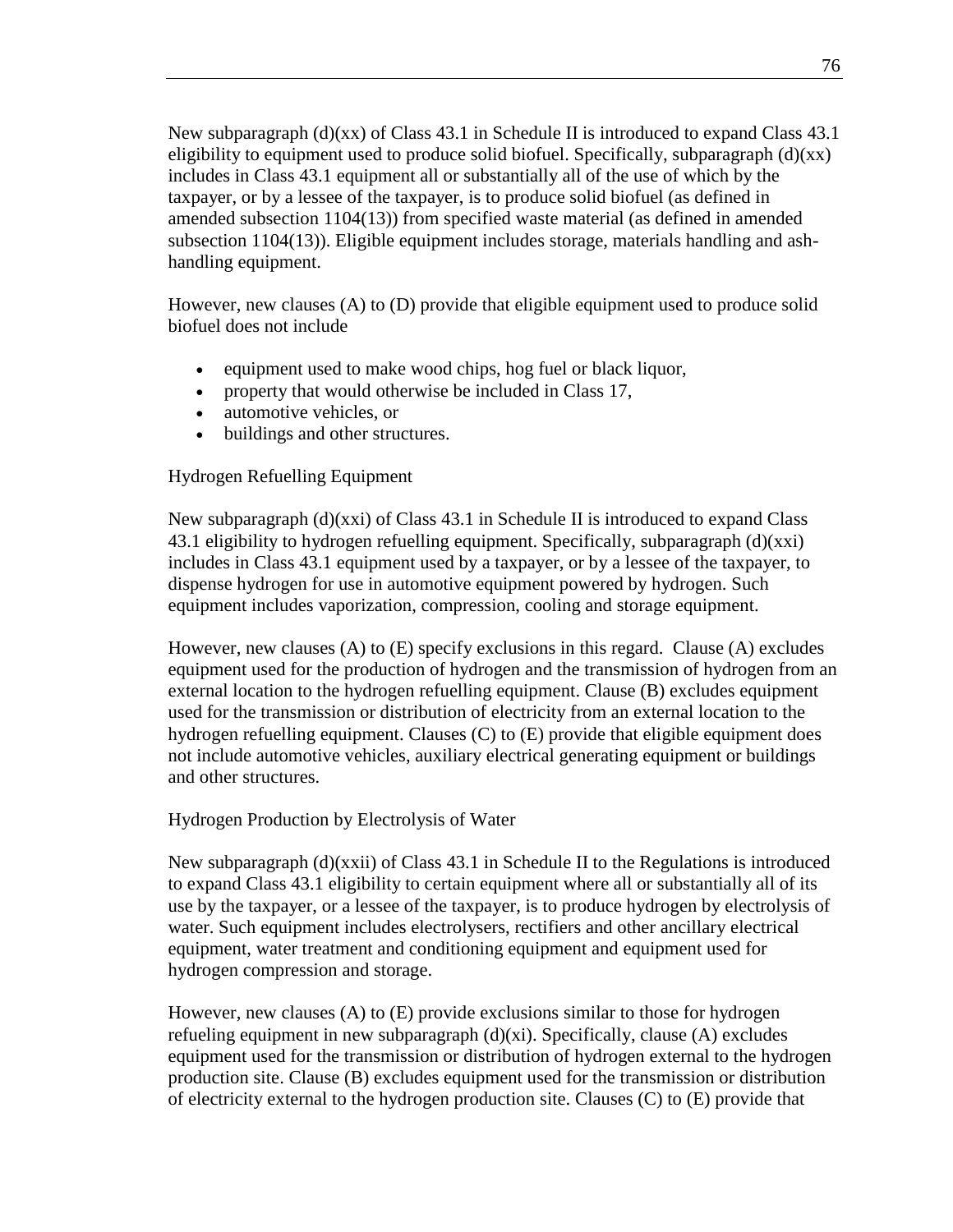eligible equipment does not include automotive vehicles, auxiliary electrical generating equipment or buildings and other structures.

The amendments to expand Class 43.1 eligibility, which incorporates the amendments to subparagraphs  $(d)(i)$ ,  $(iv)$ ,  $(vii)$ ,  $(xi)$ ,  $(xii)$  and  $(xiv)$  and the addition of new subparagraphs  $(d)(\overline{x})$  to  $(\overline{x})$ , apply to property acquired after April 18, 2021 that has not been used or acquired for use before April 19, 2021.

The amendments to restrict Class 43.1 eligibility, which incorporates amendments to subparagraphs  $(c)(i)$ ,  $(d)(ix)$  and  $(d)(x)(i)$ , and the repeal of subparagraph  $(c)(ii)$ , apply to property of a taxpayer that becomes available for use by the taxpayer after 2024, except for the amendment to (d)(xvi) to replace the reference to "liquid biofuels" with "liquid fuels" which applies to property acquired after April 18, 2021 that has not been used or acquired for use before April 19, 2021.

## *Clause 45*

Class 43.2 (50% CCA rate)

Class 43.2 in Schedule II provides for a temporary accelerated CCA rate of 50% for certain Class 43.1 properties. Class 43.2 includes some of the properties described in Class 43.1 if acquired after February 22, 2005 and before 2025. However, under paragraph (a) and subparagraph (b)(i) of Class 43.2, certain cogeneration equipment will not be included in Class 43.2 if it does not meet a more stringent heat rate threshold. Consequential to amendments to paragraph (c) of Class 43.1 mandating a higher fuel efficiency standard for cogeneration systems in that Class, Class 43.2 is also amended to remove its more stringent heat rate threshold which is now unnecessary. Specifically, paragraph (a) is amended to remove reference to the more stringent heat rate threshold and subparagraph (b)(i) is repealed.

These amendments apply to property of a taxpayer that becomes available for use by the taxpayer after 2024.

For more information, please see the commentary on paragraph (c) of Class 43.1.

## **Amendments to the** *Children's Special Allowance Regulations* **("CSAR")**

*Clause 46*

**Applicant**

CSAR 2

Section 2 contains definitions that apply for purposes of the CSAR.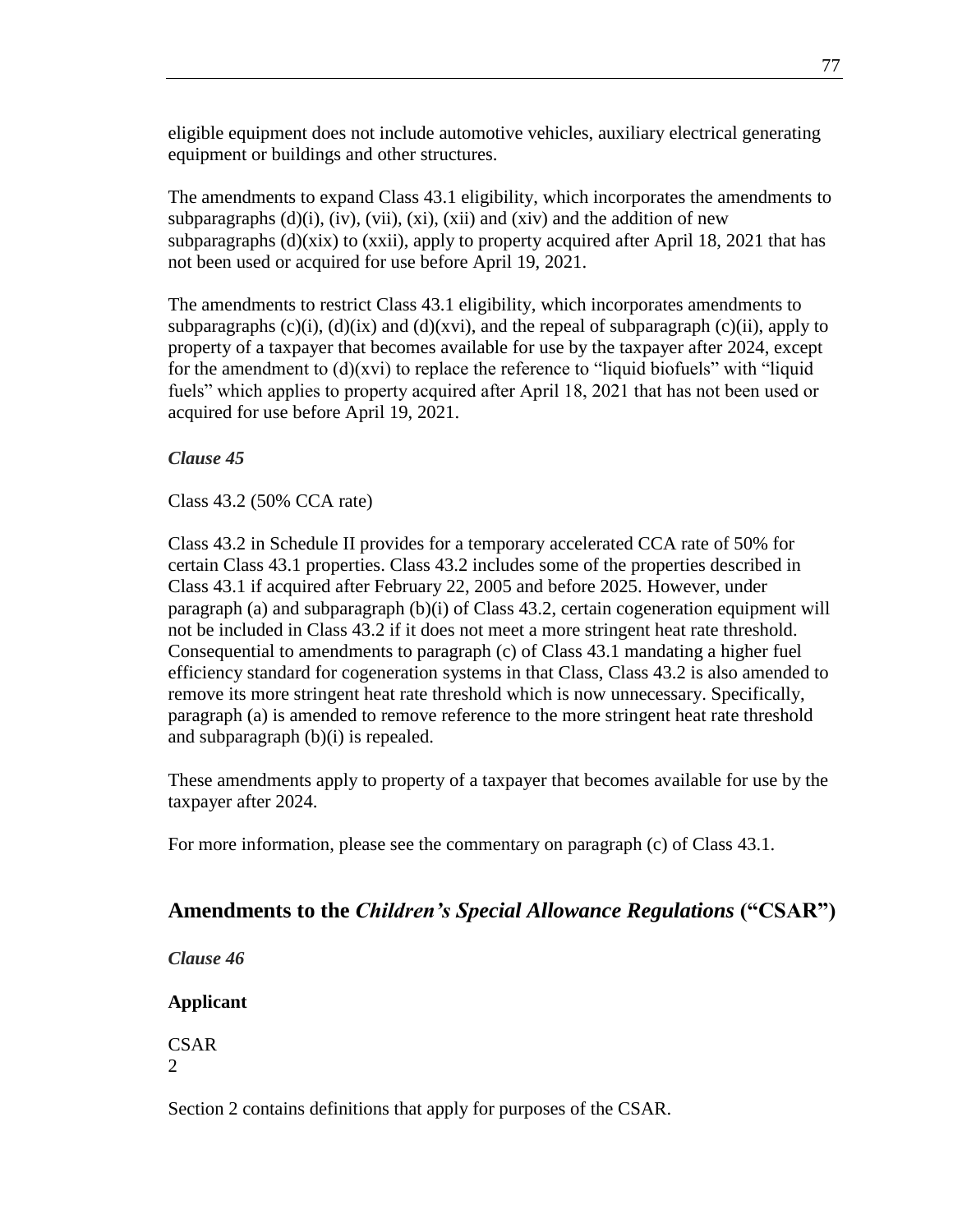Section 2 provides the definition "applicant" to mean a department, agency or institution referred to in subsection 3(1) of the *Children's Special Allowances Act*. Consequential on the amendment to subsection 3(1) of that Act, the definition "applicant" is amended to include an Indigenous governing body.

This measure applies as of January 1, 2020.

*Clause 47*

## **Communication of Information**

CSAR

7

Section 7 provides rules relating to information sharing agreements between the Canada Revenue Agency and the government of a province that are authorized under section 11 of the *Children's Special Allowances Act*. These rules require that the agreement must be in writing, provide for confidentiality of the information, and be used only to determine a person's eligibility under a social, income assistance or health insurance program of the province that is specified in the agreement.

Consequential on the amendment to section 11 of that Act, Section 7 is amended to provide that the rules apply to information sharing agreements between the Canada Revenue Agency and an Indigenous governing body.

This measure applies as of January 1, 2020.

*Clause 48*

## **Maintenance of Child**

**CSAR**  $9(a)$  and  $(b)$ 

Paragraph 9(a) provides that a child is considered to be maintained by an applicant for the month if the applicant provides for the child's care, maintenance, education, training and advancement to a greater extent than any other department, agency or institution or any person. Paragraph 9(a) is amended to include an Indigenous governing body in this list of parties that may be providing for the child's care, maintenance, education, training and advancement.

Paragraph 9(b) provides a rule for the change of custody of a child that is in the care of a provincial social services agency. This paragraph is amended to include Indigenous governing bodies and the laws of Indigenous governing bodies.